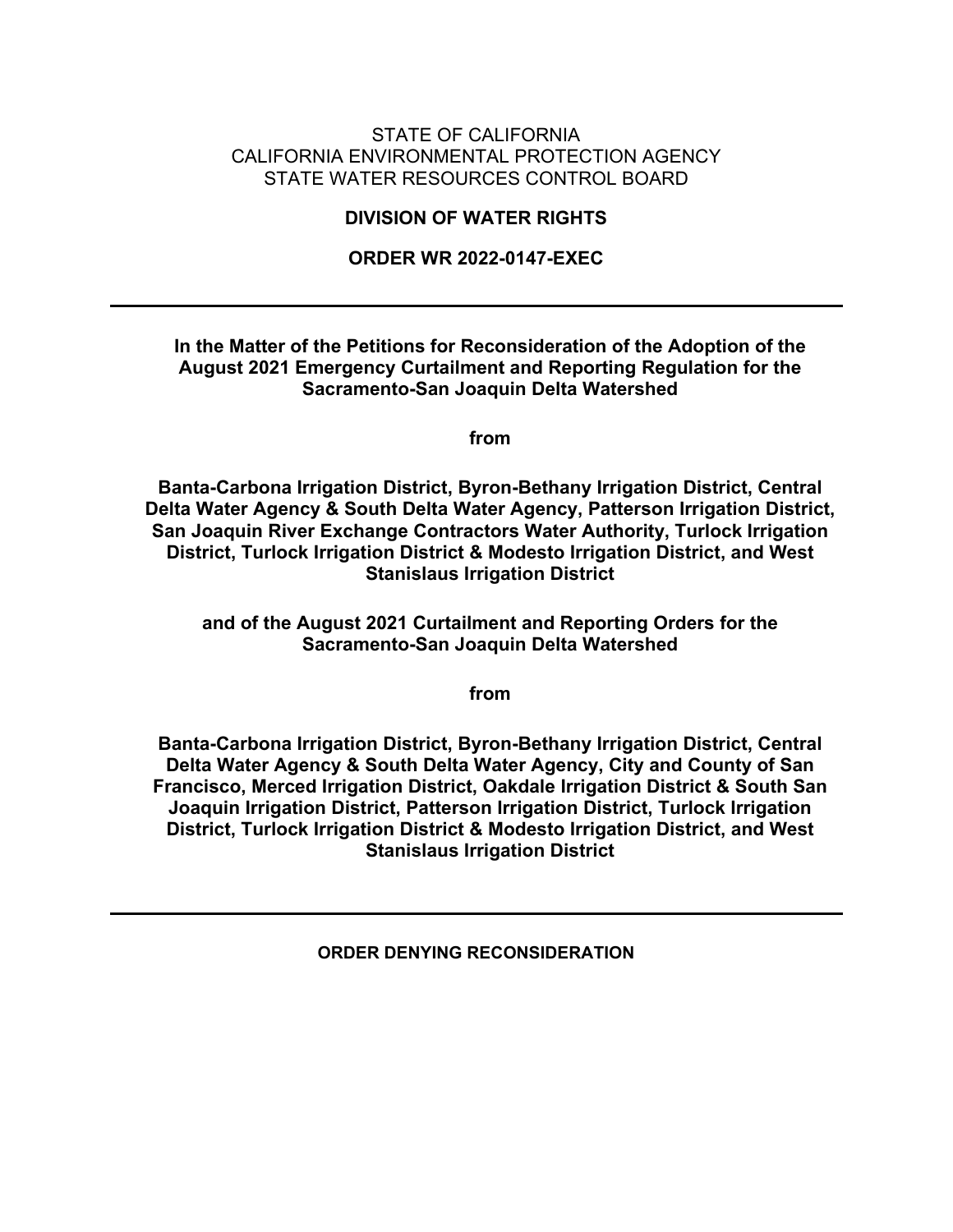# **Table of Contents**

|         | 2.0 FACTUAL, LEGAL, AND PROCEDURAL BACKGROUND 2           |                                                    |
|---------|-----------------------------------------------------------|----------------------------------------------------|
| 2.1     |                                                           |                                                    |
| 2.2     |                                                           |                                                    |
| 2.3     |                                                           |                                                    |
| 2.4     |                                                           |                                                    |
| 2.4.1   |                                                           |                                                    |
| 2.4.2   |                                                           |                                                    |
| 2.4.2.1 |                                                           |                                                    |
| 2.4.2.2 |                                                           |                                                    |
| 2.4.2.3 |                                                           |                                                    |
| 2.5     |                                                           |                                                    |
| 2.5.1   |                                                           |                                                    |
| 2.5.2   |                                                           |                                                    |
| 2.5.3   |                                                           |                                                    |
| 2.5.3.1 |                                                           |                                                    |
| 2.5.3.2 |                                                           |                                                    |
| 2.5.3.3 |                                                           | Specifies How to Determine Water Unavailability  9 |
| 2.5.3.4 |                                                           |                                                    |
| 2.5.3.5 |                                                           |                                                    |
| 2.6     |                                                           |                                                    |
|         |                                                           |                                                    |
| 2.6.2   |                                                           |                                                    |
| 2.7     |                                                           |                                                    |
| 2.7.1   |                                                           |                                                    |
| 2.7.2   |                                                           |                                                    |
| 2.7.3   |                                                           |                                                    |
| 2.7.4   | Projects' Obligations to Meet Water Quality Objectives 15 |                                                    |
| 2.7.5   |                                                           |                                                    |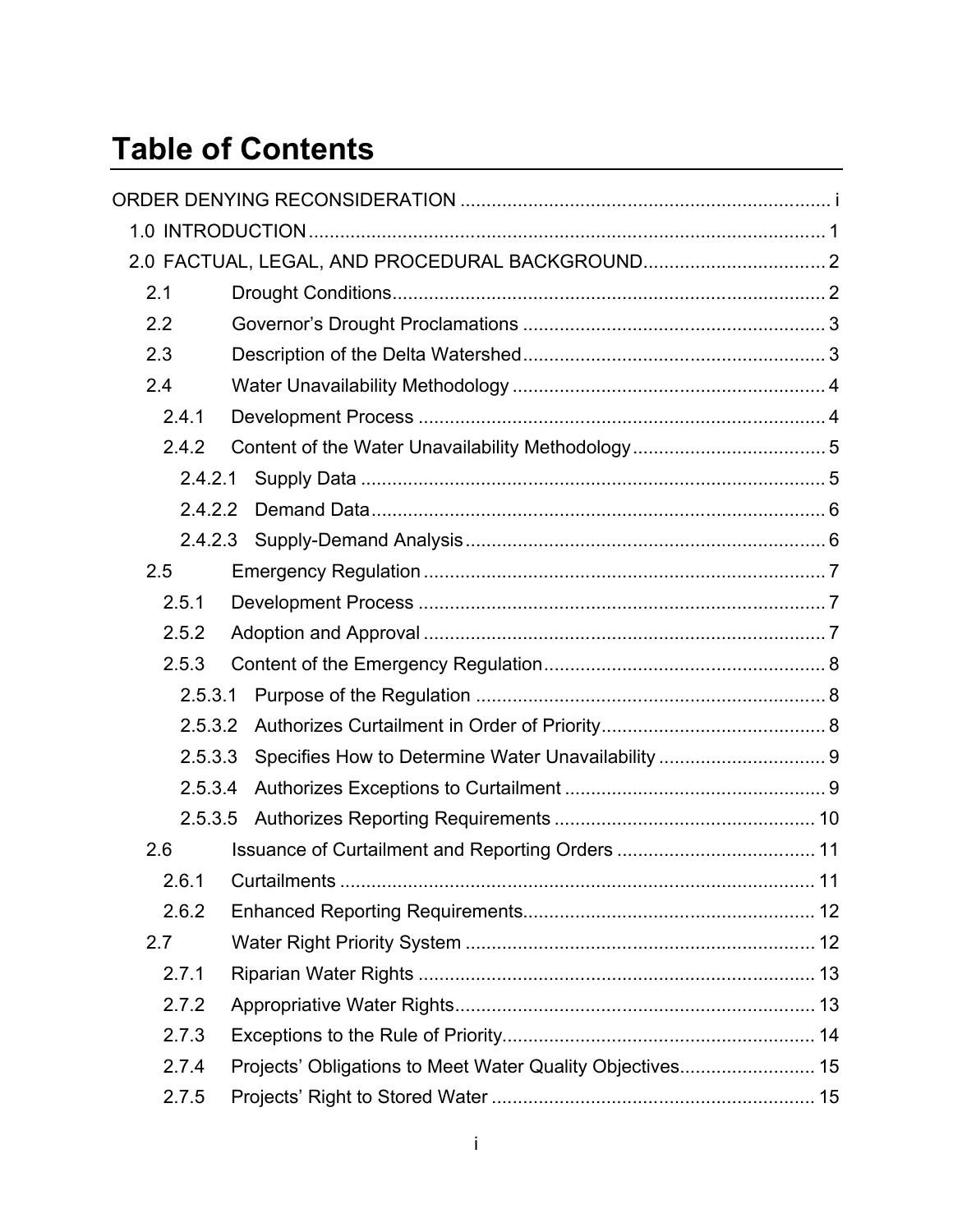| 2.8   |                                                                         |  |
|-------|-------------------------------------------------------------------------|--|
| 2.9   |                                                                         |  |
|       |                                                                         |  |
| 3.1   | The Regulation Is Not Subject to Reconsideration 20                     |  |
| 3.2   |                                                                         |  |
| 3.2.1 |                                                                         |  |
| 3.2.2 | The Reconsideration Process Is Consistent with Due Process              |  |
| 3.2.3 |                                                                         |  |
| 3.3   |                                                                         |  |
| 3.3.1 | The Board Has Authority to Curtail Pre-1914 and Riparian Rights 24      |  |
| 3.3.2 | The Board Has Jurisdiction to Order Curtailments in Adjudicated         |  |
| 3.4   |                                                                         |  |
| 3.4.1 | The Regulation Does Not Authorize Reliance on an Underground            |  |
| 3.4.2 |                                                                         |  |
| 3.4.3 | Finding of Emergency is Supported by Substantial Evidence  29           |  |
| 3.5   |                                                                         |  |
| 3.5.1 | Curtailments Were Supported by the Methodology  31                      |  |
| 3.5.2 | Suspension of Curtailments Was Supported by the Methodology 32          |  |
| 3.5.3 | Evaluation of Water Unavailability at Each Point of Diversion Was Not   |  |
| 3.5.4 | Individualized Determinations of Injury Were Not Required  35           |  |
| 3.6   |                                                                         |  |
| 3.6.1 | Reliance on Water Right Records Was Appropriate 37                      |  |
| 3.6.2 | Demand Data Was Supported by Substantial Evidence38                     |  |
| 3.7   |                                                                         |  |
| 3.7.1 | Riparian Right Holders Have a Right to Natural Flow Above Reservoirs 41 |  |
| 3.7.2 | Water Released from New Melones Reservoir May Be Used to Meet           |  |
| 3.7.3 | Failure to Curtail Some Water Users During Non-Drought Years Does Not   |  |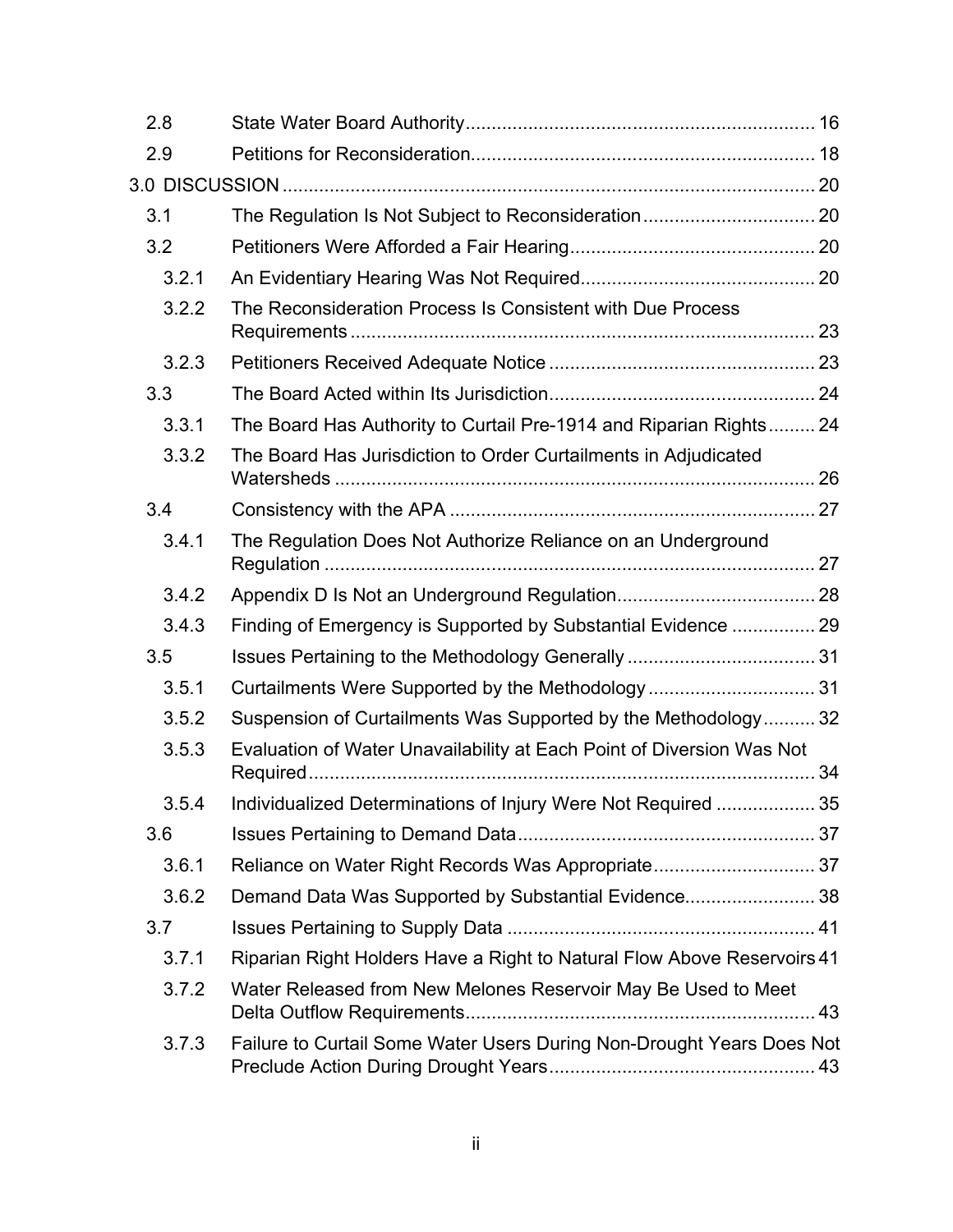| 3.7.4              | Methodology's Treatment of Return and Abandoned Flows is Reasonable<br>44      |
|--------------------|--------------------------------------------------------------------------------|
| 3.7.5              | One-Month Period of Analysis, or Residence Time, for the Legal Delta is        |
|                    | 3.7.5.1 Sources of Supply Other Than Freshwater Inflow are Negligible 49       |
|                    | 3.7.5.2 Existence of More Salinity-Tolerant Uses of Water Does Not Justify     |
|                    | 3.7.5.3 Presence of the False River Salinity Barrier Does Not Justify a Change |
|                    |                                                                                |
| 3.7.5.5<br>Setting | Legal Delta Conditions Need Not Be Evaluated Within Historical<br>50           |
| 3.7.5.6            | Appendix D Properly Analyzes Connections Between Regions50                     |
| 3.7.5.7            | Other Analytical Details Challenged Within Appendix D  51                      |
| 3.8                | Consistency with the Water Right Priority System 52                            |
| 3.8.1              |                                                                                |
| 3.8.2              | Assumption that Riparians are Senior to Appropriators Appropriate as a         |
| 3.8.3              | Unauthorized Diversions and TUCPs Did Not Violate the Priority System<br>55    |
| 3.8.4              | Curtailments Were Consistent with OID's and SSJID's Priorities of Right<br>56  |
| 3.8.5              | Curtailments Were Consistent with SFPUC's Priorities of Right 57               |
| 3.9                | Diversions in Violation of the Regulation Would Be Unreasonable  59            |
|                    |                                                                                |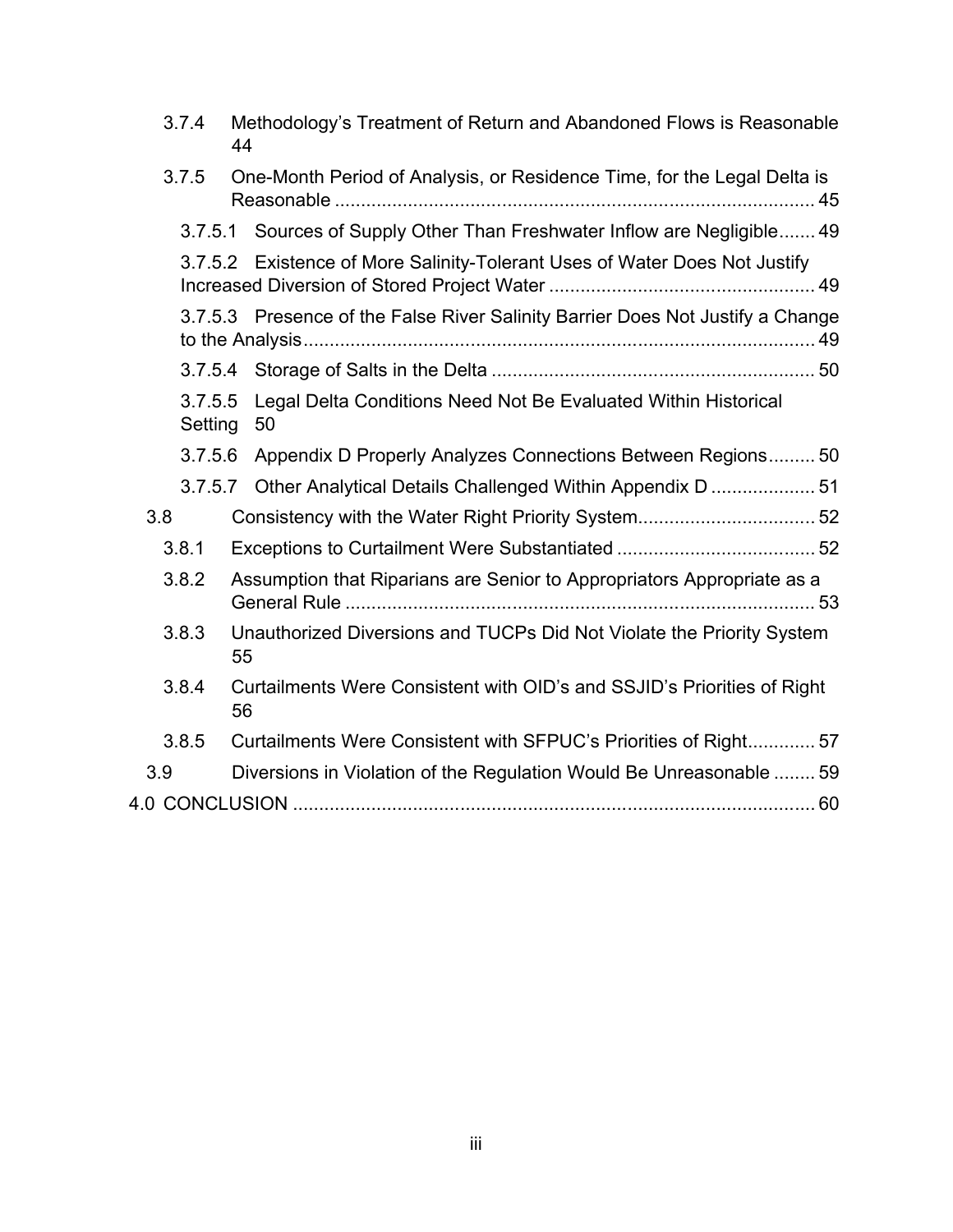#### **BY THE EXECUTIVE DIRECTOR**

# <span id="page-4-0"></span>**1.0 INTRODUCTION**

On August 3, 2021, the State Water Resources Control Board (State Water Board or Board) adopted an emergency curtailment and reporting regulation for the Sacramento-San Joaquin Delta (Delta) watershed in response to ongoing drought conditions and associated water supply shortages. Pursuant to the emergency regulation, on August 20, 2021, the State Water Board issued initial orders imposing curtailment and reporting requirements to all water right holders and claimants in the Delta watershed. The following entities (collectively, petitioners) filed timely petitions for reconsideration of the emergency regulation and/or the initial curtailment orders:

- · Banta-Carbona Irrigation District (BCID)
- · Byron-Bethany Irrigation District (BBID)
- · Central Delta Water Agency (CDWA) and South Delta Water Agency (SDWA) on behalf of all landowners within the CDWA and SDWA
- City and County of San Francisco (CCSF) on behalf of the San Francisco Public Utilities Commission (SFPUC)
- · Merced Irrigation District (Merced ID)
- · Oakdale Irrigation District (OID) and South San Joaquin Irrigation District (SSJID)
- Patterson Irrigation District (PID)
- San Joaquin River Exchange Contractors Water Authority (SJRECWA)
- · Turlock Irrigation District (TID)
- · Turlock Irrigation District (TID) and Modesto Irrigation District (MID)
- · West Stanislaus Irrigation District (WSID)

SJRECWA petitioned for reconsideration of the emergency regulation only; CCSF, Merced ID, and OID and SSJID petitioned for reconsideration of the initial curtailment orders only; and BCID, BBID, CDWA and SDWA, PID, TID, TID and MID, and WSID petitioned for reconsideration of both the emergency regulation and the initial curtailment orders.

The petitions raise a variety of issues, most of which are addressed below. As explained in section [3.1](#page-23-1), the regulation is not a water right decision or order that is subject to reconsideration by the Board. Accordingly, the petitions for reconsideration of the regulation are dismissed. In addition, as explained in the remainder of section [3.0](#page-23-0) of this order, the issues raised in all of the petitions for reconsideration either lack merit or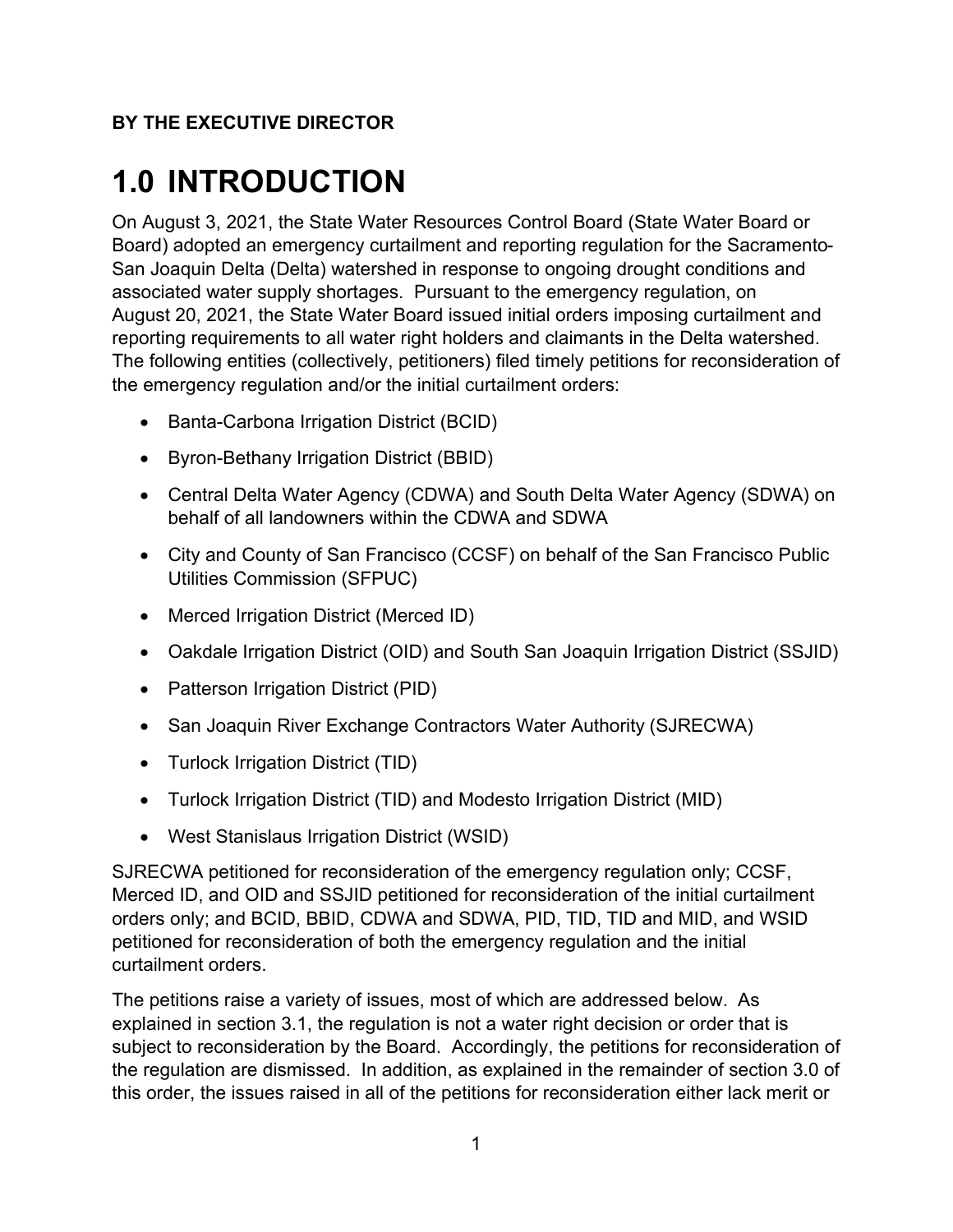have been addressed through corrections to the methodology used by the Division of Water Rights (Division) to determine water unavailability for purposes of curtailments in the Delta watershed. Accordingly, the petitions for reconsideration are denied. To the extent that any issues are not addressed in this order, they are not substantial issues that merit reconsideration.<sup>[1](#page-5-2)</sup>

# <span id="page-5-0"></span>**2.0 FACTUAL, LEGAL, AND PROCEDURAL BACKGROUND**

# <span id="page-5-1"></span>**2.1 Drought Conditions**

California and the Delta watershed have experienced extremely dry conditions over the last three years, with water years 2020, 2021, and 2022 constituting the driest threeyear period on record based on precipitation. The combination of unusually low precipitation, warm temperatures, and dry soils resulted in unprecedented low runoff from the Sierra-Cascade snowpack, leading to significant reductions in available water supplies for various purposes. Due to current drought conditions, water supply in many parts of California, including the Delta watershed, has been insufficient to meet a significant portion of water demand of water right holders and claimants. These conditions resulted in the need for immediate action to effectively and efficiently administer and enforce the State's water rights system in light of severely limited water availability in the Delta watershed.

Drought conditions have continued to persist statewide. Despite large storms in October and December 2021, precipitation patterns remained well below normal, resulting in the driest January through March period on record. Currently, reservoir storage levels in the Delta watershed are significantly below average for most reservoirs despite early season precipitation and are expected to continue to decline until significant additional precipitation returns. As of April 25, 2022, storage volumes in major reservoirs are below average with Lake Shasta at 47 percent and Lake Oroville at 69 percent of average to date. Precipitation events in April improved conditions in some reservoirs, such as Folsom Lake, which is currently at 102 percent of average storage levels.

<span id="page-5-2"></span><sup>&</sup>lt;sup>1</sup> State Water Board Resolution No. 2012-0061 delegates to the Executive Director the authority to supervise the activities of the State Water Board. Water Code section 1122 directs the State Water Board to order or deny reconsideration on a petition within 90 days from the date on which the Board adopts the decision or order. However, as set forth in section 2.9, below, failure to act within the 90-day period does not divest the Board of jurisdiction to act upon the petition.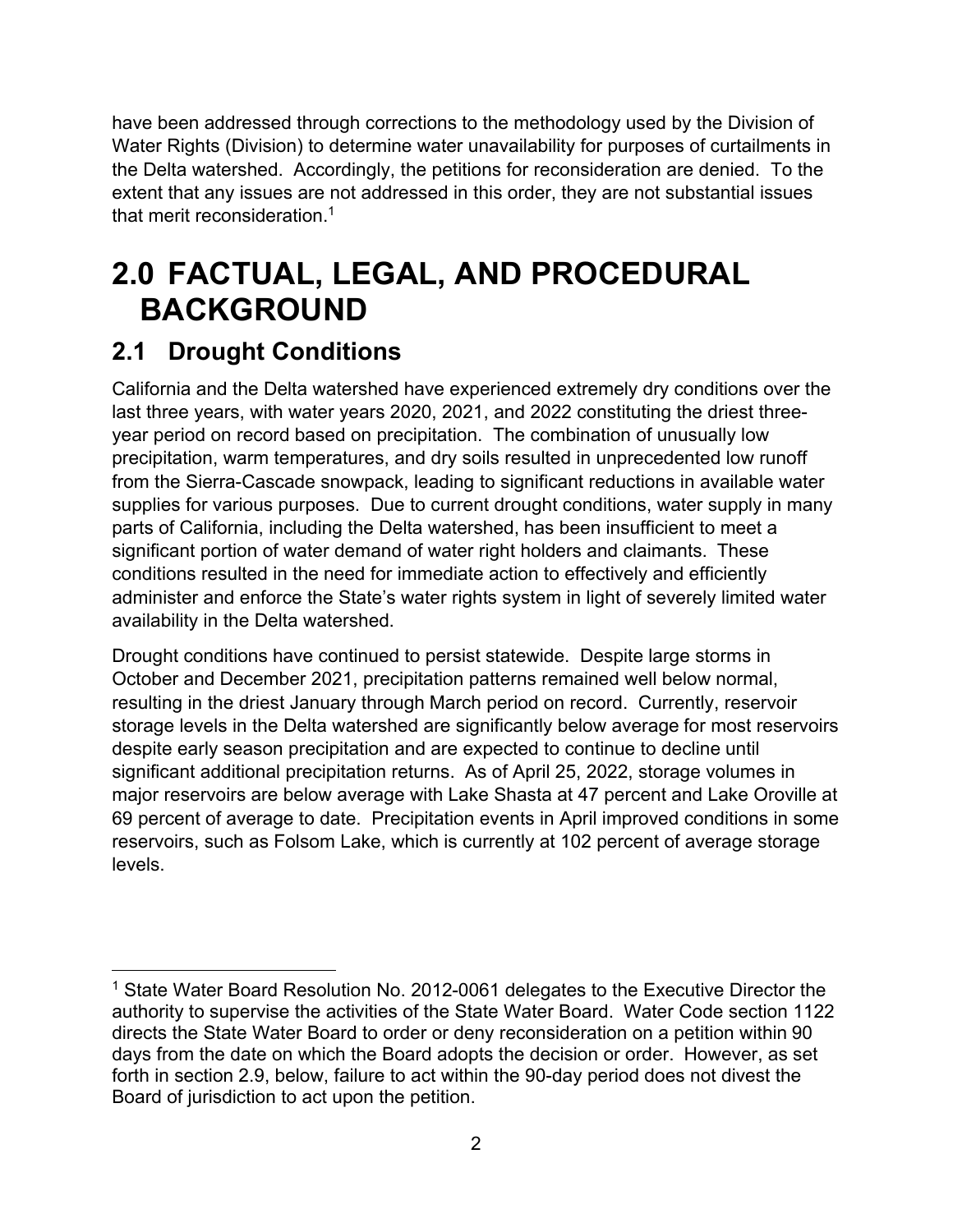# <span id="page-6-0"></span>**2.2 Governor's Drought Proclamations**

On April 21, 2021, Governor Gavin Newsom issued a Proclamation of a State of Emergency (proclamation) for Mendocino and Sonoma counties, in response to drought conditions in the Russian River watershed. On May 10, 2021, Governor Newsom issued an expanded proclamation for 41 counties, including those in the Delta watershed, in response to emergency drought conditions. The May 10, 2021 proclamation directed the State Water Board to consider adoption of an emergency regulation "to curtail water diversions when water is not available at water right holders' priority of right or to protect releases of stored water" in the Delta watershed. On July 8, 2021, the Governor expanded the emergency declaration to 9 additional counties and called upon Californians to voluntarily reduce their water use by 15 percent. On October 19, 2021, the Governor issued a proclamation that extended the drought emergency statewide.

# <span id="page-6-1"></span>**2.3 Description of the Delta Watershed**

The Delta watershed includes supplies from both the Sacramento and San Joaquin Rivers. These river systems, including their tributaries, drain water from approximately 40 percent of California's land area, supporting a variety of beneficial uses of water. The Delta is one of the most important ecosystems in California, as well as the hub of California's water supply system. The Delta and its tributaries provide essential habitat to a vast array of aquatic, terrestrial, and avian wildlife. Water from the Delta watershed provides a portion of the supplies to more than two-thirds of Californians, supports industry, and is used to irrigate millions of acres of farmland. Given the importance of the water supplies in the Delta watershed for multiple beneficial uses and the extreme shortages in water supplies, urgent action was needed to immediately curtail water users when water supplies were not available under their priority of right.

The Department of Water Resources' (DWR) State Water Project and the U.S. Bureau of Reclamation's (Reclamation) Central Valley Project (collectively Projects) are responsible for providing salinity control and meeting environmental flows in the Delta, as well as specific requirements for flows and temperature management on Delta tributaries where Project reservoirs and other facilities are located (see section [2.7.4](#page-18-0)). Currently, many Project reservoir storage levels are below average, creating significant concerns for salinity control, municipal water supplies, and other environmental needs if dry conditions continue. Concerns for reservoir storage levels are compounded when diversions occur under water rights even though supplies are not adequate to satisfy their priority of right, resulting in the need for additional releases of stored water from Project reservoirs in order to repel salinity intrusion from the ocean and meet other flowdependent water quality requirements.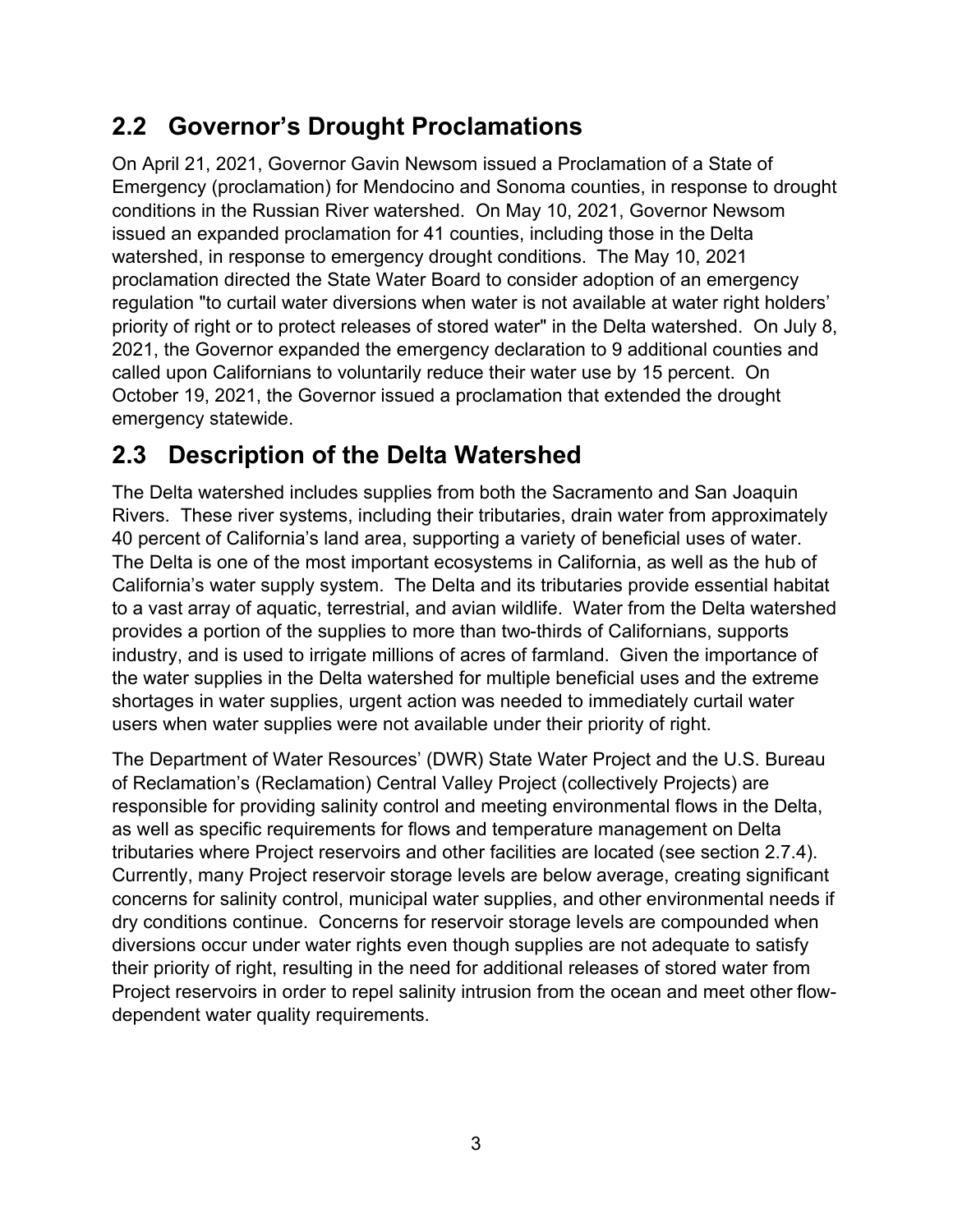# <span id="page-7-0"></span>**2.4 Water Unavailability Methodology**

The Division developed a methodology for identifying when available data indicates that natural and abandoned water supplies are unavailable for direct diversion or diversion to storage for consumptive use by water right holders and claimants in the Delta watershed under their priority of right (Water Unavailability Methodology or Methodology). The Water Unavailability Methodology is used to inform curtailment of water rights and claims in the Delta watershed pursuant to an emergency regulation (see section [2.5\)](#page-10-0). Since its initial release, the Methodology has been updated to address public comments and to make other needed improvements and will continue to be updated as new information becomes available.

## <span id="page-7-1"></span>2.4.1 **Development Process**

On May 12, 2021, the State Water Board first released its Water Unavailability Methodology for the Delta watershed focused on water unavailability for post-1914 appropriative water rights, which was described in a report, and Technical Appendices A and B. The results of implementation of the Methodology are displayed in a spreadsheet and an online interactive visualization tool. State Water Board staff received and reviewed numerous public comments on the Methodology, including comments received during a staff-led workshop on May 21, 2021, and in writing by the comment deadline on May 25, 2021. As part of an informational item at the June 1, 2021 Board meeting, staff presented an update to the Water Unavailability Methodology, which included staff's response to comments received. On June 15, 2021, the State Water Board released an updated report, technical appendices, and spreadsheet, based on public comments and further evaluation by staff. In addition, a new Appendix C was added to summarize the substantive technical, factual, and legal comments received to date.

On July 23, 2021, the State Water Board released an updated version of the Methodology to address water unavailability for more senior water right claimants, including pre-1914 appropriative and riparian claimants. The July 23, 2021 version of the report was incorporated by reference into the emergency regulation that became effective on August 19, 2021 (see section 2.5). Since that time, four revised versions of the report describing the Methodology have been released. Most of the revisions to the report did not reflect changes to the Methodology that was described in the July 23, 2021 report, but some minor refinements to the Methodology have been made since then. These refinements include: exclusion of the Goose Lake subwatershed due to disconnection; adjustment of the subwatershed boundary delineation for certain subwatersheds; allocation of abandoned instream flows to non-riparian water right holders and claimants only; application of return flow factors to direct diversion demand only; use of appropriate timesteps in between monthly and weekly to determine curtailments in response to precipitation and runoff events; and curtailment of nonriparian rights only when no water is available at the diverter's priority of right. The spatial refinements served to improve the accuracy of the Methodology in certain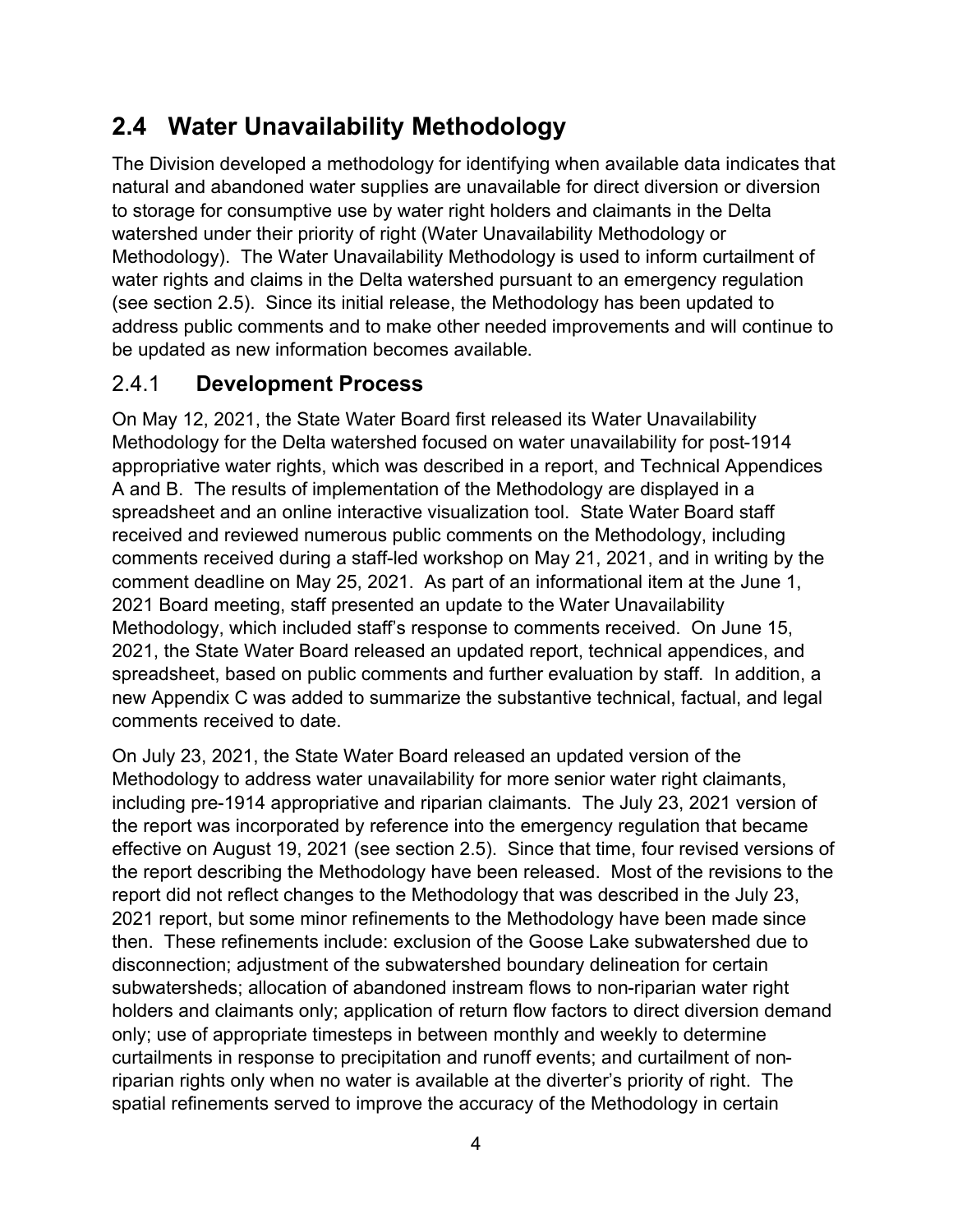portions of the watershed, while the temporal refinement has enabled the temporary suspension of curtailments for a greater number of diverters during sub-monthly precipitation and runoff events.

Subsequent updates to the Water Unavailability Methodology resources were released on August 20, September 27, November 15, 2021, and April 19, 2022. With the August 20, 2021 update, Technical Appendix D (Appendix D) was added to provide additional explanation of the assumptions used to evaluate water unavailability in the Legal Delta. The November 15, 2021 update considered public input provided during a staff-led workshop on October 20, 2021, to discuss changes to the Methodology that are applicable during the wet season. The April 19, 2022 update included additional refinements and considered input provided in the petitions for reconsideration that are the subject of this order.

## <span id="page-8-0"></span>2.4.2 **Content of the Water Unavailability Methodology**

The Water Unavailability Methodology compares the best available estimates for supply and demand within the Sacramento and San Joaquin River watersheds and within delineated subwatersheds to determine if supply may be insufficient to meet certain priorities of right. These comparisons are presented visually using interactive graphs and in spreadsheet format.

The approach and major assumptions for the Water Unavailability Methodology are described in a report and associated technical appendices. Technical Appendix A describes the Water Unavailability Methodology Spreadsheet, including the input data sources, computational steps, and outputs used to develop the water unavailability visualizations and inform curtailments. Technical Appendix B describes the process used to collect and quality control the demand datasets. Appendix C summarizes the substantive technical, factual, or legal comments regarding the Water Unavailability Methodology that were received prior to the release of the July 23, 2021 version of the report, as well as any relevant sections of the report where those comments have been addressed. Appendix D was included to respond to comments received regarding the hydrologic complexities of the Legal Delta and to provide additional explanation regarding the assumptions used in the Methodology with regard to freshwater residence time in the Legal Delta and the exclusion of tidal inflows as a source of supply.

### <span id="page-8-1"></span>2.4.2.1 *Supply Data*

The supply analysis accounts for the availability of natural and abandoned flows within the Delta watershed for diversion by water right holders and claimants under their priority of right. This analysis does not account for the availability of imported water supplies from other watersheds, or releases of previously stored water for downstream uses because those supplies are not available to other users under their own water rights. The Methodology incorporates the use of past and projected future full natural flow estimates. Supply data is derived from multiple sources which vary by location,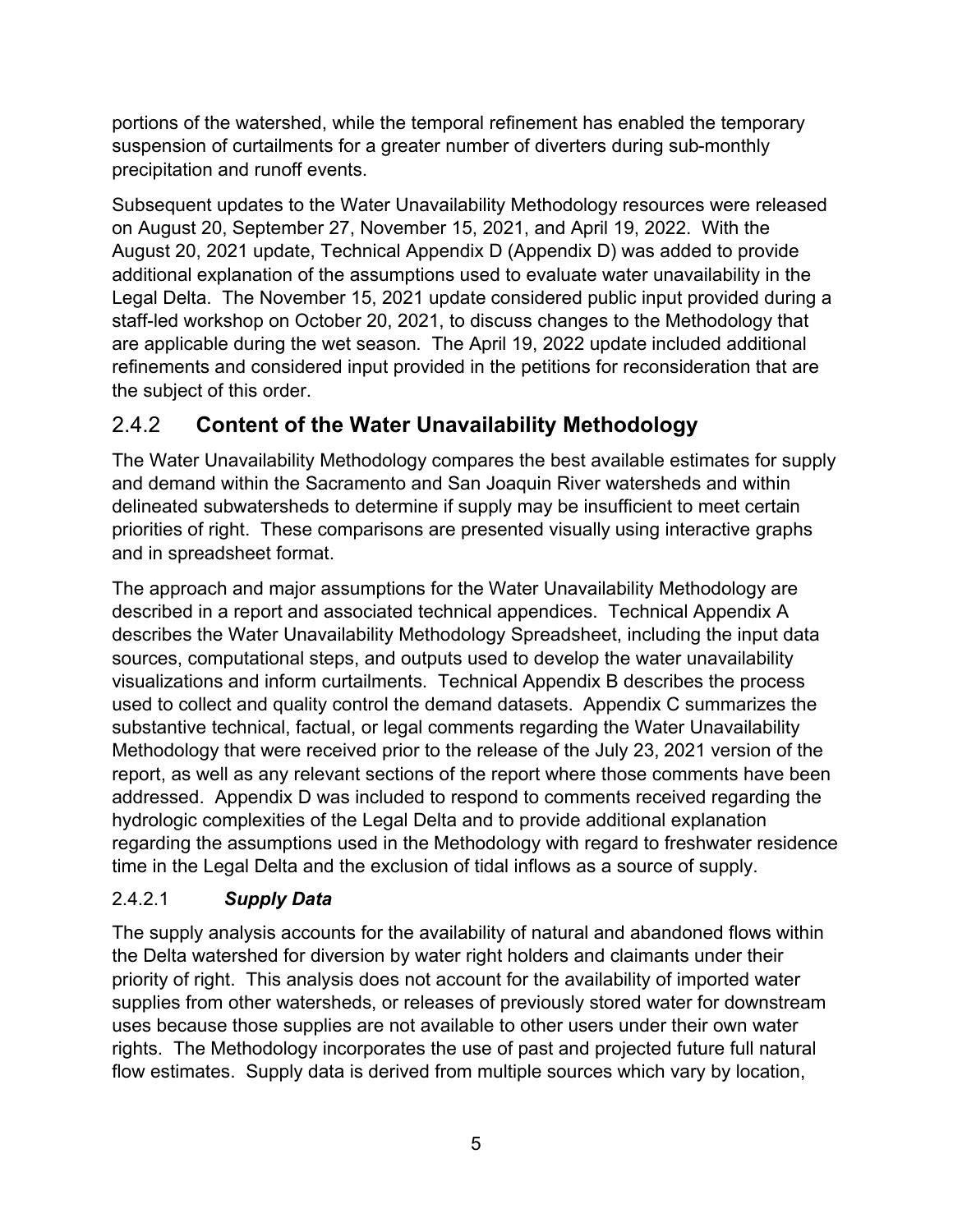timescale, and temporal resolution. The Methodology also includes assumptions for return flows and abandoned instream flows that are available for diversion.

### <span id="page-9-0"></span>2.4.2.2 *Demand Data*

The Methodology evaluates demands for natural and abandoned flows by basis of water right. It is not intended to account for demands for previously stored water, imported supplies, and contractual demands. The analysis to date has relied on demand estimates derived from annual reports of water diversion and use submitted by diverters. [2](#page-9-2) Water demand used in the Methodology is based on the total monthly diversion amount reported for each water right record, including direct diversions and diversions to storage. The Methodology primarily relies on data reported for calendar year 2018, which was a below normal water year in both the Sacramento and San Joaquin River watersheds and is assumed to more closely resemble demands during a dry year like 2021.

Water demand data originates from self-reported diversion and use information that contains inaccuracies and inconsistencies because it is not systemically verified for accuracy. As a result, State Water Board staff conducted a review and quality control effort to identify and correct apparent errors. The demand dataset used in the Methodology represents the Board's current best estimate of demand based on available information.

### <span id="page-9-1"></span>2.4.2.3 *Supply-Demand Analysis*

The Methodology evaluates supply and demand on both a subwatershed level (e.g., a single tributary like the Feather River) and a watershed-wide level (the Sacramento River and San Joaquin River watersheds). This allows for water unavailability to be determined based on physical supplies within a headwater stream and for the accounting of senior demands that may have priority to divert that supply further downstream.

Supply and demand are first compared at a subwatershed level for those subwatersheds that are not downstream of any other subwatershed (i.e., "headwater" subwatersheds). Demands within these headwater subwatersheds can only be met by supply originating within the subwatershed itself; thus, any excess demand unmet by local supplies in these areas is removed from the watershed-wide analysis. Though water may be physically available within a headwater subwatershed, it may be needed to meet the demand of senior users downstream that may have the right to some of the water originating in the headwater subwatershed. The Methodology accounts for this in the watershed-wide analysis for the Sacramento and San Joaquin River watersheds.

<span id="page-9-2"></span> $2$  Water right holders and claimants are required to file annual reports of water diversion and use to the State Water Board electronically through the Electronic Water Rights Information Management System (eWRIMS) Report Management System.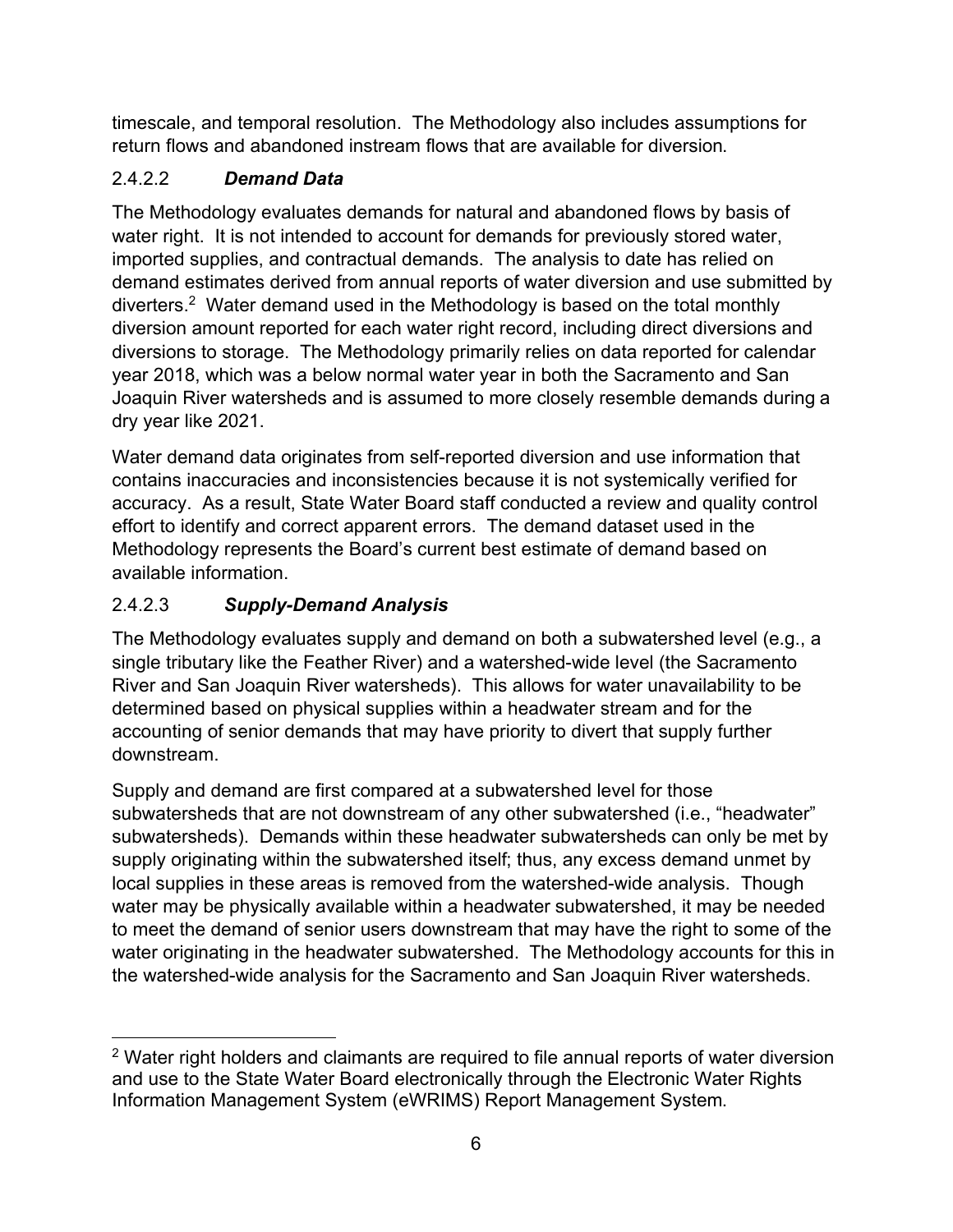The watershed-wide analysis also includes water rights that divert within the Legal Delta. Appropriative water rights in the Legal Delta have access to water from both the Sacramento and San Joaquin Rivers. To account for this, the Methodology prorates appropriative demands within the Legal Delta based on the monthly proportion of connected supply available from each watershed. Appropriative rights in the Legal Delta are curtailed only if both the Sacramento River and San Joaquin River watershed analyses show that water is unavailable at their priority of right. The Methodology only accounts for freshwater flows from the Sacramento and San Joaquin Rivers as available supplies and does not include any tidal flows because saline water entering the Delta is assumed to be of insufficient quality for agricultural and municipal purposes. Additionally, the Methodology applies a freshwater residence time of one month given the extremely dry conditions that have persisted for an extended period of time and the supplementation of flows in the Legal Delta with previously stored Project water.

# <span id="page-10-0"></span>**2.5 Emergency Regulation**

Water Code section 1058.5 authorizes the State Water Board to adopt emergency regulations in certain drought years or when the Governor proclaims a drought state of emergency to prevent the unreasonable use of water, to require curtailment of diversions when water is not available under the diverter's priority of right, or to require monitoring and reporting of diversion or use. Emergency regulations adopted under Water Code section 1058.5 remain in effect for up to one year and may be renewed. (Wat. Code, § 1058, subd. (c).)

## <span id="page-10-1"></span>2.5.1 **Development Process**

On July 23, 2021, the State Water Board released an initial draft of an emergency curtailment and reporting regulation for the Delta watershed for public review and comment. The draft text of the regulation was posted on the State Water Board's website and distributed via the Board's email distribution list. Written comments were due on July 29, 2021, before the draft emergency regulation was scheduled to be considered for adoption by the State Water Board at its August 3, 2021 meeting. State Water Board staff provided information concerning the draft regulation and received oral comments during a public workshop held on July 27, 2021. The State Water Board received several comment letters on the proposed emergency regulation, which included comments from BCID, BBID, CDWA, Merced ID, SDWA, and SJRECWA.

### <span id="page-10-2"></span>2.5.2 **Adoption and Approval**

Government Code section 11346.1, subdivision (a)(2) requires that, at least five working days prior to the submission of a proposed emergency action to the Office of Administrative Law (OAL), the adopting agency must provide notice of the proposed emergency action to every person who has filed a request for notice of regulatory action with the agency. The State Water Board provided notice of the proposed emergency rulemaking to parties interested in regulations and drought information on July 30, 2021. With the July 30, 2021 notice of proposed emergency rulemaking, the State Water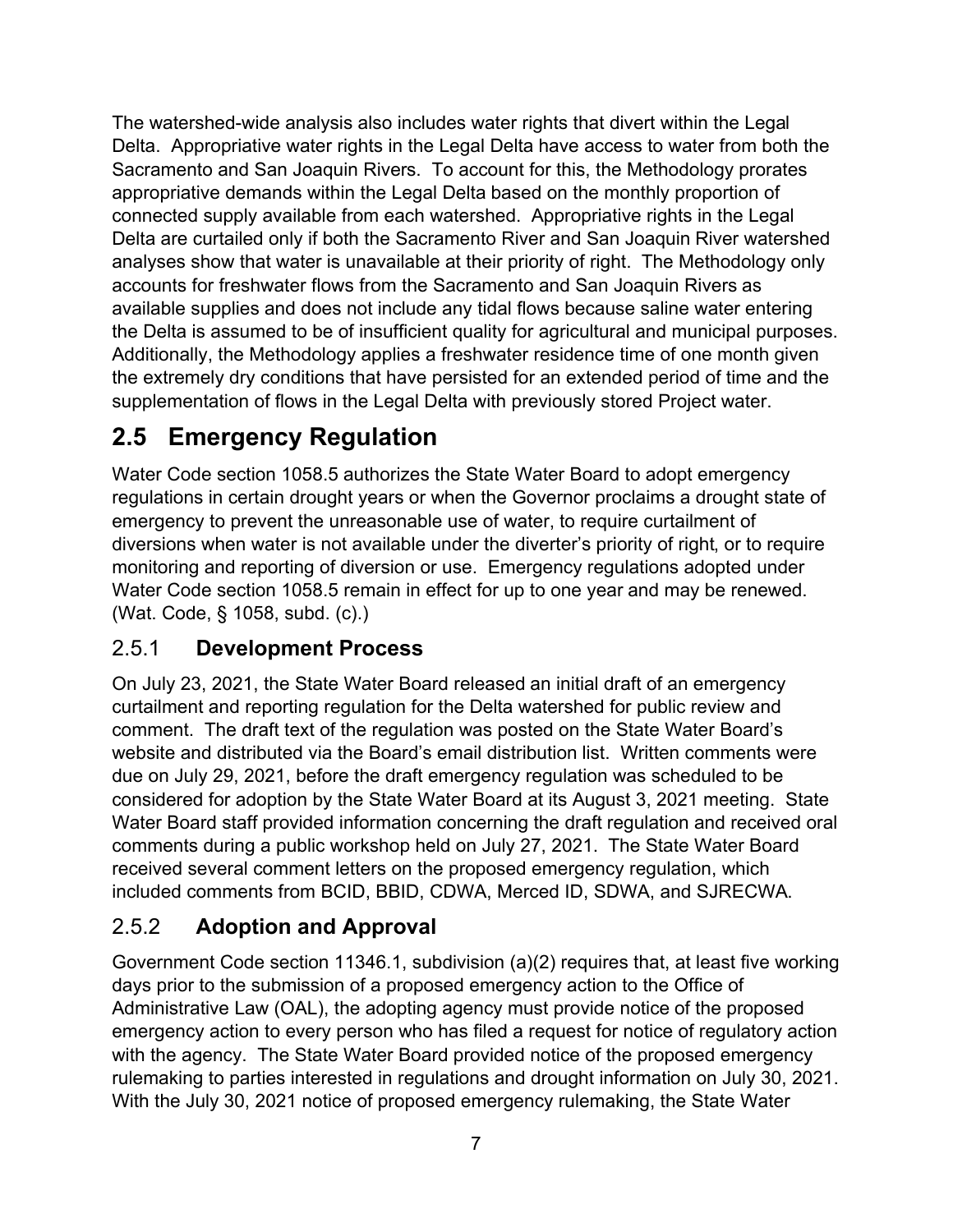Board released a finding of emergency, informative digest, fiscal impact statement, and draft regulation text that had been revised in response to the oral and written comments on the July 23 initial draft of the regulation. The Board made additional, non-substantive clarifying changes to the emergency regulation text prior to and during the State Water Board's adoption meeting on August 3, 2021.

On August 3, 2021, the State Water Board adopted the emergency curtailment and reporting regulation in response to ongoing drought conditions and associated water supply shortages in the Delta watershed. On August 9, 2021, the emergency regulation and supporting information were submitted to OAL for review and a second comment period pursuant to Government Code section 11349.6. The State Water Board and OAL received comment letters from five stakeholders, including CDWA and SDWA. The emergency regulation was approved by OAL and became effective upon filing with the Secretary of State on August 19, 2021. The regulation is codified in sections 876.1 through 879.2 of title 23 of the California Code of Regulations.

## <span id="page-11-0"></span>2.5.3 **Content of the Emergency Regulation**

### <span id="page-11-1"></span>2.5.3.1 *Purpose of the Regulation*

The purpose of the emergency regulation is to improve the State Water Board's ability to quickly and effectively implement and enforce curtailments in response to severe water shortages in the Delta watershed. In the resolution adopting the regulation, the Board found that there was an urgent need to curtail diversions by water right holders and claimants when water is unavailable under their priority of right to protect senior water rights and prevent the unauthorized diversion of previously stored water needed for salinity control in the Delta, human health and safety needs, and ecosystem protection. (State Water Board Resolution No. 2021-0028, ¶¶ 5, 12.)

### <span id="page-11-2"></span>2.5.3.2 *Authorizes Curtailment in Order of Priority*

Pursuant to section 876.1, subdivision (b) of the emergency regulation, the Deputy Director for the Division of Water Rights (Deputy Director) is authorized to issue orders requiring water right holders and claimants in the Delta watershed to curtail their diversions of natural and abandoned flows in order of water right priority when water is unavailable at their priority of right. Before issuing curtailment orders to water right holders and claimants in the Legal Delta, the Deputy Director must consult with and obtain the concurrence of the Delta Watermaster. $3$  Section 876.1, subdivision (c) established a procedure whereby initial curtailment or reporting orders were mailed to

<span id="page-11-3"></span> $3$  The Delta Watermaster is an independent officer of the State, reporting jointly to the State Water Board and the Delta Stewardship Council. Water Code section 85230 authorizes the Delta Watermaster to oversee the day-to-day administration of water rights, and when necessary, to take enforcement action, related to water diversions within the Legal Delta portion of the Delta watershed.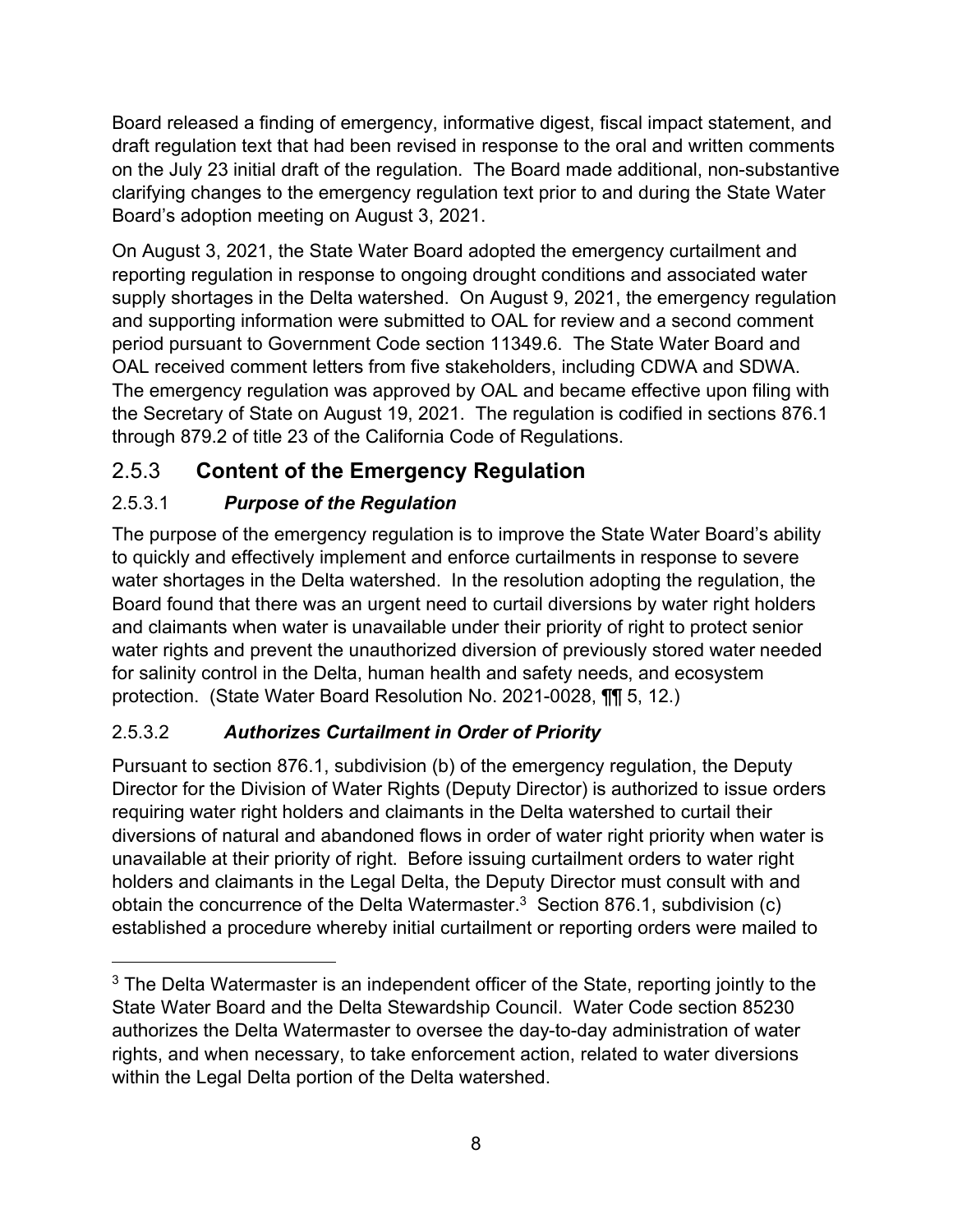all water right holders and claimants in the watershed. The orders either required curtailment or instructed water right holders and claimants that notification of potential future curtailments (and suspension of curtailments) would be provided by email and posting to the State Water Board's drought webpage. Recipients were required to either sign up for the State Water Board's Delta Drought email distribution list or check the Board's webpage regularly. (Cal. Code Regs., tit. 23, § 876.1, subd. (c).)

#### <span id="page-12-0"></span>2.5.3.3 *Specifies How to Determine Water Unavailability*

Section 876.1, subdivision (d) of the regulation directs the Deputy Director to consider certain information in determining whether water is unavailable under a water right holder's or claimant's priority of right and whether to order curtailment of water diversions under specific water rights or claims. The information that the Deputy Director is directed to consider includes: relevant available information regarding date of priority; monthly water right demand projections based on reports of water use for permits and licenses, or Statements of Water Diversion and Use (Statements) from 2018, 2019, or 2020; monthly water right demand projections based on information submitted in response to reporting requirements; water supply projections from DWR's California Cooperative Snow Surveys Bulletin 120 and the California Nevada River Forecast Center; and any information concerning stream system disconnection where curtailing diversions would not make water available to senior water right holders downstream. (Cal. Code Regs., tit. 23, § 876.1, subds. (d)(1)-(d)(5).)

The emergency regulation authorizes the Deputy Director to evaluate available water supplies against demands for purposes of determining whether to issue curtailments using the Water Unavailability Methodology, as described in the July 23, 2021 report on the Methodology, or comparable tools. The regulation also authorizes evaluation of available supplies against demands at the Sacramento and San Joaquin River watershed scale (U.S. Geological Survey Hydrologic Unit Code level 4), or subwatershed scale (Hydrologic Unit Code level 8). (Cal. Code Regs., tit. 23, § 876.1, subd. (d)(7).) The regulation directs the Deputy Director to suspend curtailments, in order of water right priority, when water availability increases or is projected to increase due to precipitation and runoff events or reductions in demand. In determining whether to suspend curtailments, and the geographic scope and duration of any suspensions, the Deputy Director is directed to consider the best available information, such as water supply forecasts from DWR and other similarly reliable sources. (*Id*., § 876.1, subd.  $(g)$ .)

### <span id="page-12-1"></span>2.5.3.4 *Authorizes Exceptions to Curtailment*

Under the emergency regulation, an exception to curtailment may be authorized if: (1) the water right or claim is used only for a non-consumptive use, as described in section 878 of the regulation; or (2) water diverted under the water right or claim is the diverter's only source of water and it is needed to meet minimum human health and safety needs, as defined in section 878.1 of the regulation. Water right holders and claimants who seek to continue diverting for non-consumptive uses or minimum human health and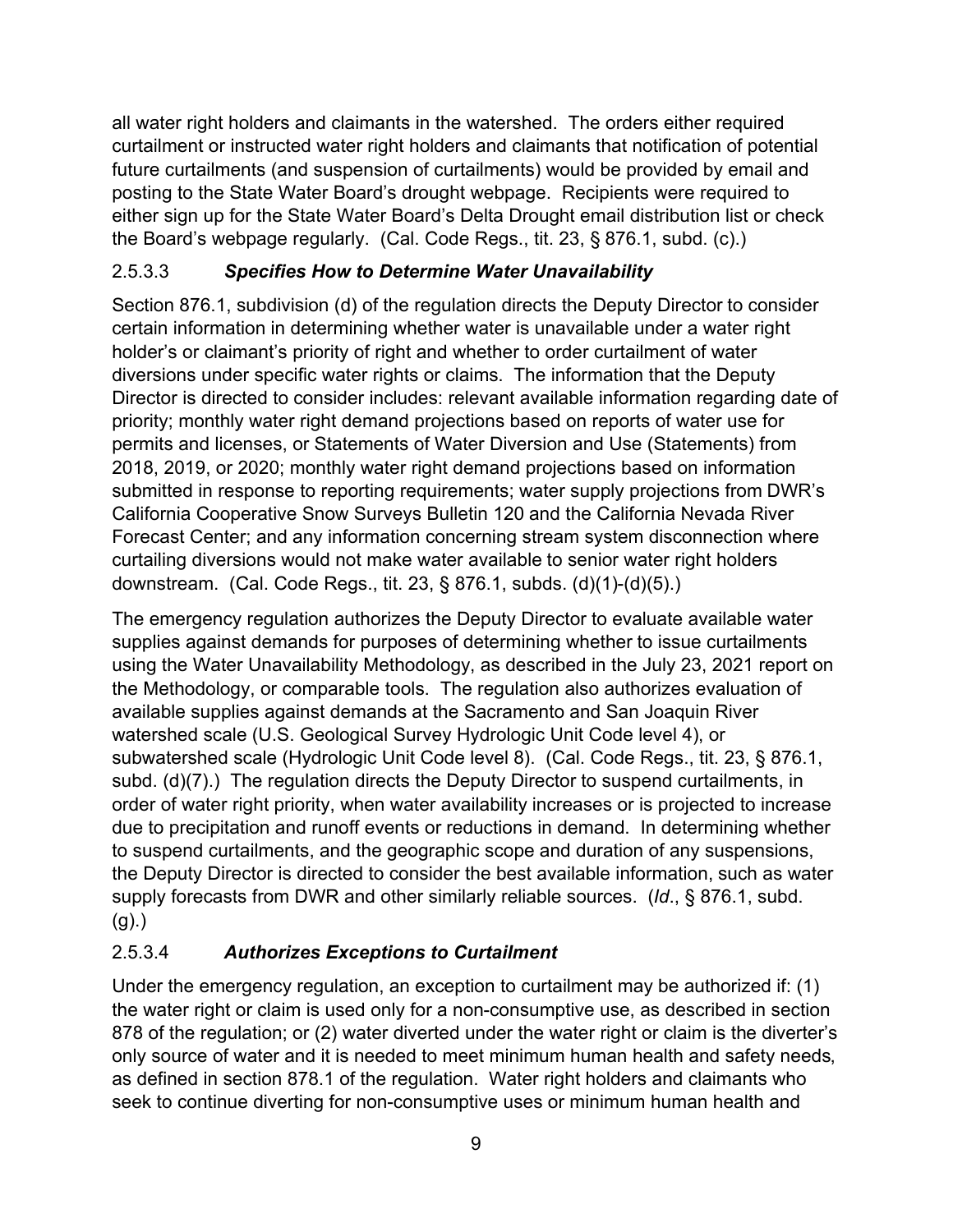safety needs must submit a certification to the Deputy Director describing the nature of their use and compliance with the conditions outlined in the emergency regulation. Diversions for non-consumptive uses and minimum human health and safety needs not greater than 55 gallons per person per day under any valid basis of right may continue after issuance of a curtailment order without further approval from the Deputy Director, provided that a certification has been submitted. Before diverting more than 55 gallons per person per day for minimum human health and safety needs, a diverter must submit a petition demonstrating compliance with the requirements of section 878.1, subdivisions (b)(2)(A)-(F) and obtain approval from the Deputy Director. Section 878.1, subdivision (g) specifies that diversion and use within the Delta watershed that deprives water for minimum human health and safety needs, or which creates unacceptable risk of depriving water for minimum human health and safety needs, is an unreasonable use of water.

In accordance with section 876.1, subdivision (e) of the emergency regulation, an exception to curtailment may also be authorized if a proposal has been submitted and approved by the Deputy Director indicating curtailment is not appropriate for a particular diverter in a specific stream system as demonstrated by verifiable circumstances. Water users may also propose alternative water sharing agreements that would achieve the purposes of the curtailment process. The Deputy Director may approve an alternative water sharing agreement, provided that the Deputy Director finds that implementing the agreement will not injure legal users of water who are not parties to the agreement or unreasonably affect fish and wildlife. (Cal. Code Regs., tit. 23, § 878.2.) Before making any determinations regarding proposals that curtailment is inappropriate within the Legal Delta, or alternative water sharing agreements among diverters in the Legal Delta, the Deputy Director will consult with the Delta Watermaster.

### <span id="page-13-0"></span>2.5.3.5 *Authorizes Reporting Requirements*

Section 879, subdivision (d)(1) of the regulation requires water right holders and claimants in the Delta watershed to certify that they would take actions needed to comply with initial curtailment or reporting orders issued under the emergency regulation. Specifically, recipients of orders issued under the emergency regulation were required to certify that they are aware of the process by which the State Water Board notifies right holders and claimants in the Delta watershed of the updated status of curtailments and that they are aware of what exceptions apply to curtailment, as well as the process for obtaining applicable exceptions.

Additionally, the emergency regulation authorizes additional reporting requirements for water right holders and claimants whose water right or claim has a total authorized face value or recent annual reported diversion amount of one thousand acre-feet or greater. (Cal. Code Regs., tit. 23, § 879, subd. (d)(2).) The Deputy Director is authorized to require reporting on the following information: prior diversions, unless otherwise reported in annual reports of water diversion and use, including direct diversions and diversions to storage; and demand projections for subsequent months through October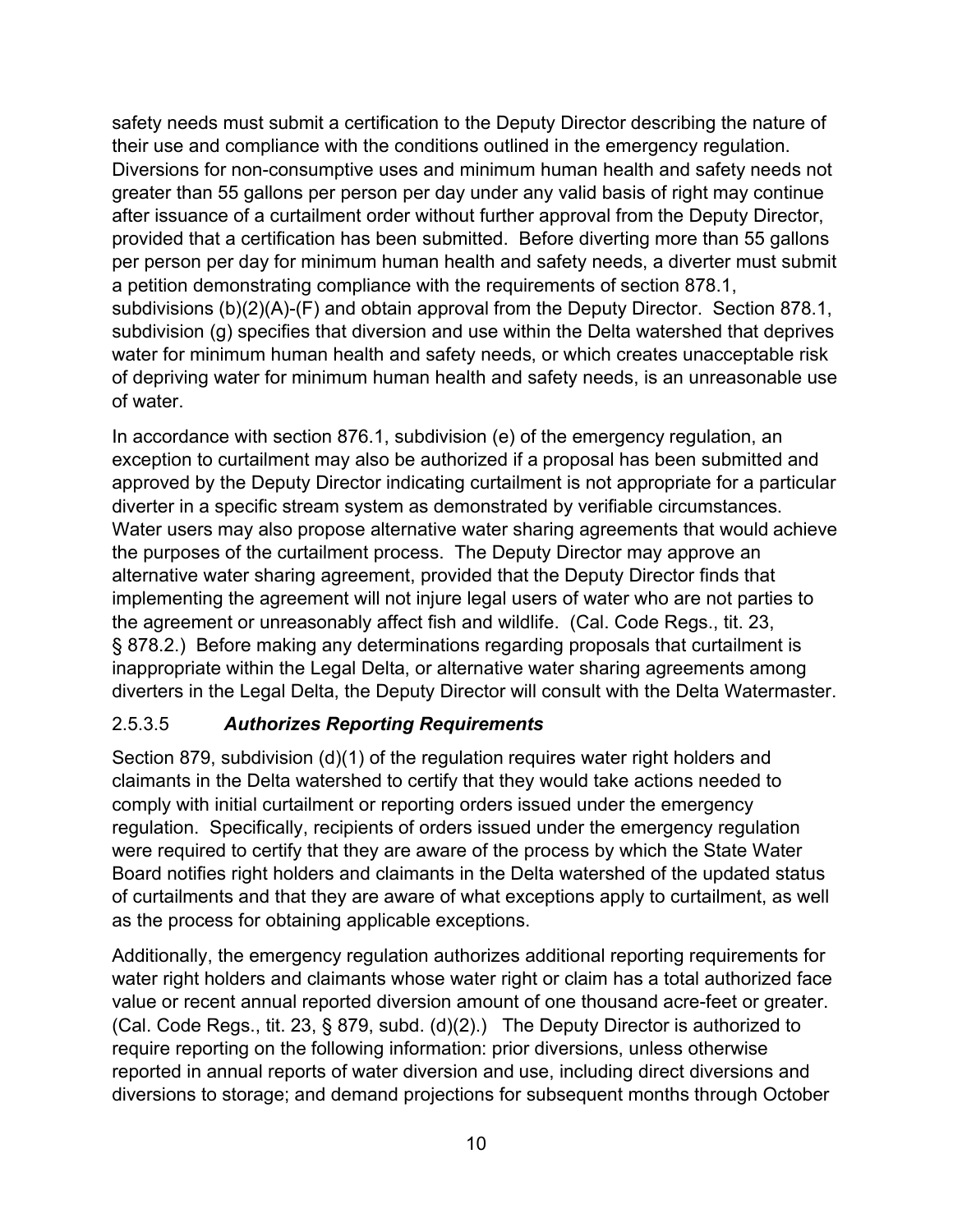1, 2022, including direct diversions and diversions to storage. Before imposing any of these reporting requirements on water right holders and claimants in the Legal Delta, the Deputy Director will consult with and obtain the concurrence of the Delta Watermaster.

# <span id="page-14-0"></span>**2.6 Issuance of Curtailment and Reporting Orders**

On August 20, 2021, the Deputy Director issued initial orders imposing water right curtailment and reporting requirements to all water right holders and claimants in the Delta watershed. The orders were mailed to approximately 6,600 water right holders and claimants and applied to nearly 17,000 water rights and claims.

The initial orders required water right holders and claimants to certify electronically that they would comply with the order and regularly monitor for changes in curtailments by subscribing to the Board's Delta Drought email distribution list or frequently checking the Delta Drought webpage. Diverters were notified that future curtailment orders, including the suspension or reimposition of curtailments, would be issued electronically and would not be provided in hard copy.

### <span id="page-14-1"></span>2.6.1 **Curtailments**

Curtailment orders require recipients to cease diversions unless the diversion is subject to an authorized exception to curtailment as described by sections 878, 878.1, or 878.2 of the emergency regulation. In the August 20, 2021 initial curtailment orders, the State Water Board identified the priorities of water rights and claims of right that were curtailed for the remainder of August 2021 and for the month September 2021. The State Water Board has provided updates to curtailment status at least weekly since the initial curtailment orders were issued. Weekly updates provide water right holders and other interested persons with a general summary of curtailments and the bases for curtailment decisions, but ultimately diverters are responsible for checking the Board's website for the curtailment status of their water right or claim. The Deputy Director has consistently considered hydrologic forecasts and real-time conditions when evaluating curtailment decisions.

Based on the output of the Water Unavailability Methodology, a majority of the water rights and claims of right within the Delta watershed were curtailed from August 20, 2021 through August 31, 2021. The priorities of water rights and claims that were curtailed included all post-1914 appropriative water rights (including those within the Legal Delta), most pre-1914 appropriative water right claims, and some riparian water right claims in the Calaveras subwatershed. Water right holders and claimants within the Legal Delta and in the Sacramento River watershed with a priority date of 1900 or later and those in the San Joaquin River watershed with a priority date of 1910 or later were curtailed during the August 20 through August 31 (inclusive) time period. With the exception of a subset of Project rights with points of diversion in the Legal Delta, in-Delta diverters have not been curtailed since August 31, 2021.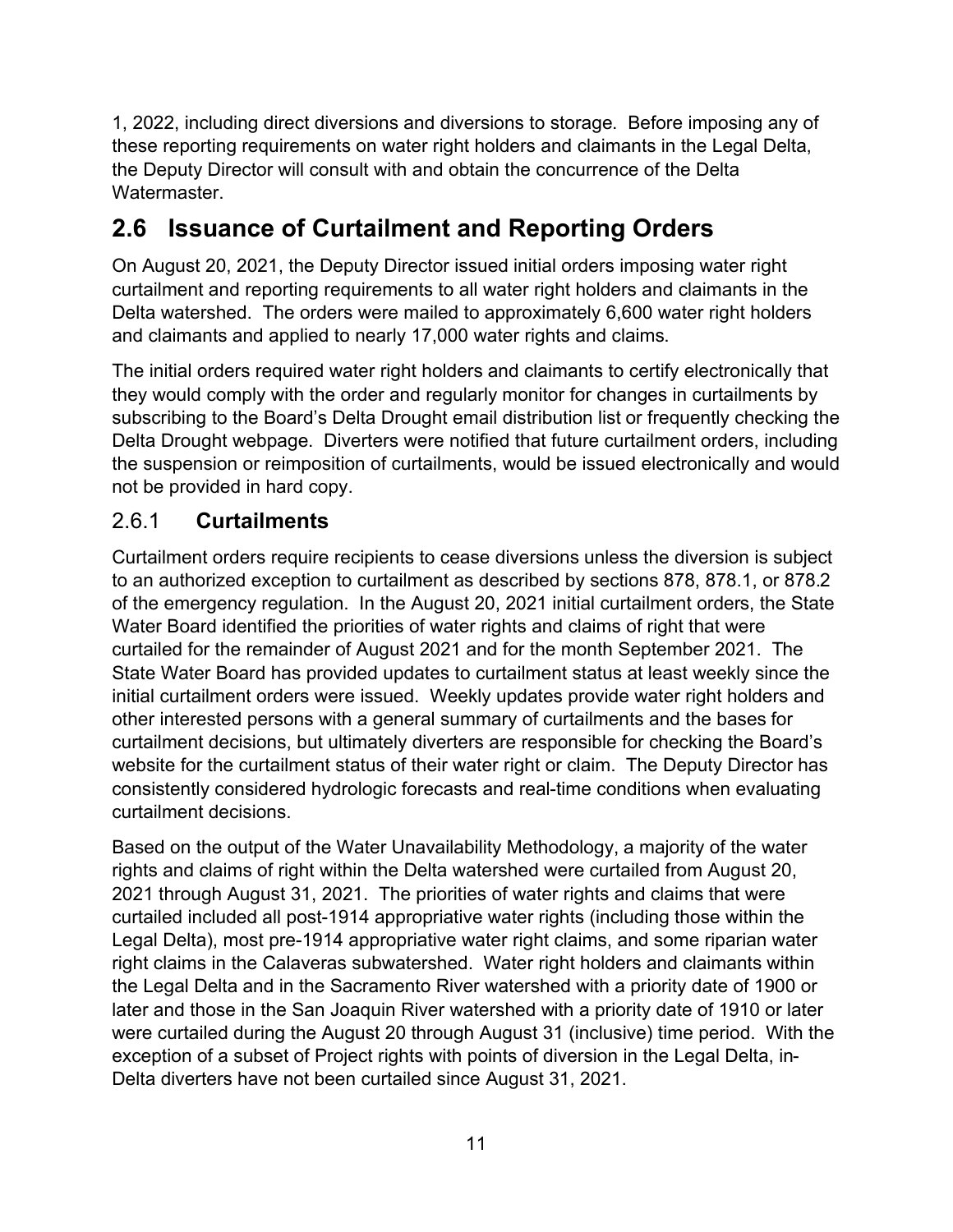Due to changes in available water supplies and demands following the irrigation season, some curtailments were suspended beginning in September 2021. In the Sacramento River watershed, drainage from rice fields temporarily increased available water supplies and resulted in the suspension of some curtailments on the Sacramento Valley Floor. This did not apply to rights and claims in the San Joaquin River watershed where rice field drainage does not occur. Curtailments that applied in September remained the same for the duration of the month. The majority of water right holders and claimants have not been curtailed since September.

Curtailments in the fall and winter months were dynamic due to storm events in October and December. In early October, curtailments were gradually suspended due to anticipated water supply forecasts until October 19, 2021, when all curtailments were suspended. All curtailments remained suspended through November 18, 2021. In late November and early December, curtailments were gradually reimposed on some tributaries due to a decrease in runoff from precipitation events. However, on December 10, 2021, all curtailments were suspended in response to increased precipitation and remained suspended through January 10, 2022. Historically warm and dry conditions in January and February 2022 resulted in the reimposition of some curtailments during those months.

Beginning in March 2022, curtailments were issued based on only watershed-wide conditions, not the analysis of water unavailability at the subwatershed scale. This resulted in only a subset of water rights associated with the Projects being curtailed. Although the Water Unavailability Methodology indicated that local water supplies were insufficient to satisfy all water rights in multiple subwatersheds, curtailing those users had the potential to affect several rim reservoirs that generally have more junior rights. Consistent with the Board's direction to consider opportunities and needs to replenish stored water supplies, the Deputy Director determined in the exercise of his discretion under section 876.1, subdivision (d) of the emergency regulation that curtailments should be issued using only the watershed-wide analysis. Water unavailability continued to be evaluated using this approach through April 2022.

## <span id="page-15-0"></span>2.6.2 **Enhanced Reporting Requirements**

As described in section [2.5.3.5](#page-13-0), the emergency regulation includes provisions for requiring enhanced reporting of water diversion information. The initial curtailment orders required holders of water rights and claims with an authorized face-value or reported annual diversion amount of 5,000 acre-feet or more in 2018 or 2019 to submit monthly reporting of water diversion and use information for prior months and projected demand for future months. The enhanced reporting requirements apply to approximately 735 water rights and claims.

# <span id="page-15-1"></span>**2.7 Water Right Priority System**

California's water right system is one of the most complex in the nation, incorporating both riparian and appropriative rights to surface water. The water right priority system,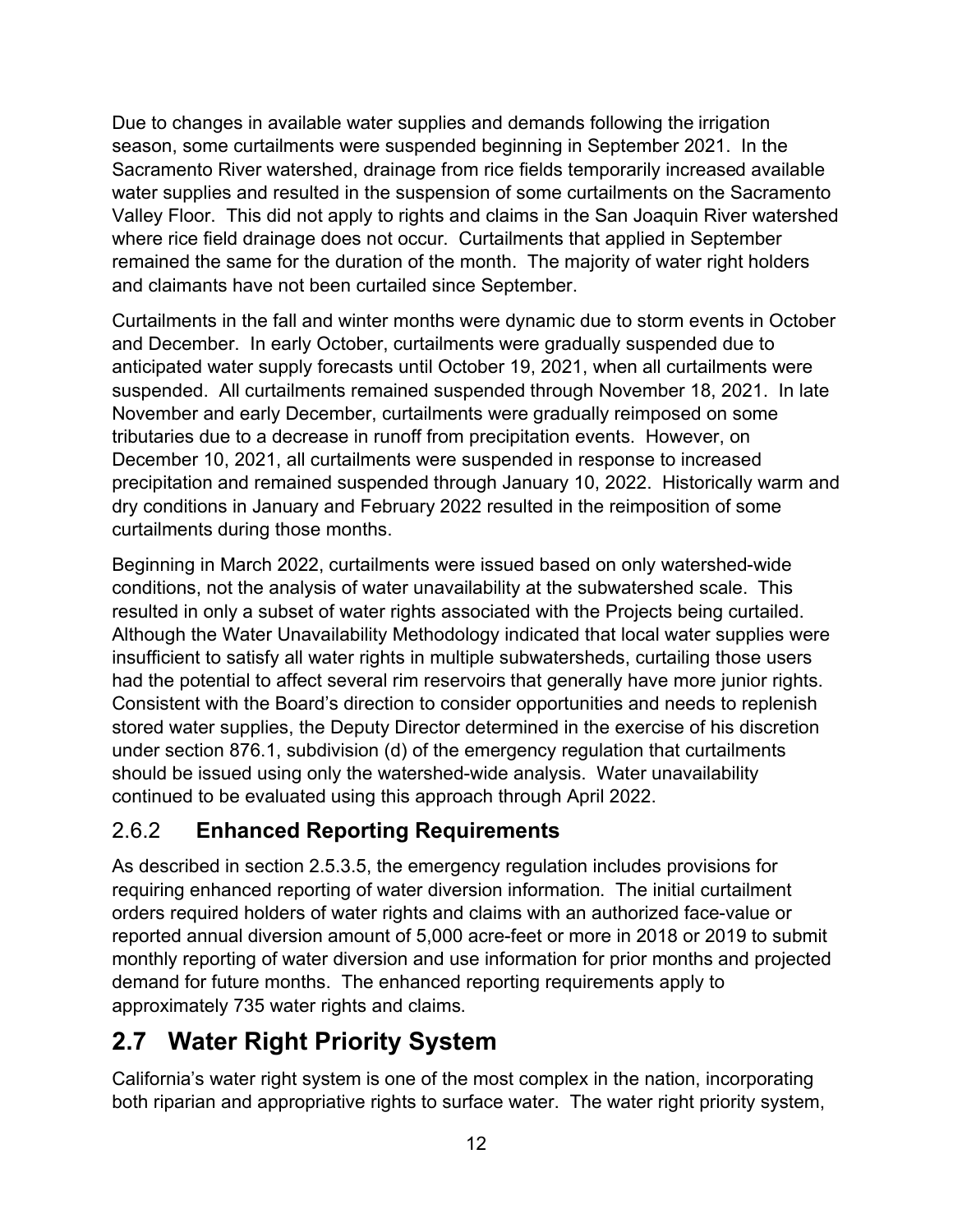based on the "priority date" of each water right, forms the basis for determining which users may divert, and how much, when there is insufficient water in the stream for all users. When the amount of water available in a surface water source is not sufficient to support the needs of all water right holders, junior appropriators must cease diversion in favor of more senior rights.

## <span id="page-16-0"></span>2.7.1 **Riparian Water Rights**

A riparian water right is a right to directly divert and use the natural flow of water on land contiguous to a natural watercourse. (*Millview County Water Dist. v. State Water Resources Control Board* (2014) 229 Cal.App.4th 879, 888.) Riparian water right claims are unquantified, allowing the diverter to take water from the natural flow of the watercourse for any immediate reasonable and beneficial use on the subject land. In times of water supply shortage, all riparian users are required to share the shortage on a correlative basis; that is, each riparian water user is required to reduce its use proportionally so that the available supply is divided among all riparian claims. (*Id.* at pp. 889–890.) A riparian claim does not entitle a water user to divert water to storage or divert water that is foreign in time (e.g., released from storage) or source (e.g., imported from another watershed). (*People v. Shirokow* (1980) 26 Cal.3d 301, 307, fn. 7; *State Water Resources Control Bd. Cases* (2006) 136 Cal.App.4th 674, 738, 743, 771.)

# <span id="page-16-1"></span>2.7.2 **Appropriative Water Rights**

An appropriative water right is required for use of water on non-riparian land or seasonal storage of water for later beneficial use. Rather than land ownership, an appropriative right is acquired through the actual diversion and beneficial use of water that is surplus to the needs of riparian right holders and senior appropriators. (*United States v. State Water Resources Control Bd.* (1986) 182 Cal.App.3d 82, 101.) Unlike riparian water right holders, appropriative water right holders may appropriate abandoned water that is foreign in time or source, although they may not compel foreign water to continue to be abandoned. (*Bloss v. Rahilly* (1940) 16 Cal.2d 70, 74–76, 80.) Abandoned water is water that has been used or dedicated for a specific purpose for which it is no longer needed, such as water dedicated for instream use for a specific reach or return flow from agricultural uses.

Appropriative rights can be divided into two categories – pre-1914 appropriative rights and post-1914 appropriative rights – depending on whether they were initiated before or after the December 19, 1914 effective date of the Water Commission Act, which established a water right permitting system that was originally administered by the Water Commission and is now administered by the State Water Board. Before the Water Commission Act went into effect, a pre-1914 appropriative water right could be acquired by diverting water and applying it to beneficial use. An appropriator could establish a claim to the amount of water reasonably necessary to serve a particular purpose by manifesting the intent to appropriate the water and beginning construction of the requisite diversion facilities. (*Haight v. Costanich* (1920) 184 Cal. 426, 431–432; *Millview County Water Dist. v. State Water Resources Control Board*, *supra*, 229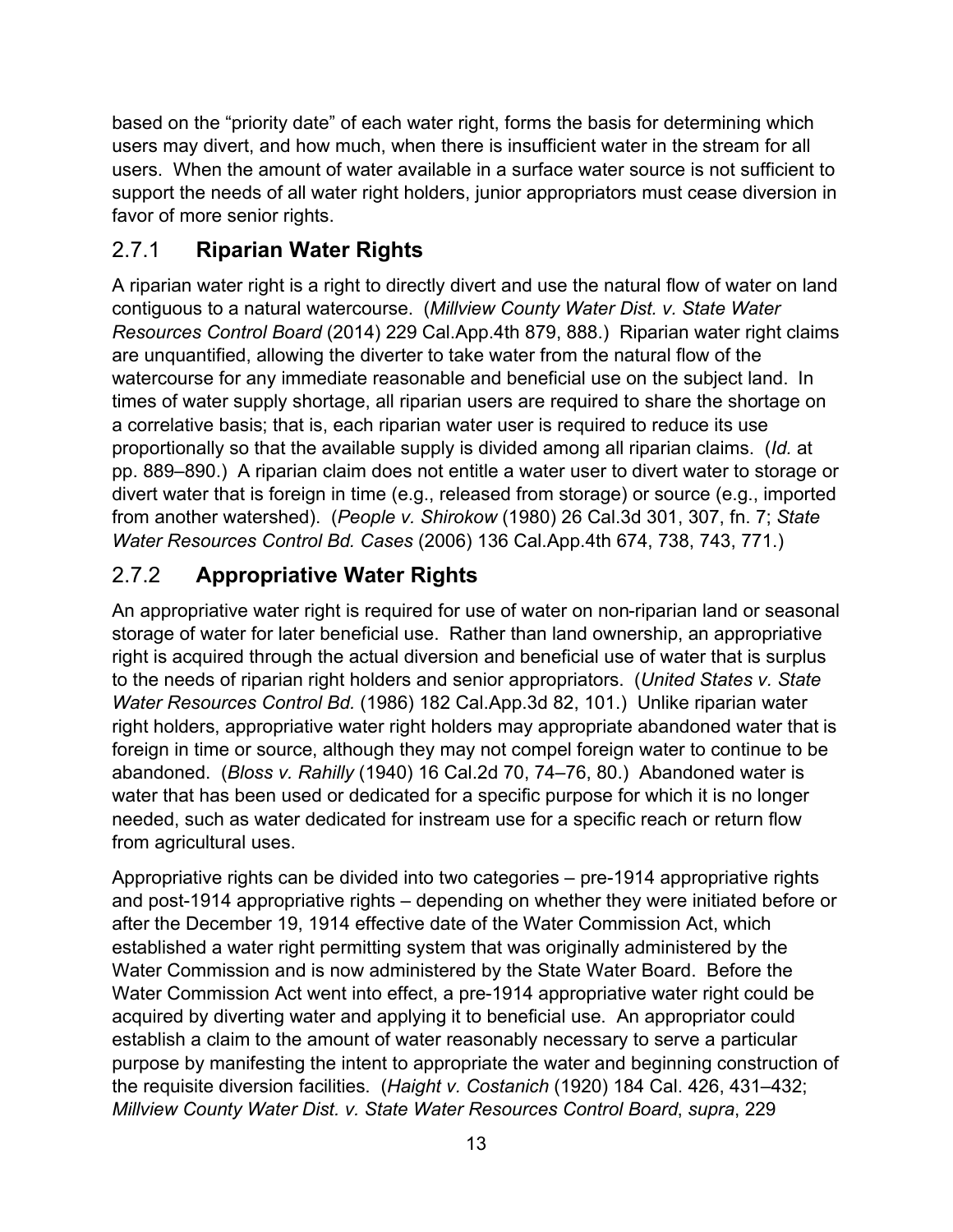Cal.App.4th at p. 890.) An appropriator also had the option of establishing an appropriative claim by following procedures set forth in the Civil Code for posting and recording a notice of appropriation. (*Id*. at pp. 890–891.) In either case, a pre-1914 appropriative right was perfected through the diversion and use of water with due diligence, and the right was limited to the amount of water actually applied to beneficial use. (*Ibid*.)

After the Water Commission Act went into effect, the initiation and acquisition of an appropriative water right required a water right permit. (*Millview County Water Dist. v. State Water Resources Control Board*, *supra*, 229 Cal.App.4th*.* at p. 889.) Once the Board confirms that water has been diverted and used in accordance with a permit, the Board may issue a water right license, which confirms that the appropriative right has been perfected. (Wat. Code, §§ 1605, 1610.) Water right permits and licenses quantify the amount of water authorized to be diverted and used. (*Id*., §§ 1455, 1610, 1610.5.)

Appropriative water rights follow a rule of "first in time, first in right," in which older, more senior appropriators are entitled to satisfy their reasonable needs before more junior appropriators are entitled to any water. (*Millview County Water Dist. v. State Water Resources Control Board*, *supra*, 229 Cal.App.4th at p. 890.) In general, appropriative water right holders are junior to riparian claimants. Accordingly, when natural flows are insufficient to satisfy all of the demands on a stream system, riparians are entitled to satisfy their reasonable demands before appropriators may divert, and senior appropriators may satisfy their demands before junior appropriators. To the extent that natural flows are insufficient to satisfy all of the riparian demands, riparian right holders must curtail their diversions proportionately. (*Ibid*; *Stanford Vina Irrigation Company v. State* (2020) 50 Cal.App.5th 976, 994.)

### <span id="page-17-0"></span>2.7.3 **Exceptions to the Rule of Priority**

As a general rule, water rights must be administered in accordance with the water right priority system. (*El Dorado Irrigation District v. State Water Resources Control Board*, *supra*, 142 Cal.App.4th at pp. 961–962.) The rule of priority is not absolute, however, and other legal principles that govern the exercise and administration of water rights may justify a departure from the rule of priority, depending on the circumstances.

One example of a legal principle that may conflict with the rule of priority is the rule of reasonableness, set forth in article X, section 2, of the California Constitution and section 100 of the Water Code. The rule of reasonableness establishes that all water use must be reasonable and in the public interest, limits all water rights to the amount of water reasonably required for the beneficial use to be served, and prohibits the waste or unreasonable use of water. (*Light v. State Water Resources Control Board* (2014) 226 Cal.App.4th 1463, 1479–1480.) What constitutes reasonable water use is not defined, and is subject to change. What is reasonable depends on the circumstances, and must be determined in the context of statewide considerations of paramount importance, including the need to conserve water. (*Id*. at p. 1479.) The rule of reasonableness is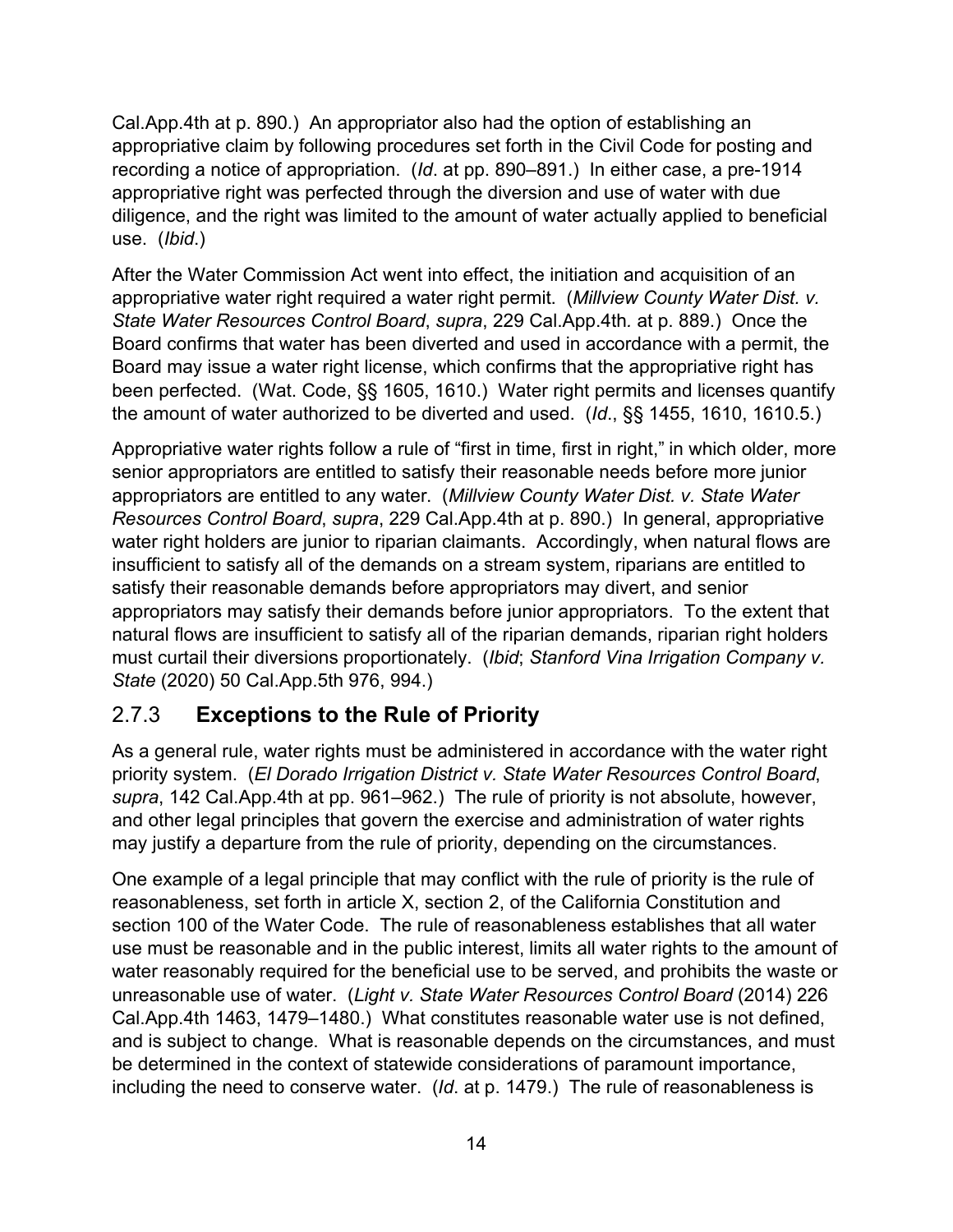the overriding principle governing the use of water in California, and if strict application of the rule of priority would lead to the unreasonable use of water, the prohibition against unreasonable use prevails. (*El Dorado Irrigation District v. State Water Resources Control Board*, *supra*, 229 Cal.App.4th at pp. 965–966; *City of Barstow v. Mojave Water Agency* (2000) 23 Cal.4th 1224, 1243.)

Other legal principles that may justify a departure from the rule of priority include the common law public trust doctrine, which protects public uses of navigable water bodies, and Water Code section 106, which establishes the policy that domestic use of water is the highest use, and the next highest use is irrigation. (*El Dorado Irrigation District v. State Water Resources Control Board*, *supra*, 142 Cal.App.4th at p. 966.)

## <span id="page-18-0"></span>2.7.4 **Projects' Obligations to Meet Water Quality Objectives**

Pursuant to State Water Board Decision 1641, the Projects are required to bypass natural and abandoned flows and to release stored water to the extent necessary to meet water quality and flow objectives included in the Water Quality Control Plan for the San Francisco Bay/Sacramento-San Joaquin Delta Estuary (Bay-Delta Plan) that are designed to protect municipal, agricultural, and fish and wildlife beneficial uses. Currently, the Projects hold primary responsibility for meeting the flow-dependent water quality objectives contained in the Bay-Delta Plan.

During times of limited water supplies, meeting flow-dependent water quality requirements can require significant releases of previously stored water from Project reservoirs due to limited natural flows, as well as diversions by other water right holders when water is not available under their priority of right. These circumstances deplete reservoir storage, and in dry years when reservoir storage levels are critically low, create significant concerns for the Projects' ability to manage temperature below Project reservoirs, supply water needed to meet human health and safety needs, and maintain salinity control and meet water quality objectives in the Delta. As a result of these concerns, the Projects submitted and the Board approved, subject to terms and conditions, a temporary urgency change petition (TUCP) in water year 2021 to temporarily reduce their obligations to release water from storage to meet flow and water quality requirements in the Delta. On March 18, 2022, the Projects jointly filed an additional TUCP to modify their obligations from April 1 through June 30, 2022, due to continued dry conditions and limited water supplies. The Executive Director conditionally approved the TUCP on April 4, 2022.

## <span id="page-18-1"></span>2.7.5 **Projects' Right to Stored Water**

Seasonally stored water, including releases of previously stored water for downstream use, is not available for diversion or use by diverters other than the entity that stored the water, their contractors, or recipients of a transfer. Although the priorities of the Projects' water rights are junior to many downstream diverters, water right holders with rights to divert water below Project reservoirs are only entitled to divert natural and abandoned flows and are not entitled to divert water previously stored or imported by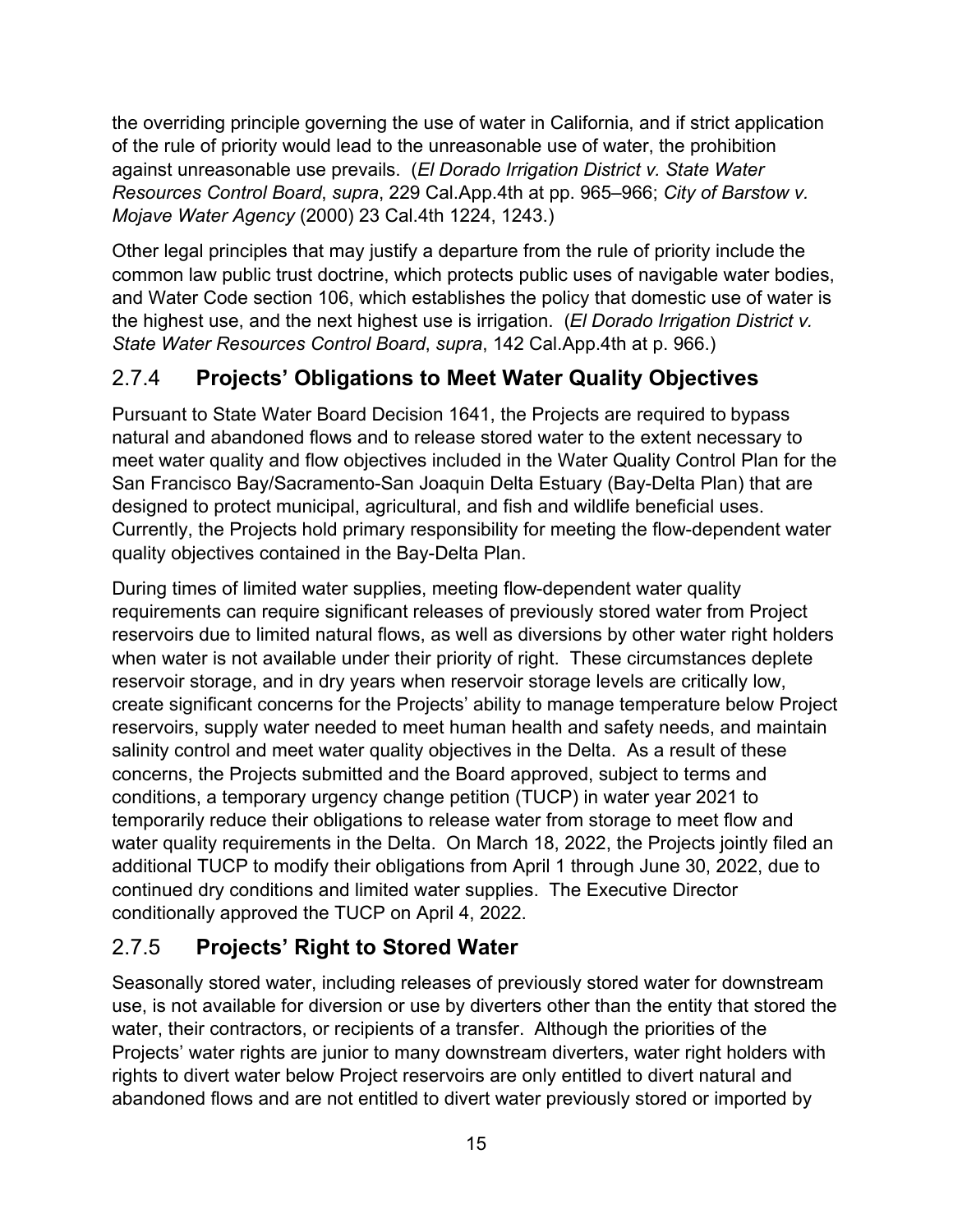the Projects that is released for use downstream, including water that is released for purposes of meeting water quality objectives. (*State Water Resources Control Bd. Cases*, *supra*, 136 Cal.App.4th at pp. 738, 743, 771–772; *El Dorado Irrigation District v. State Water Resources Control Board*, *supra*, 142 Cal.App.4th at p. 962.)

In times of shortage, the rule of priority applies to the competing demands for natural and abandoned flows. Where natural and abandoned flows are present but are insufficient to satisfy all water rights, the State Water Board may curtail diversions under junior water rights to protect senior water right holders and releases of stored water. Curtailments do not apply to the rediversion of stored water authorized by a water right or contract. The emergency regulation allows the Board to more effectively protect releases of stored water by curtailing water right holders and claimants when natural or abandoned flows are not available for diversion under their priority of right.<sup>[4](#page-19-1)</sup>

# <span id="page-19-0"></span>**2.8 State Water Board Authority**

Through legislation and judicial decisions, the scope of the State Water Board's authority has broadened over time from the limited authority to issue permits to appropriate surplus water to the expansive authority to undertake comprehensive planning and allocation of the State's water resources. (*National Audubon v. Superior Court* (1983) 33 Cal.3d 419, 443–444; *Light v. State Water Resources Control Board*, *supra*, 226 Cal.App.4th at pp. 1481–1482.) Under the Water Code, the Board is charged with "the orderly and efficient administration of the water resources of the state." (Wat. Code, § 174.) In addition to regulating post-1914 appropriative rights, the Board is authorized to investigate the diversion and use of water and ascertain whether it has been appropriated in accordance with State law (Wat. Code, § 1051), conduct comprehensive adjudications of all of the rights to a stream system (Wat. Code, §§ 2500–2868), and take enforcement action against the unauthorized diversion of water, including water that is diverted under a claimed riparian or pre-1914 appropriative right that the Board determines is invalid. (Wat. Code, §§ 1052, 1055, 1831; *Millview County Water Dist. v. State Water Resources Control Board*, *supra*, 229 Cal.App.4th at pp. 893–895.)

The Board is also directed to take all appropriate actions to prevent the waste or unreasonable use of water. (Wat. Code, § 275.) In addition, the Board has a duty of continuing supervision over the appropriation of water, and an affirmative duty to take the public trust into account in the planning and allocation of water resources, and to protect public trust uses whenever feasible and in the public interest. (*National Audubon v. Superior Court*, *supra*, 33 Cal.3d at pp. 446–447.)

<span id="page-19-1"></span><sup>&</sup>lt;sup>4</sup> Curtailments issued under the emergency regulation are imposed separately from curtailment notices issued pursuant to standard permit term 91, which prohibits a subset of permittees and licensees in the Delta watershed from diverting water during periods when the Projects are releasing previously stored water or importing water from the Trinity River to meet water quality and flow standards.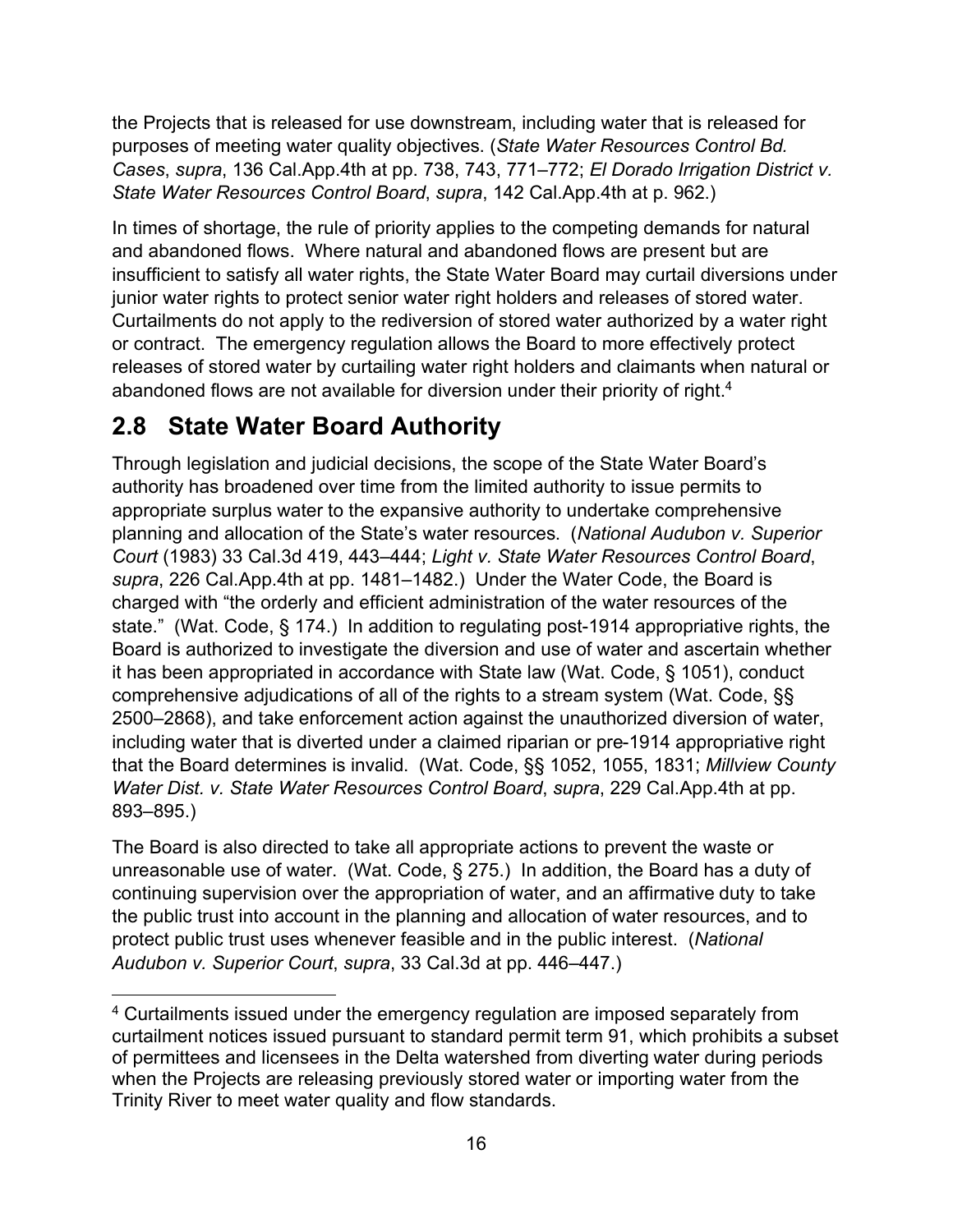To carry out its duties, the Board is authorized to "exercise the adjudicatory and regulatory functions of the state in the field of water resources" and "shall have any powers . . . that may be necessary or convenient for the exercise of its duties authorized by law" (Wat. Code, §§ 174, 186, subd. (a)), including the authority to promulgate any regulations it deems advisable in carrying out its powers and duties (*id*., § 1058). Of particular relevance in this proceeding, Water Code section 1058.5 expressly authorizes the Board to adopt emergency regulations during drought conditions "to prevent the waste, unreasonable use, unreasonable method of use, or unreasonable method of diversion, of water, to promote water recycling or water conservation, to require curtailment of diversions when water is not available under the diverter's priority of right, or in furtherance of any of the foregoing, to require reporting of diversion or use or the preparation of monitoring reports." (*Id*., § 1058.5, subd. (a)(1).) The Board may adopt emergency regulations pursuant to section 1058.5 in response to conditions that exist or are threatened to occur in a critically dry year immediately preceded by two or more consecutive below normal, dry, or critically dry years, or during a period for which the Governor has issued a proclamation of a state of emergency. (*Id*., § 1058.5, subd.  $(a)(2)$ .)

In *Stanford Vina Irrigation Company v. State*, *supra*, 50 Cal.App.5th 976, the Third District Court of Appeal affirmed the State Water Board's authority to adopt a drought emergency regulation pursuant to Water Code section 1058.5 that establishes the conditions under which water diversions should be curtailed, and to implement the regulation through curtailment orders directed to diverters. The regulation in that case, which was adopted during the 2014–2015 drought, established minimum instream flows that were necessary to protect the migration of two threatened species of anadromous fish in three tributaries to the Sacramento River, including Deer Creek. The regulation established that it would be a waste or unreasonable use to continue diversions that would cause flows to drop below the minimum instream flows and authorized the Deputy Director to issue curtailment orders to the extent necessary to prevent diversions from reducing flows below the minimum levels.

Pursuant to the regulation, the Deputy Director issued several curtailment orders to diverters on Deer Creek, including Stanford Vina Irrigation Company (Stanford Vina), whose shareholders claimed to hold riparian and pre-1914 appropriative rights. Stanford Vina filed a lawsuit challenging the regulation and the curtailment orders, alleging among other things that the regulation and orders constituted an unconstitutional taking of Stanford Vina's water rights without compensation. The superior court ruled against Stanford Vina, and Stanford Vina appealed.

Preliminarily, the Court of Appeal explained that different standards applied to its review of the emergency regulation and its review of the curtailment orders, respectively, because the regulation was a quasi-legislative formulation of a rule to be applied to future cases, and the subsequent curtailment orders were quasi-adjudicative applications of the regulation to the facts. (*Stanford Vina Irrigation Company v. State*,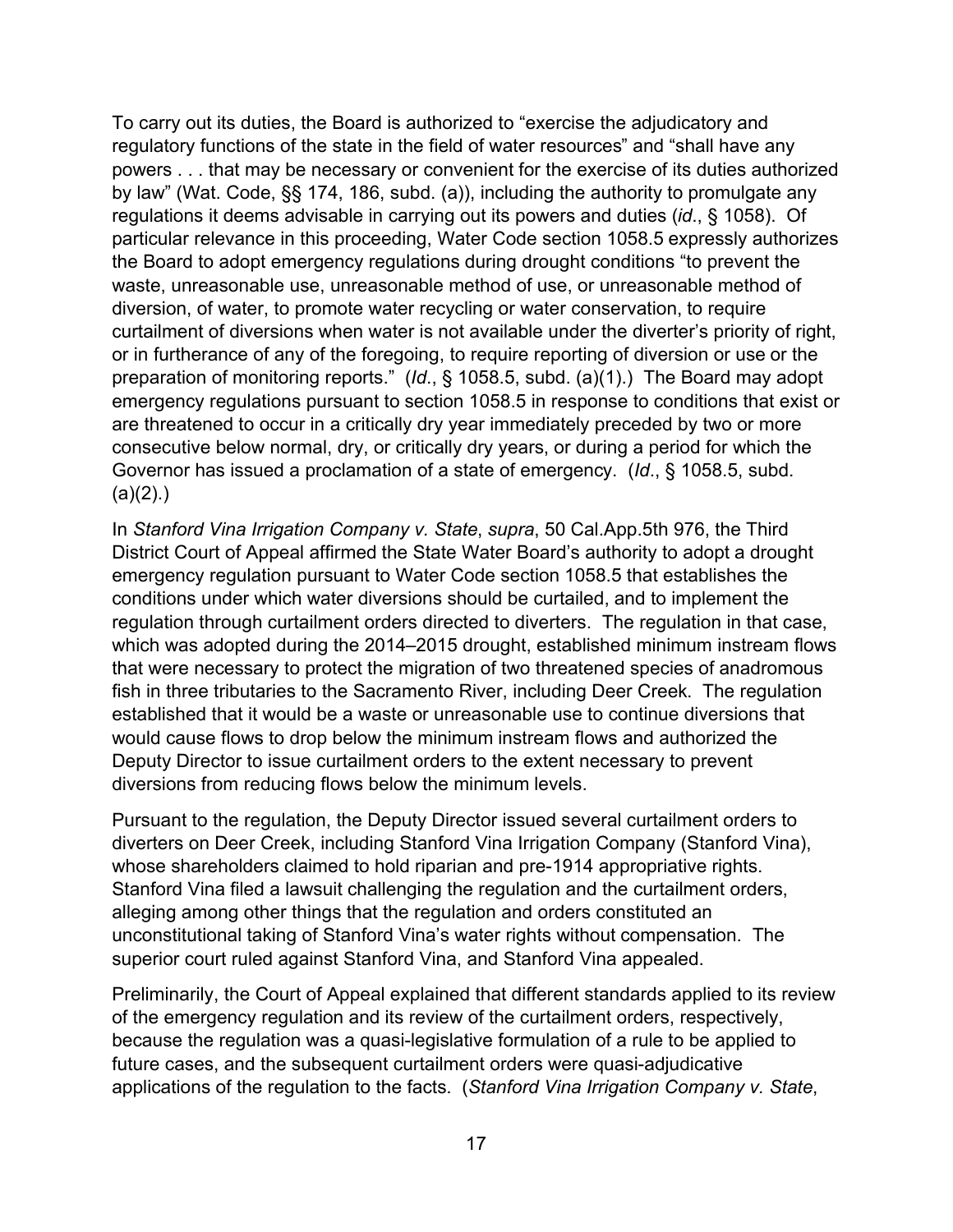*supra*, 50 Cal.App.5th at pp. 996–997.) The Court explained further that the issue of whether the regulation was within the scope of the State Water Board's authority was a legal issue that is reviewed de novo, but in determining whether the regulation was validly adopted, the Court's review is limited to a determination of whether the Board's action was "arbitrary, capricious, or entirely lacking in evidentiary support," and whether the Board followed the procedure and gave the notices required by law. (*Ibid*; see also *United States v. State Water Resources Control Bd*., supra, 182 Cal.App.3d at pp. 112– 113.) The Court concluded that the regulation was within the scope of the Board's authority to enact regulations to prevent the unreasonable use of water, including the Board's authority to enact emergency regulations under Water Code section 1058.5. (*Id*. at pp. 999–1004.) In addition, the Court concluded that the Board's determination that diversions from the three tributaries would be unreasonable if they threatened to reduce instream flows below the minimum levels necessary to protect fish migration was not arbitrary, capricious, or entirely lacking in evidentiary support. (*Id*. at pp. 1004– 1005.)

With respect to the curtailment orders, the Court explained that quasi-adjudicative decisions are reviewed under the substantial evidence standard, unless they substantially affect a fundamentally vested right, in which case the independent judgment standard applies. (*Stanford Vina Irrigation Company v. State*, *supra*, 50 Cal.App.5th at pp. 995–996.) The Court concluded that Stanford Vina did not have a fundamentally vested right to use water in a manner that the emergency regulation defined as unreasonable, and therefore the Court reviewed the administrative record for the curtailment orders to determine whether the Board's findings were supported by substantial evidence, and whether the Board had committed any errors of law. (*Id*. at pp. 996–99, 1006.) Because the regulation established that diversions should be curtailed if they would cause instream flows to drop below certain levels, the only factual issue germane to the validity of the curtailment orders was whether those circumstances existed. As to that issue, the Court determined that substantial evidence supported the Board's findings that Stanford Vina's diversions would have caused or threatened to cause flows to drop below the required minimum levels. (*Id*. at pp. 1005– 1006.) Finally, the Court addressed numerous legal arguments advanced by Stanford Vina, and determined that the Board had not committed any errors of law. In rejecting Stanford Vina's argument that the Board's curtailment actions constituted an unlawful taking of Stanford Vina's water rights, the Court reasoned that the regulation was a valid exercise of the State's police power, and Stanford Vina had no right to divert water in violation of the regulation. (*Id*. at pp. 1006–1007.)

# <span id="page-21-0"></span>**2.9 Petitions for Reconsideration**

Water Code sections 1120 through 1126 provide for administrative reconsideration and judicial review of water right decisions and orders. Water Code section 1122 authorizes the State Water Board to reconsider all or part of a decision or order on the Board's own motion or in response to a petition for reconsideration. Any petition must be filed no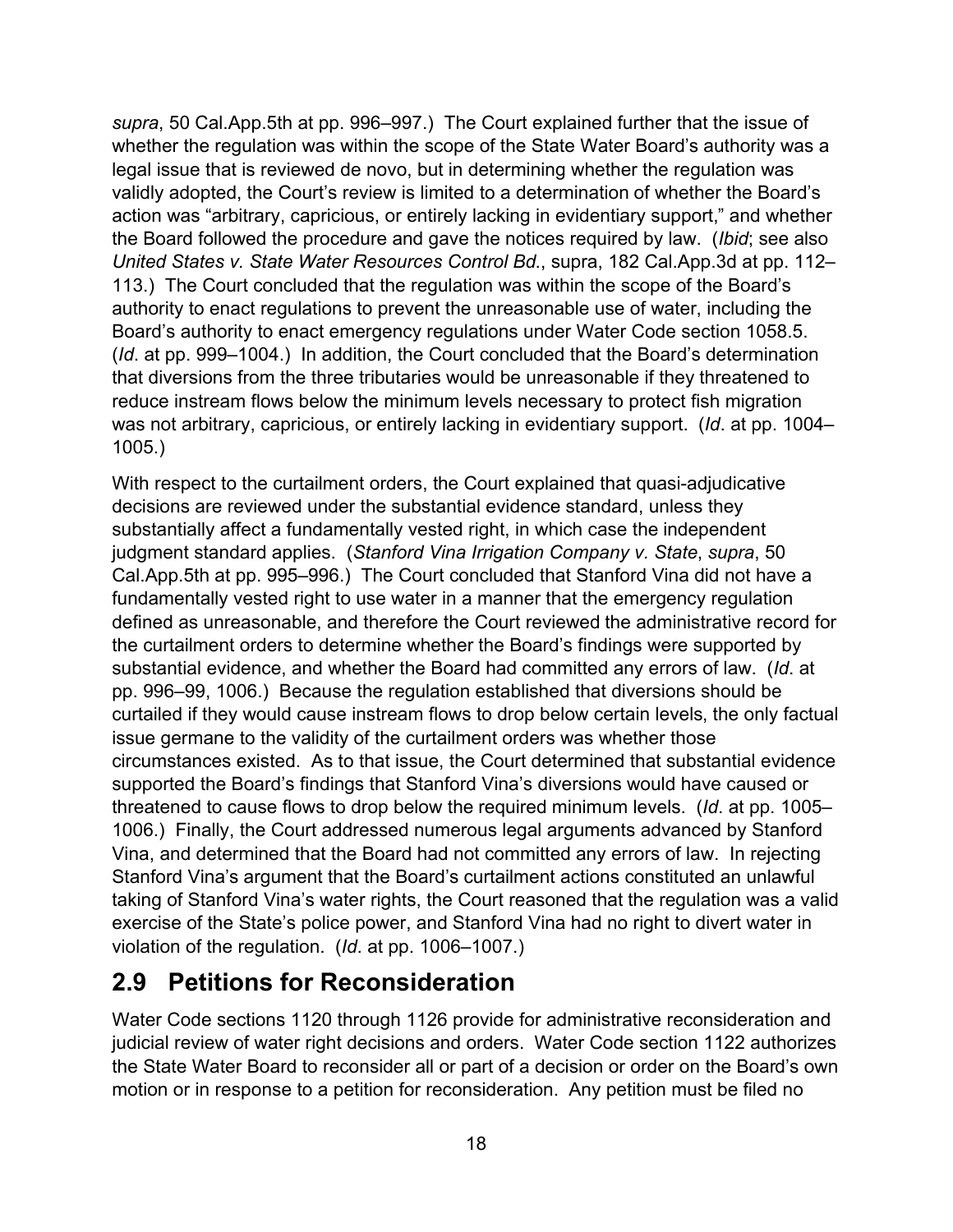later than 30 days from the date on which the Board adopted the decision or order. Similarly, the Board's authority to order reconsideration on its own motion expires 30 days after it has adopted the decision or order. Section 1122 directs the Board to act on a petition for reconsideration no later than 90 days from the date on which the board adopted the decision or order. If the State Water Board fails to act within 90 days, a petitioner may seek judicial review, but the Board is not divested of jurisdiction to act upon the petition simply because it failed to complete its review of the petition on time. (See *California Correctional Peace Officers Assn. v. State Personnel Bd.* (1995) 10 Cal.4th 1133, 1147–1151.)

Any interested person may file a petition for reconsideration of a water rights decision or order on any of the following grounds:

- a) Irregularity in the proceedings, or any ruling, or abuse of discretion, by which the person was prevented from having a fair hearing;
- b) The decision or order is not supported by substantial evidence;
- c) There is relevant evidence which, in the exercise of reasonable diligence, could not have been produced;
- d) Error in law.

(Cal. Code Regs., tit. 23, § 768.)

A petition must specify the specific State Water Board action for which the petitioner requests reconsideration, "the reason the action was inappropriate or improper," and "the specific action which petitioner requests" as well as contain "a statement that copies of the petition and accompanying materials have been sent to all interested parties." (Cal. Code Regs., tit. 23, § 769, subds. (a)(2), (4)–(6).) Additionally, "a petition shall be accompanied by a statement of points and authorities in support of legal issues raised in the petition." (*Id*., subd. (c).)

The State Water Board may refuse to reconsider a decision or order if the petition for reconsideration fails to raise substantial issues related to the causes for reconsideration set forth in section 768 of the State Water Board's regulations. (Cal. Code Regs., tit. 23, § 770, subd. (a)(1).) Alternatively, after review of the record, the State Water Board also may deny the petition if the State Water Board finds that the decision or order in question was appropriate and proper, set aside or modify the decision or order, or take other appropriate action. (*Id*., subds. (a)(2)(A)–(C).) The State Water Board may elect to hold a hearing on the petition for reconsideration. (Wat. Code, § 1123.)

Water Code sections 1120 through 1126 provide for administrative reconsideration and judicial review of quasi-judicial water right decisions and orders, not quasi-legislative approvals, such as the adoption of a regulation. (State Water Board Order WR 2014-0028, p. 1, fn. 2 ["Water Code section 1122 does not provide for reconsideration of quasi-legislative actions."]; see also Wat. Code, § 1126, subds. (b) & (c) [providing for judicial review of water right decisions or orders pursuant to section 1094.5 of the Code of Civil Procedure]; *Stanford Vina Ranch Irrigation Company v.*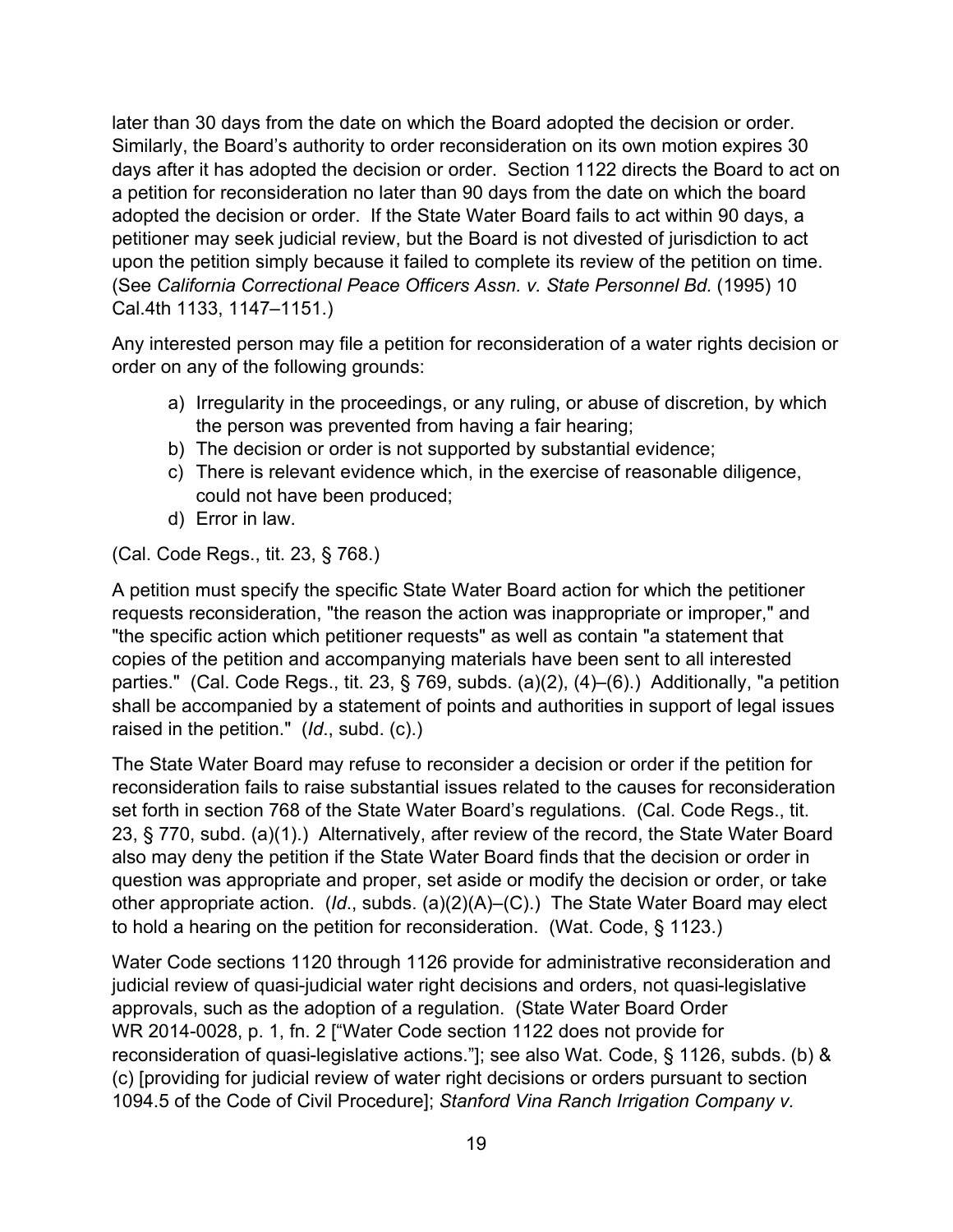*State*, *supra*, 50 Cal.App.5th at pp. 996–997 [interpreting section 1126 to require judicial review pursuant to section 1094.5 of all quasi-adjudicative decisions relating to state water law].)

# <span id="page-23-0"></span>**3.0 DISCUSSION**

# <span id="page-23-1"></span>**3.1 The Regulation Is Not Subject to Reconsideration**

As set forth in section [2.9,](#page-21-0) above, the emergency regulation is not subject to reconsideration by the State Water Board pursuant to Water Code section 1122. For this reason, the petitions for reconsideration of the regulation should be dismissed. Many of the petitions for reconsideration of the regulation raise issues, however, that overlap with the petitions for reconsideration of the curtailment orders. For this reason, the issues raised in petitions for reconsideration of the regulation are addressed below.

# <span id="page-23-2"></span>**3.2 Petitioners Were Afforded a Fair Hearing**

# <span id="page-23-3"></span>3.2.1 **An Evidentiary Hearing Was Not Required**

Many of the petitioners contend that they were deprived of a fair hearing and due process of law because the State Water Board did not hold an evidentiary hearing to determine whether water was available before issuing the curtailment orders. Petitioners argue that due process required an evidentiary hearing because water rights are property rights, and they should have been given the opportunity to review the evidence relied upon to determine water unavailability, cross-examine witnesses, and present their own evidence. Most of the petitioners argue that the Board should have held an evidentiary hearing before issuing curtailment orders, but SJRECWA argues that the Board should provide a post-deprivation hearing for users who want to challenge water availability or priority determinations.

These arguments lack merit because the regulation established the methodology for determining water unavailability, and the Board was not required to hold an evidentiary hearing before adopting the regulation. As stated above, Water Code section 1058.5 expressly authorizes the Board to adopt emergency regulations to prevent the waste or unreasonable use of water, or "to require curtailment of diversions when water is not available under the diverter's priority of right . . . ." The Administrative Procedure Act (APA), which governs the development and adoption of emergency regulations, requires public notice and the opportunity to comment on the proposed regulation and supporting analyses, unless delaying action to allow public comment would be contrary to the public interest because the emergency situation poses an immediate risk of serious harm. (Gov. Code, §§ 11346.1, 11346.5, 11349.6.) The APA does not require an evidentiary hearing. (*Ibid*; *Western Oil & Gas Ass'n v. Air Resources Board* (1984) 37 Cal.3d 502, 525–529 [stating that constitutional due process requirements do not apply to rulemaking proceedings, and holding that quasi-legislative hearings conducted in accordance with the APA were fair].)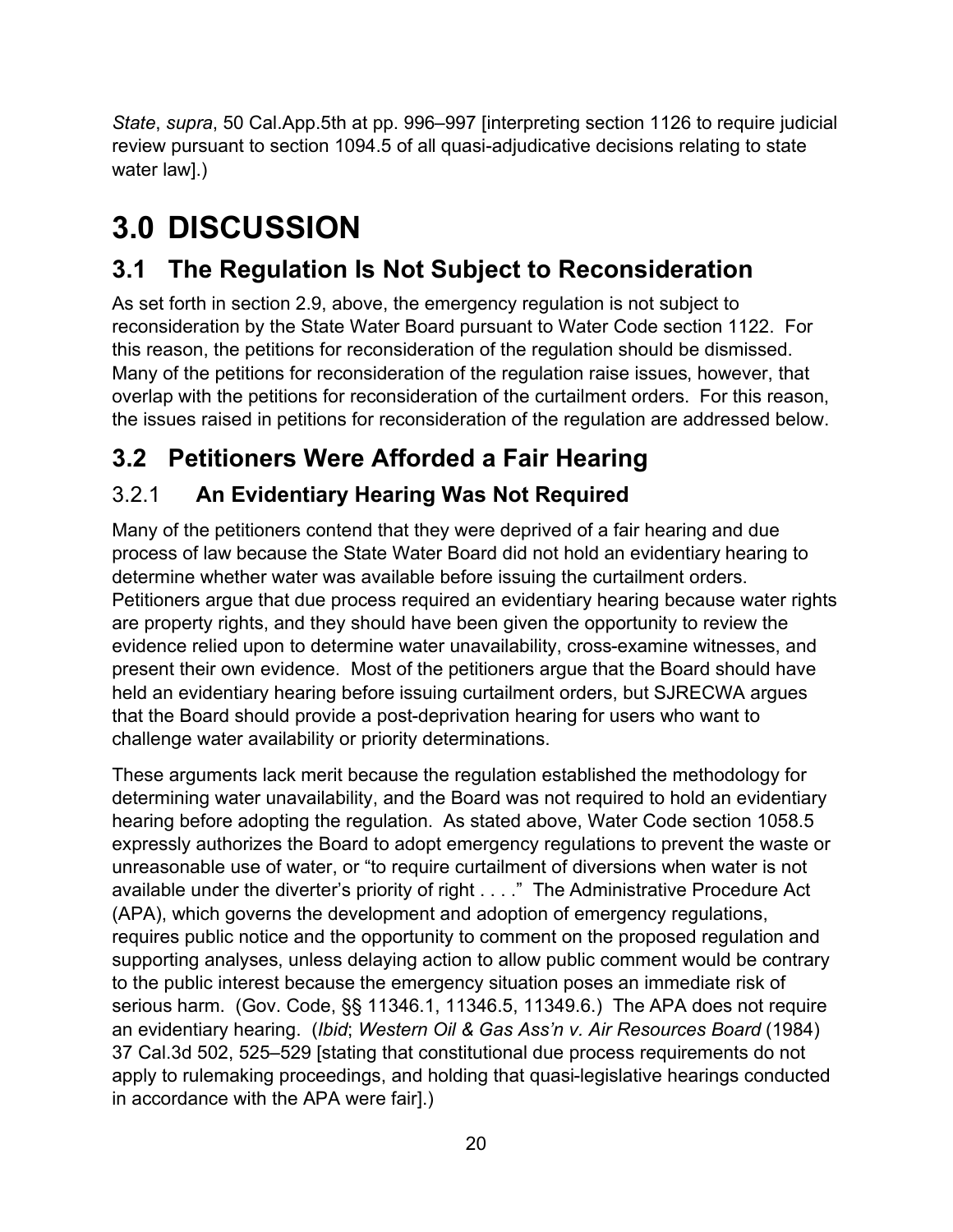In this case, the Board complied with the APA and provided additional opportunities for public participation. The Board issued a notice of the proposed regulation and held a public meeting to consider adoption of the regulation. Interested parties had the opportunity to review the proposed regulation and supporting documentation and provide written comments to both the Board and OAL. They also had the opportunity to appear and make oral comments during the public Board meeting. In addition, the Board provided interested parties opportunities to review and comment on the Methodology, and to participate in a public workshop on the Methodology, before the formal rulemaking process began. (State Water Board Resolution No. 2021-0028,  $\P(10.)$ 

In *Stanford Vina Irrigation Company v. State*, *supra*, 50 Cal.App.5th 976, the Court of Appeal rejected the argument that the Board was required to hold an evidentiary hearing before promulgating an emergency curtailment regulation. As described in section [2.8](#page-19-0), above, that case involved Stanford Vina's challenge to an emergency regulation that authorized the curtailment of diversions that would cause instream flows to drop below specified minimum levels needed to protect fish migration. The regulation established that the diversion of flows needed to meet the minimum instream flow requirements would constitute a waste and unreasonable use. Stanford Vina argued that it was deprived of due process because the Board did not hold an evidentiary hearing before determining the reasonableness of its diversion and use of water. The Court held, however, that the Board was not required to hold an evidentiary hearing before promulgating a regulation defining diversions of water under certain emergency circumstances as per se unreasonable. (*Id*. at pp. 1003–1004.) The Court also noted that the Board had followed the statutory procedures applicable to adoption of emergency regulations, including notice, the opportunity to comment, and a public hearing. (*Id*. at pp. 1004–1005.)

With respect to the curtailment orders issued to Stanford Vina, the Court explained that the only factual issue relevant to their validity was whether the conditions justifying curtailments established by the regulation existed, namely whether Stanford Vina's diversions did in fact threaten to reduce flows below the minimum instream flows required by the regulation. (*Id*. at p. 1006.) Stanford Vina did not challenge the sufficiency of the evidence on that issue. Implicit in the Court's decision is the determination that the Board was not required to hold an evidentiary hearing before issuing the curtailment orders to Stanford Vina. (See also *Doe v. California Dept. of Justice* (2009) 173 Cal.App.4th 1095, 1113 [due process did not require an evidentiary hearing to establish a fact that was not material under statutory scheme].)

Consistent with the holding in *Stanford Vina*, the Board was not required to hold an evidentiary hearing before adopting the emergency regulation at issue here. Like the regulation challenged in *Stanford Vina*, the regulation involved in this case establishes the circumstances when diversions should be curtailed, namely when water is unavailable at a diverter's priority of right, as determined using the Methodology or a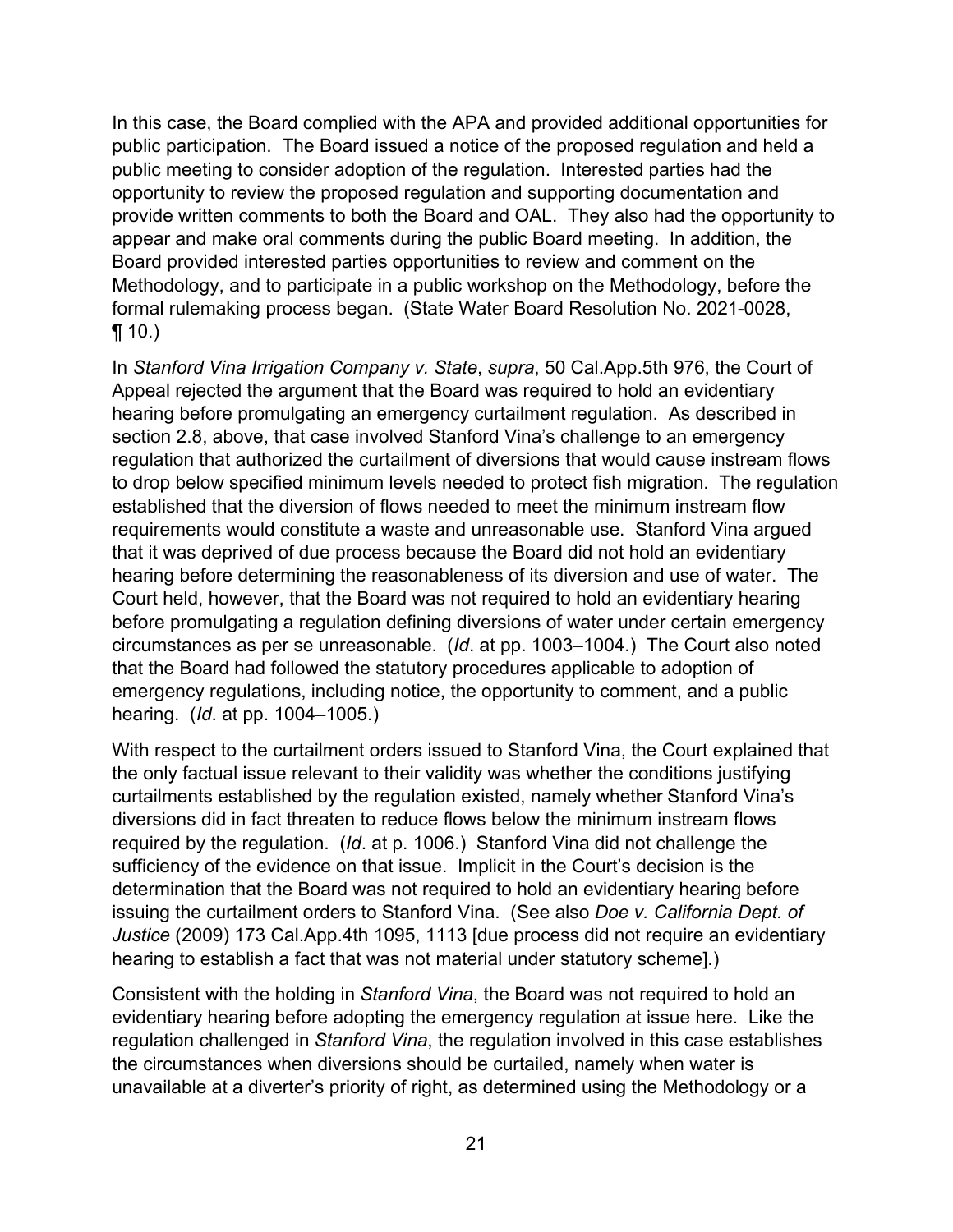comparable tool. Although the current regulation establishes a different method for determining water unavailability than the regulation involved in *Stanford Vina*, it does not follow that the Board was required to hold an evidentiary hearing before adopting the current regulation.

The holding in *Stanford Vina* also supports the conclusion that the Board was not required to hold an evidentiary hearing either before or after issuing curtailment orders because the factual issues raised by petitioners pertain to the regulation. Specifically, the Board was not required to hold an evidentiary hearing to determine the validity of the Methodology, or to determine water unavailability generally, because the regulation determined that the Deputy Director could determine water unavailability using the Methodology or a comparable tool, after considering certain categories of information concerning water supply and demand. Thus, the only factual issues potentially relevant to the validity of the curtailment orders is whether the Deputy Director did in fact determine water unavailability using the Methodology or a comparable tool, and whether the Deputy Director duly consider the information required. The curtailment orders document the Deputy Director's compliance with the regulation in determining water unavailability, and petitioners do not contend that the Deputy Director failed to determine water unavailability using the Methodology or a comparable tool or failed to consider the information required.<sup>[5](#page-25-0)</sup> Instead, petitioners challenge the validity of the Methodology for purposes of determining water unavailability. This amounts to a challenge to the regulation, not the curtailment orders, and as stated above the Board was not required to hold an evidentiary hearing before adopting the regulation.

SJRECWA makes a related but different argument that the regulation deprives diverters of due process and the right to compensation because it allows for enforcement and prosecution actions without an opportunity for an evidentiary hearing. This argument lacks merit for the simple reason that the regulation does not modify the procedures for enforcement actions. Section 879.2 of the regulation provides that a violation of a curtailment order is subject to enforcement action but does not purport to modify the procedures governing enforcement actions, including notice and the opportunity for a hearing.

<span id="page-25-0"></span><sup>5</sup> OID and SSJID contend that the curtailment orders violated the regulation because they relied on a different version of the Methodology than was incorporated by reference into the emergency regulation. However, the regulation authorizes reliance on the Methodology or a comparable tool. As explained in greater detail in section 3.4.1, below, all of the updates to the Methodology since the regulation became effective have been relatively minor, and therefore the updated versions of the Methodology upon which the Deputy Director has relied to determine water unavailability constitute a comparable tool within the meaning of the regulation. OID and SSJID do not allege otherwise. Accordingly, an evidentiary hearing on this issue was not warranted.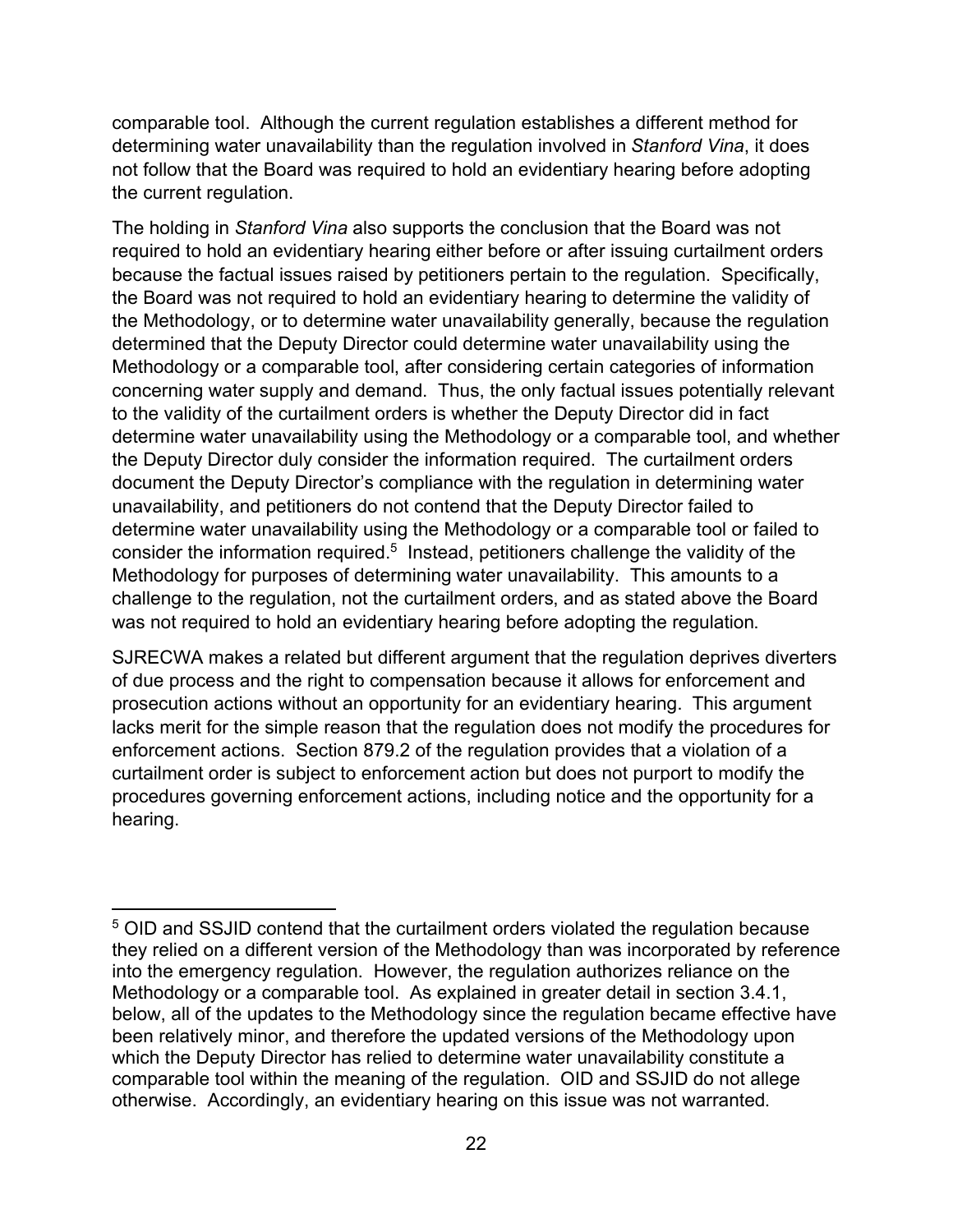### <span id="page-26-0"></span>3.2.2 **The Reconsideration Process Is Consistent with Due Process Requirements**

BCID, CDWA, and SDWA argue that they will be deprived of due process because their only recourse is a discretionary petition for reconsideration by the Board, and they allege that the Board has an inherent conflict because it adopted the regulation and issued the curtailment orders. Contrary to this argument, the fact that the Board adopted the regulation does not present a conflict of interest or deprive petitioners of due process. Absent a financial conflict of interest, agency decision-makers are presumed to be impartial, conscientious, intellectually disciplined, and capable of judging a controversy fairly based on the facts. (*Withrow v. Larkin* (1975) 421 U.S. 35, 47, 55; *Morongo Band of Mission Indians v. State Water Resources Control Bd.* (2009) 45 Cal.4th 731, 737.) The presumption of impartiality can only be overcome with evidence of actual bias, or circumstances that create an unacceptable risk of bias. (*Morongo Band of Mission Indians v. State Water Resources Control Bd*., *supra*, 45 Cal.4th at p. 741.)

As authorized by Water Code section 1122 and sections 768–771 of its regulations, the Board has a longstanding practice of reconsidering water right decisions and orders, including decisions and orders issued under delegated authority, such as the curtailment orders, as well as decisions and orders issued by the Board itself. $^6$  $^6$  This practice does not present an unacceptable risk of bias, and no basis exists for petitioners' implication that the Board or its Executive Director is incapable of fairly considering the petitions for reconsideration of the curtailment orders by virtue of the fact that the Board adopted the regulation authorizing curtailments. Accordingly, the reconsideration process did not violate due process requirements.

## <span id="page-26-1"></span>3.2.3 **Petitioners Received Adequate Notice**

TID and MID assert that the initial curtailment orders improperly shifted the burden of providing notice to water right holders because the orders required water right holders and claimants to receive notification of subsequent modifications to the curtailment status of their water rights electronically through the State Water Board's Delta Drought email distribution list and through posting on the State Water Board's website. TID and MID argue that the Board was required to provide actual notice because the curtailments affect water rights, which are property rights.

TID and MID's argument lacks merit because actual notice can be provided electronically. Contrary to TID and MID's apparent assumption, sending a hard copy of a notice by U.S. mail is not the only means to provide actual notice. In this case, the Deputy Director required water right holders and claimants to receive notice of changes to curtailments electronically due to the large number of parties involved and the need

<span id="page-26-2"></span> $6$  As explained in section 3.1, above, the adoption of the regulation is not a water right decision or order subject to reconsideration.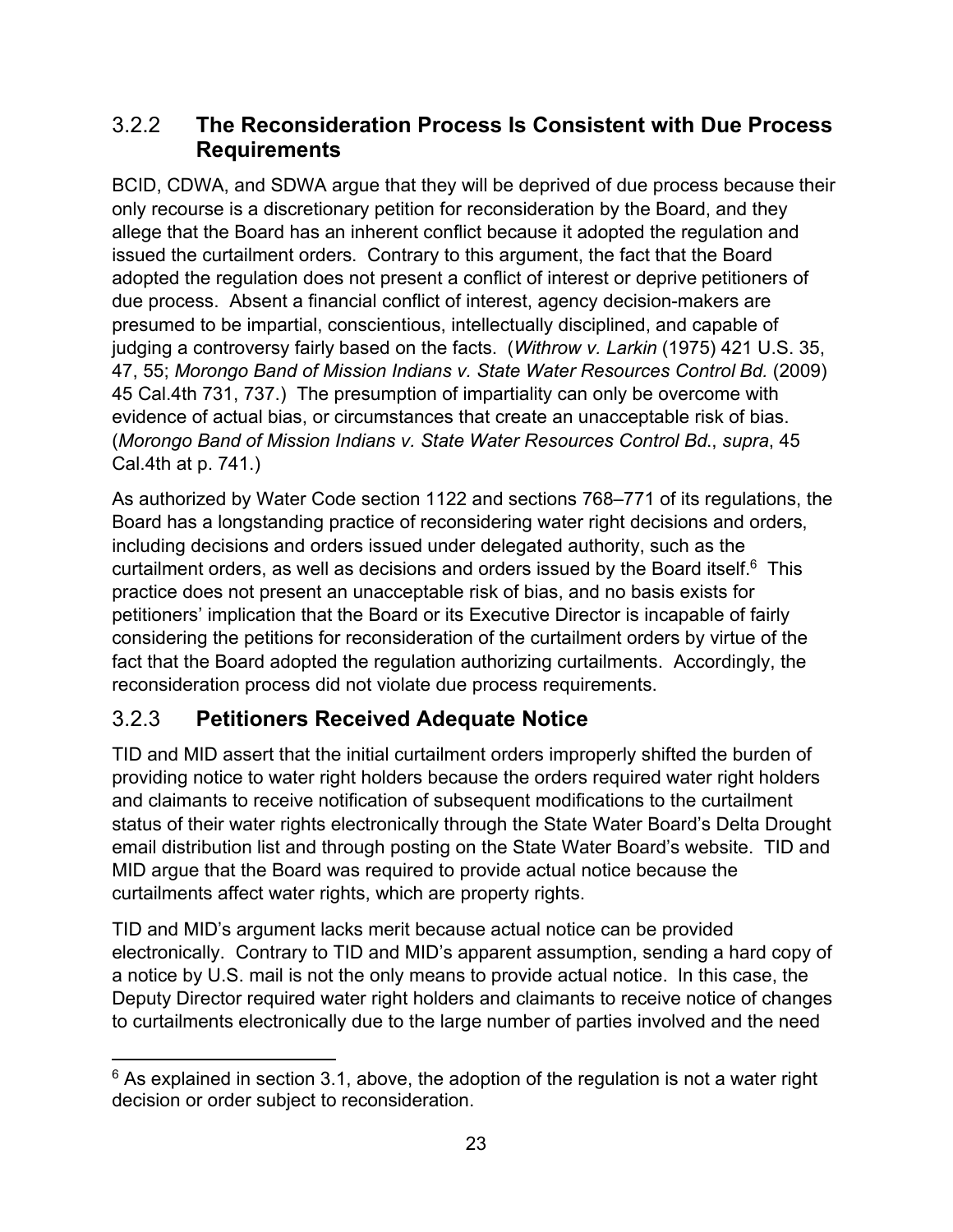to notify them of curtailment updates as quickly as possible. State Water Board staff have been available to answer questions and assist with matters pertaining to curtailments since the Deputy Director issued the initial curtailment orders, and no one, including petitioners, has indicated that they had difficulty receiving electronic notice of curtailment updates, or failed to receive actual notice.

# <span id="page-27-0"></span>**3.3 The Board Acted within Its Jurisdiction**

### <span id="page-27-1"></span>3.3.1 **The Board Has Authority to Curtail Pre-1914 and Riparian Rights**

Many of the petitioners contend that the regulation and the curtailment orders are based on errors in law because the State Water Board lacks jurisdiction to curtail riparian and pre-1914 appropriative rights.

Contrary to this contention, the plain language of Water Code section 1058.5 authorizes the Board to adopt emergency regulations to, among other things "require curtailment of diversions when water is unavailable under the diverter's priority of right . . . ." The statutory language is broad and does not provide an exception for diversions pursuant to riparian or pre-1914 appropriative rights. Consistent with the plain language of the statute, the Court of Appeal confirmed that the Board's regulatory authority under section 1058.5 extends to riparian and pre-1914 appropriative rights in *Stanford Vina Ranch Irrigation Company v. State*, *supra*, 50 Cal.App.5th at pp. 1002–1003. Although the Court's opinion focused on the Board's authority to regulate riparian and pre-1914 appropriative rights under the reasonable use doctrine, the Court also pointed to the Board's authority under section 1058.5. (*Ibid*.) Likewise, the regulation challenged here is based on both Water Code section 1058.5 and the reasonable use doctrine. (See Cal. Code Regs., tit. 23, § 879.2, subd. (b) [providing that the diversion or use of water in violation of the regulation constitutes an unreasonable use of water]; State Water Board Resolution No. 2021-0028, pp. 2–4 [describing the need for the regulation and stating that it is in furtherance of article X, section 2 of the California Constitution].)

BBID argues that the authorization contained in section 1058.5 "to require curtailment of diversions when water is not available under the diverter's priority of right" is ambiguous in light of the "general rule" that the Board does not have authority to regulate riparian and pre-1914 appropriative rights. Notwithstanding this argument, however, the language of section 1058.5 is not ambiguous, and the Board does have authority to regulate riparian and pre-1914 appropriative rights. (See *Light v. State Water Resources Control Board*, *supra*, 226 Cal.App.4th at p. 1487 ["While [riparian and pre-1914 appropriators] cannot be required to obtain permits as a condition of exercising their right to divert, that does not mean their use of California's waters is free from Board regulation."].)

BBID also argues that the legislative history for Senate Bill 104 (2013–2014 Reg. Sess.), which amended Water Code section 1058.5, supports BBID's interpretation of the statute. In support of this argument, BBID cites to the Assembly Floor Analysis,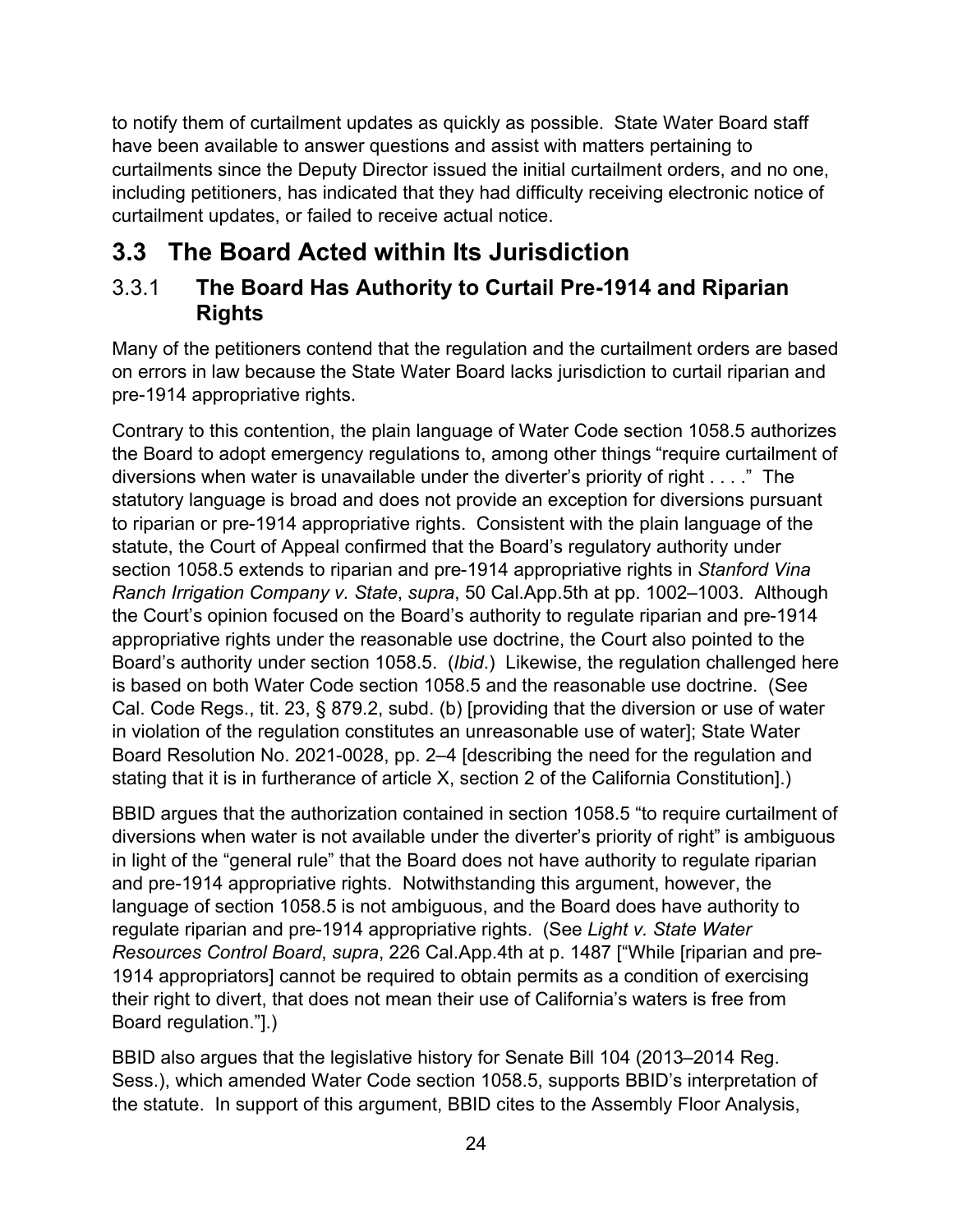which described the amendments to section 1058.5, including the addition of the provision that explicitly authorizes the Board to adopt emergency regulations requiring curtailment of water diversions when water is unavailable at a diverter's priority of water right. (Assem. Budget & Fiscal Review Com., Rep. on Sen. Bill No. 104 (2013–2014 Reg. Sess.) 2014.) Because the Assembly Floor Analysis does not include an express statement of intent to allow the Board to curtail riparian and pre-1914 rights, BBID concludes that there is no support in the legislative history to allow curtailment of riparian and pre-1914 rights. BBID also points to several statements in the Assembly Floor Analysis concerning the need to enforce existing water rights laws during droughts, including water rights laws concerning priority, as evidence of legislative intent not to expand the Board's enforcement authority.

Contrary to these arguments, however, the Assembly Floor Analysis does not give any indication that the Legislature intended to preclude the Board from exercising its enhanced regulatory authority under section 1058.5 to require riparian and pre-1914 appropriators to curtail their diversions in accordance with existing laws and the water right priority system. The absence of an express statement of intent to allow curtailment of riparian and pre-1914 appropriative rights does not establish that the Legislature intended to exempt those rights from curtailment. In short, the Assembly Floor Analysis does not provide any support for BBID's interpretation of section 1058.5, which would read a significant exception to curtailments into the statute, notwithstanding the plain statutory language, which contains no such exception.

Several petitioners also argue that the State Water Board lacks authority to regulate riparian and pre-1914 appropriative right holders without first determining the validity of those rights. In support of this argument, they cite *Young v. State Water Resources Control Board* (2013) 219 Cal.App.4th 397 and *Millview County Water District v. State Water Resources Control Board*, *supra*, 229 Cal.App.4th 879. In those cases, the Third and First District Courts of Appeal, respectively, rejected the argument that the Board lacks jurisdiction to determine whether a claimed riparian or pre-1914 appropriative right is valid in the context of a proceeding to determine whether to issue a cease and desist order (CDO) pursuant to Water Code section 1831 to prevent the unauthorized diversion or use of water. In both cases, the Court of Appeal recognized that the Board necessarily must have the authority to make a threshold determination concerning the validity and extent of a claimed riparian or pre-1914 appropriative right in order to exercise its authority under Water Code section 1831. (*Young v. State Water Resources Control Board*, *supra*, 219 Cal.App.4th at pp. 405–406; *Millview County Water Dist. v. State Water Resources Control Board*, *supra*, 220 Cal.App.4th at p. 894.)

Although the Court in *Young* stated *in dictum* that the Board lacks authority to regulate riparian and pre-1914 appropriative rights, the holding in both *Young* and *Millview* concerned the Board's authority under section 1831 to issue a CDO to prevent the unauthorized diversion or use of water. The Court did not address the Board's authority under Water Code section 1058.5 in either case. Moreover, it does not follow from the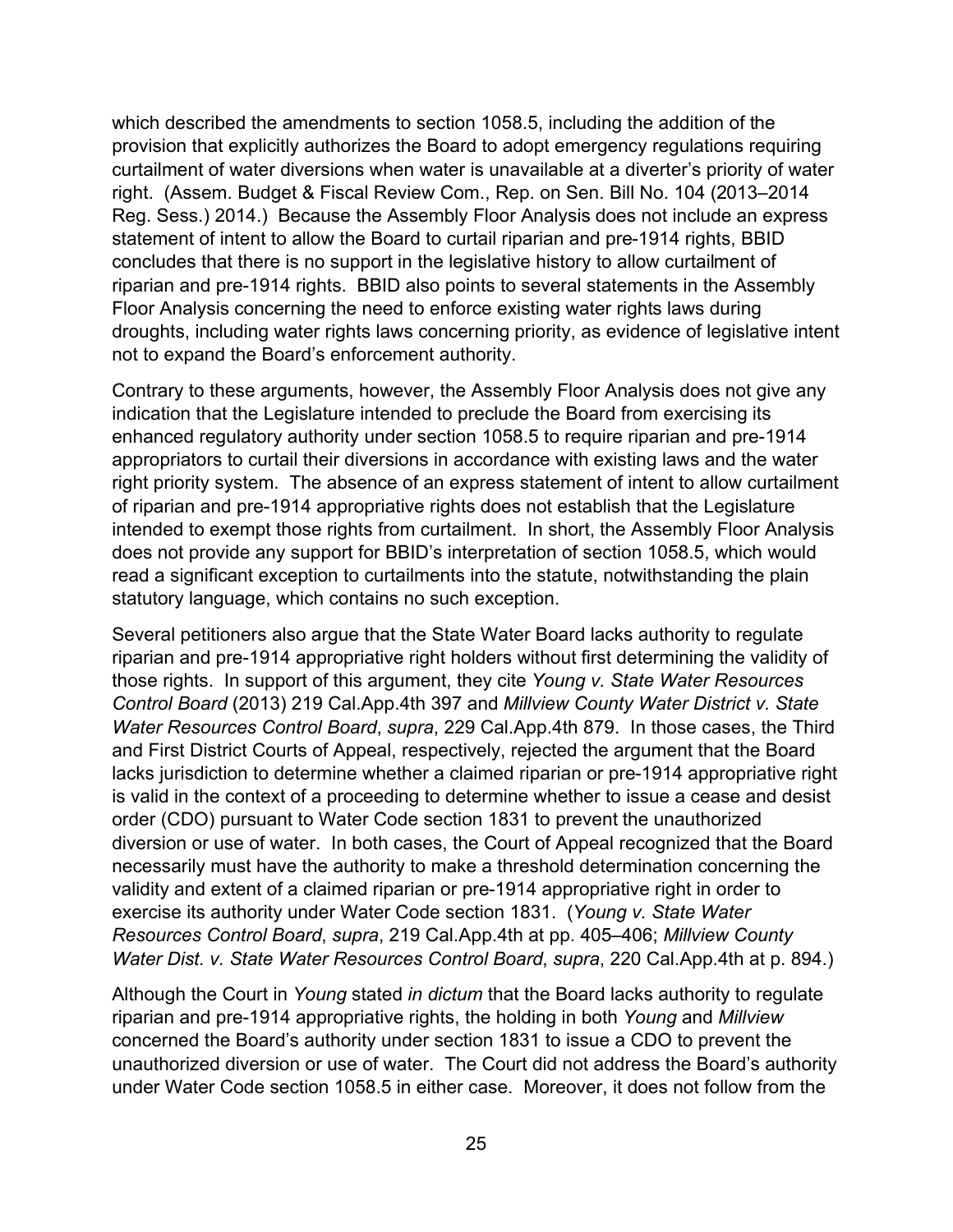holding that the Board *may* make a threshold determination concerning the validity of a riparian or pre-1914 appropriative right in an enforcement proceeding, that the Board *must* make a threshold determination concerning the validity of a riparian or pre-1914 appropriative right before curtailing the right pursuant to section 1058.5 based on a lack of water availability under the claimed priority of right.

### <span id="page-29-0"></span>3.3.2 **The Board Has Jurisdiction to Order Curtailments in Adjudicated Watersheds**

SJRECWA contends that the courts retained exclusive jurisdiction over adjudicated streams, including Butte, Mill, and Deer Creeks, and the State Water Board does not have jurisdiction to determine water availability or "dictate how water may or may not be used" on those streams. OID and SSJID make a similar contention that the curtailment orders issued to OID and SSJID improperly intruded on the Stanislaus River adjudication because the orders were based on a determination that some claimants in the Delta hold rights that are senior to OID and SSJID. OID and SSJID argue that the orders effectively modified the 1923 Stanislaus River decree by adding claimants and determining their water right priorities relative to OID, SSJID, and the other parties to the adjudication.

Preliminarily, it is unclear how SJRECWA or its member districts would be affected by curtailments in any adjudicated streams, including Butte, Mill, or Deer Creeks in particular. SJRECWA and its member districts do not have water rights that authorize the diversion and use of water from Butte, Mill, or Deer Creeks, nor does Reclamation, which provides substitute water supplies to SJRECWA and its members pursuant to contract. Moreover, petitioners did not cite to any legal authority to support the contention that the courts retain exclusive jurisdiction over adjudicated watersheds. As a general rule, the courts and the State Water Board have concurrent jurisdiction over water rights, and an adjudication of all or some of the rights to a particular stream system does not serve as a shield against State Water Board regulation. (See *Stanford Vina Irrigation Company v. State*, *supra*, 50 Cal.App.5th at p. 1007 [prior judicial decree apportioning water between parties did not preclude the Board from adopting regulations and issuing curtailment orders to prevent unreasonable water use]; *In re Waters of Long Valley Creek Stream System* (1979) 25 Cal.3d 339, 359–360 [prior judicial decree involving limited number of water right claimants did not preclude the Board from conducting comprehensive, statutory stream adjudication]; see also *National Audubon Society v. Superior Court* (1983) 33 Cal.3d 419, 426, 450–451 [discussing concurrent jurisdiction].)

The Butte Creek and Stanislaus River decrees, cited by petitioners, do not purport to retain exclusive jurisdiction, or to preclude the State Water Board from exercising concurrent jurisdiction over the rights adjudicated in those cases. In addition, the curtailment orders are not inconsistent with those decrees, which determine the quantities, priorities, and other parameters of the adjudicated rights, but are silent on the State Water Board's authority to curtail those rights when water supplies are insufficient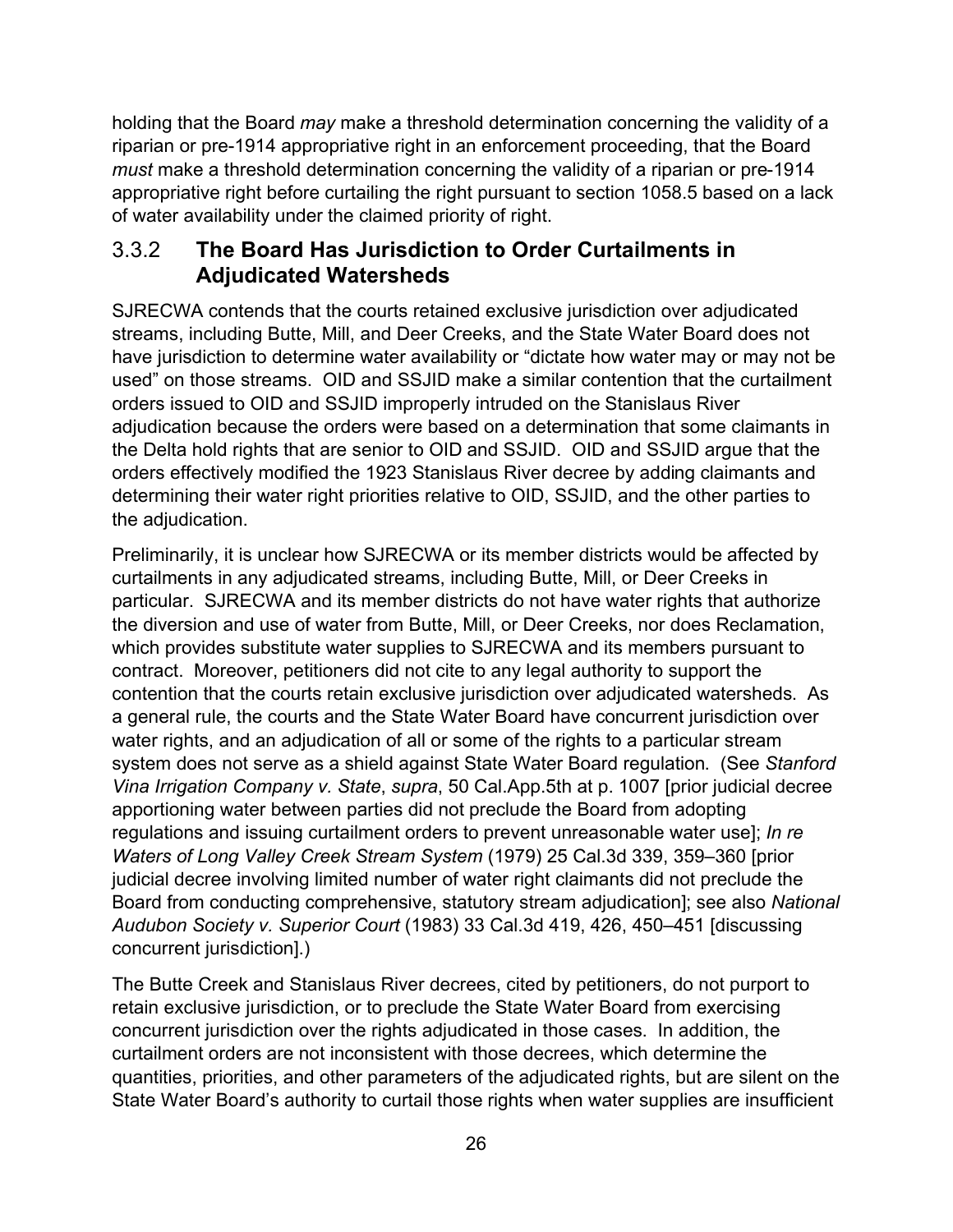to satisfy all demands, either within those subwatersheds or within the larger Sacramento and San Joaquin River watersheds. SJRECWA cites to a single sentence in the decree for the Butte Creek adjudication, which provides that the court retained jurisdiction to enforce its judgments, orders, and decrees; to determine disputes regarding changes in "method or point of diversions, or in character or place of use of water . . . ;" and to modify its judgment and decree as to the quantities of water awarded. (*In the Matter of the Determination of the Rights of the Various Claimants to the Waters of that Portion of Butte Creek and Its Tributaries Situate above the Western Dam near Nelson, in Butte County, California* (Super. Ct. Butte County, 1942, No. 18917) p. 77.) It does not follow that the Board does not have concurrent jurisdiction to administer water rights in Butte Creek in a manner consistent with the decree and the court's retained jurisdiction. The same is true in other adjudicated watersheds, and petitioners have not cited any legal authority to the contrary.

# <span id="page-30-0"></span>**3.4 Consistency with the APA**

### <span id="page-30-1"></span>3.4.1 **The Regulation Does Not Authorize Reliance on an Underground Regulation**

Several petitioners contend that the regulation violates the APA because it authorizes the Deputy Director and Delta Watermaster to determine water unavailability using the Water Unavailability Methodology for the Delta Watershed or "comparable tools." They argue that the regulation effectively authorizes the Deputy Director and Delta Watermaster to adopt underground regulations because it authorizes them to disregard the Methodology and develop their own methodology with "whatever factual and legal assumptions they may choose." Similarly, OID and SSJID argue that the curtailment orders violated the regulation because they relied on a different version of the Methodology than the version that was documented by the July 23, 2021 report that was incorporated by reference into the emergency regulation.

Contrary to petitioners' contention, the regulation does not authorize the Deputy Director or Delta Watermaster to rely on an underground regulation. Instead, the regulation allows for needed flexibility without affording the Deputy Director or Delta Watermaster unfettered discretion to rely on a wholly new methodology for determining water unavailability. In promulgating the emergency regulation, the Board anticipated that the Methodology might need to be adjusted or improved and made an allowance for that possibility. The Board anticipated the need for future refinements to the Methodology due both to the short time frame during which the Methodology was developed as a result of the emergency drought conditions and the fact that it was prepared for implementation during the dry season knowing, as stated in the Methodology report itself, that updates would be required in order to make it applicable during the wet season. For example, during the 2021 dry season, a monthly timestep was used to evaluate supply and demand. This was appropriate as precipitation is, by nature, limited during the dry season; however, supply forecasts become much more variable during the wet season as more significant precipitation events occur. This results in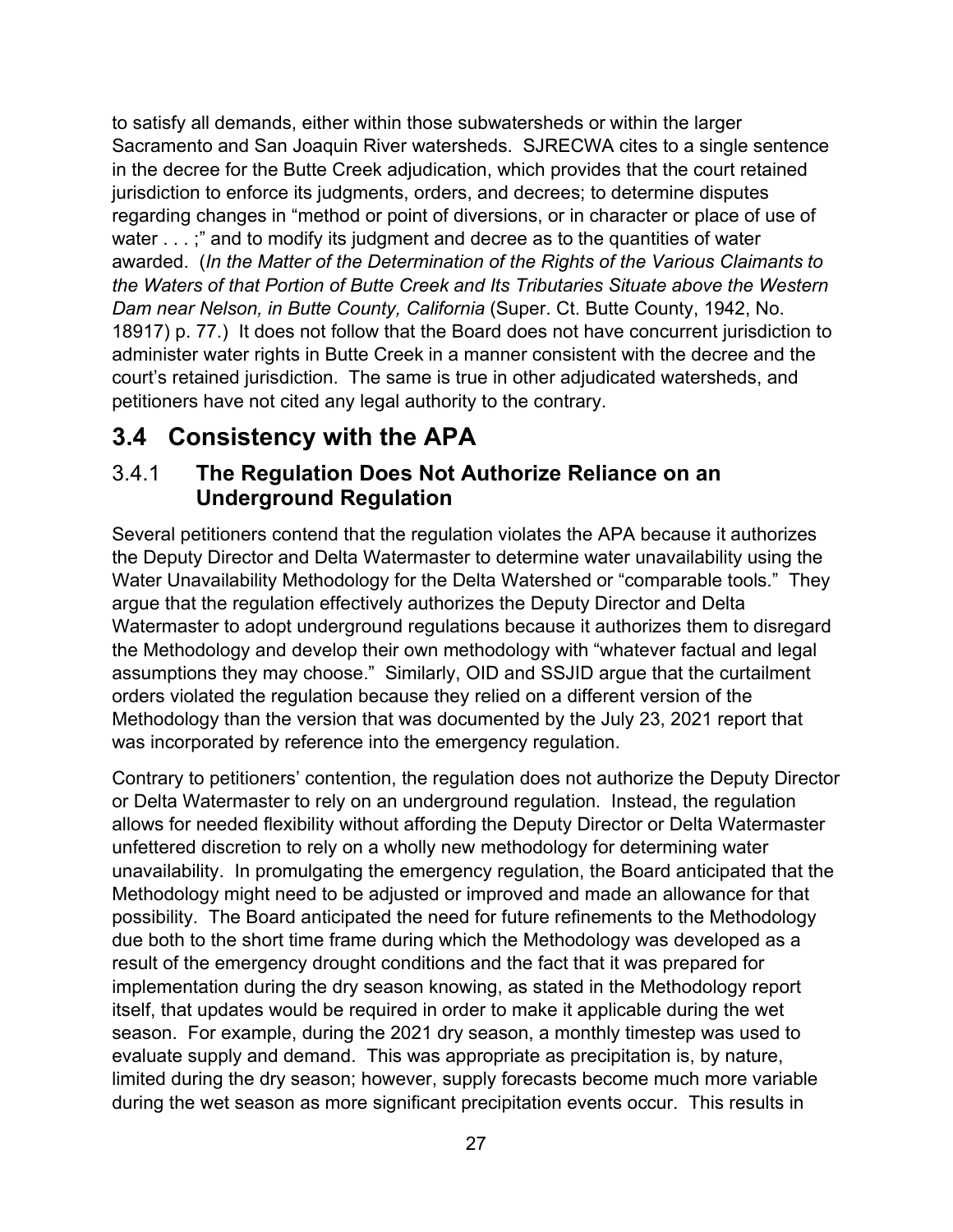greater uncertainty in monthly supply estimates. Therefore, the Methodology was updated for the wet season to allow the flexibility for a sub-monthly timestep to be used in order to best represent expected conditions. Other changes to the Methodology are summarized in the introduction to each version of the Methodology report. The most recent version, dated April 19, 2022, lists these changes on pages 1 and 2.

The regulatory requirement that any alternative tools for determining water unavailability be "comparable" to the Methodology that was documented in the July 23, 2021 report that was incorporated by reference in the regulation precludes use of "whatever factual and legal assumptions" the Deputy Director or Delta Watermaster may choose. Accordingly, the Deputy Director and Delta Watermaster have used the version of the Methodology referenced by the regulation, with only modest modifications. Because all of the revisions to the Methodology have been minor,<sup>[7](#page-31-1)</sup> the version of the Methodology used when the curtailment orders were issued, as well as all of the subsequent Methodology updates to date, are comparable to the version that existed when the Board adopted the emergency regulation, and was incorporated by reference in the regulation. Therefore, reliance on the updated versions of the Methodology was consistent with the language and intent of the emergency regulation.

# <span id="page-31-0"></span>3.4.2 **Appendix D Is Not an Underground Regulation**

CDWA and SDWA contend that Appendix D to the Methodology report constitutes a prohibited underground regulation because it is a standard of general application, but it was not included with the emergency regulation or the rulemaking package submitted to OAL. BBID advances the related contention that Appendix D should not be considered substantial evidence supporting the emergency regulation because Appendix D was not

<span id="page-31-1"></span> $7$  A single minor refinement was made to the Methodology between July 23, 2021 (the date of the Methodology report incorporated by reference in the regulation) and August 20, 2021 (the date initial curtailment orders were issued), which was the exclusion of demand within the Goose Lake subwatershed due to its disconnection from the lower watersheds, such that curtailing diversions would not make water available to serve senior downstream water rights or claims. Other minor refinements made to the Methodology since the July 23, 2021 and August 20, 2021 versions of the Methodology included: (1) adjustment of the subwatershed boundary delineation for certain subwatersheds previously representing headwater and valley floor portions of the larger watershed; (2) allocation of abandoned instream flows to non-riparian water right holders and claimants only; (3) application of return flow factors to direct diversion demand only; (4) use of appropriate timesteps in between monthly and weekly to determine curtailments in response to precipitation events; and (5) curtailment of nonriparian rights only when no water is available at the diverter's priority of right. The use of updated data inputs to the Methodology, such as up-to-date supply information from one of the sources listed in the emergency regulation, is consistent with flexibility that was already part of the Methodology, and therefore does not constitute an update to the Methodology itself.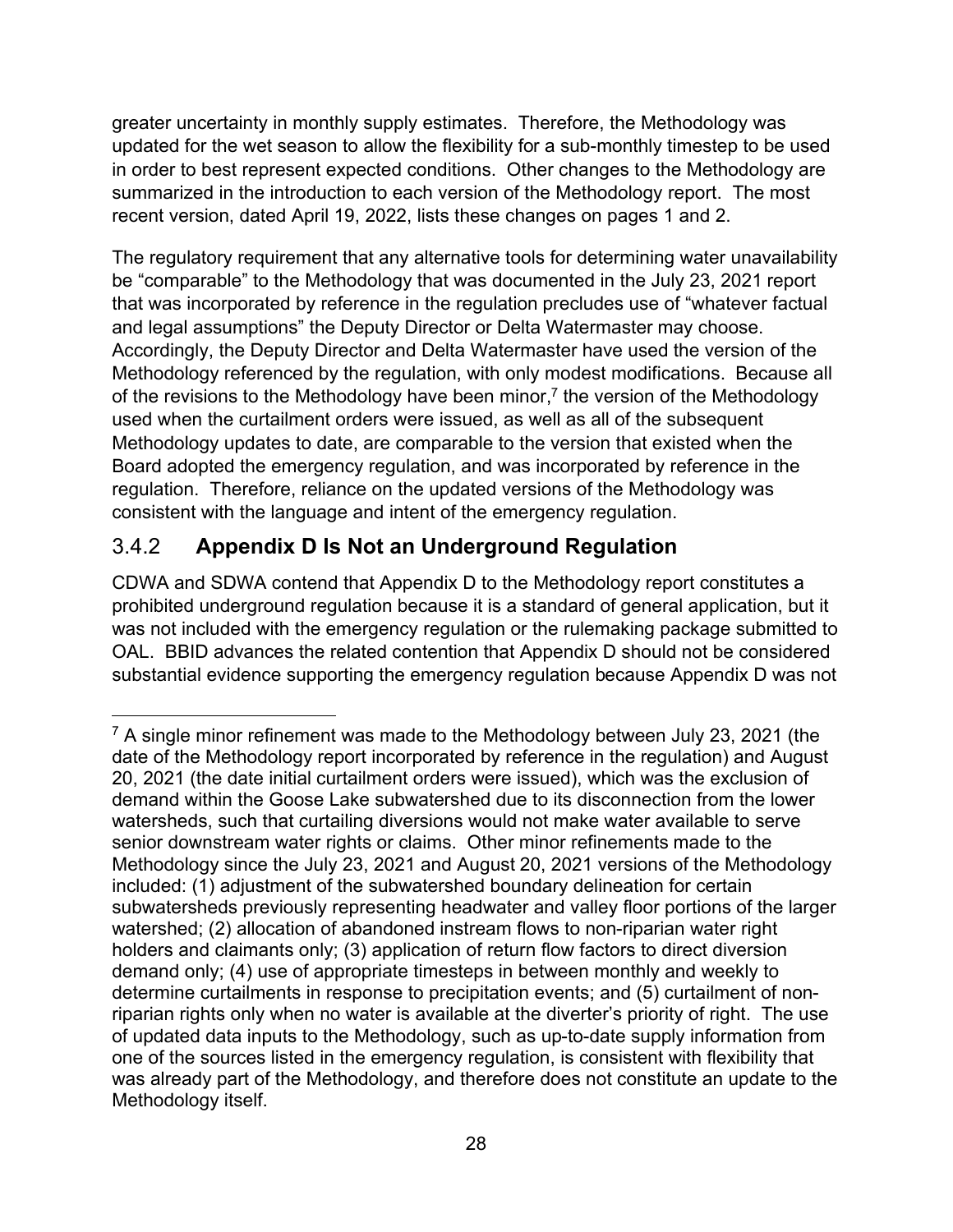provided to the parties until August 20, 2021, after the resolution regarding the emergency regulation had been adopted. CDWA, SDWA, and BCID also argue that the Deputy Director's reliance on the legal conclusions in Appendix D to support curtailment orders was not supported by substantial evidence because Appendix D was not developed through a public process, was not the subject of a hearing, and its conclusions were not subject to challenge or cross-examination. In addition to these procedural issues, petitioners raise issues concerning the technical merits of Appendix D, which are discussed in section [3.7.5](#page-48-0) below.

The contention that Appendix D constitutes an underground regulation lacks merit because Appendix D does not change the Methodology. Instead, Appendix D provides background information to support assumptions regarding freshwater residence time and tidal inflows contained in the version of the Methodology that was incorporated by reference in the emergency regulation. Specifically, Appendix D provides information to support the assumption in the Methodology that the residence time of freshwater inflow to the Legal Delta is one month or less and the assumption that the water quality of tidal inflows was not suitable for consumptive uses and, therefore, should not be considered part of the available supply. These assumptions were present in the Methodology since the summary report was first released for public comment on May 12, 2021, and were first explicitly described in the July 23, 2021 version of the summary report. Petitioners have had the opportunity to comment on those assumptions. In fact, Appendix D was added in response to comments on the Methodology to better explain the basis for those assumptions. In short, Appendix D is informational in nature. It is comprised of data and analysis that supports assumptions in the version of the Methodology that predated adoption of the regulation. Notwithstanding CDWA and SDWA's allegations to the contrary, Appendix D does not itself constitute a "methodology" or "standard of general application." Accordingly, Appendix D is not an underground regulation.

Although Appendix D was not provided to interested parties before the regulation was adopted, Appendix D should be considered part of the administrative record for the curtailment orders because it was provided to interested parties before the Deputy Director issued the initial curtailment orders on August 20, 2021.

## <span id="page-32-0"></span>3.4.3 **Finding of Emergency is Supported by Substantial Evidence**

Several petitioners argue that the finding of emergency was deficient and failed to describe specific facts that demonstrate the existence of an emergency. Petitioners assert that although the finding of emergency included recitals regarding certain facts, those recitals are not findings of fact but are instead conclusions or references to facts and evidence relied upon by the Governor in adopting a drought-related Proclamation of a State of Emergency applicable to the Delta watershed. Petitioners further claim that the Board failed to explain why the existing laws pertaining to the water right priority system and existing enforcement mechanisms were not sufficient without the regulation. Petitioners argue that the finding of emergency failed to describe the need for immediate action or how the curtailment orders will address the specific emergency.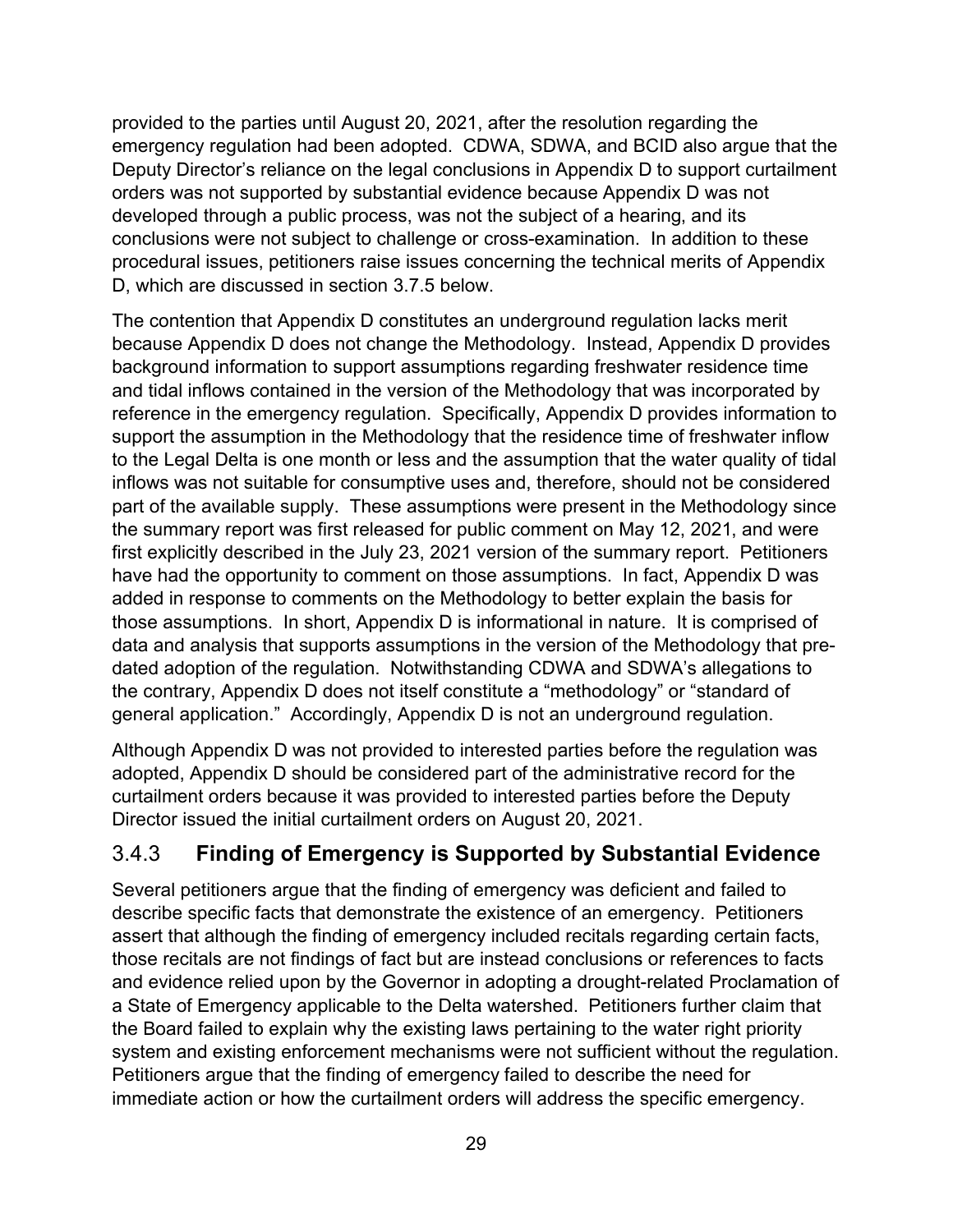This issue pertains to the validity of the regulation, which is not subject to reconsideration, as stated above. Moreover, contrary to the petitioners' claims, the finding of emergency adequately demonstrated the existence of an emergency by describing the drought situation and the need for the regulation in accordance with Government Code section 11346.1. The finding of emergency described how reduced precipitation and low runoff efficiency impacted water supplies in the Delta watershed in recent years, resulting in the emergency drought conditions experienced statewide in 2021. The finding of emergency also explained that, without the emergency regulation, the state's system for curtailing most diversions and enforcing those curtailments would not have provided for timely and effective implementation of the water right priority system during the current drought when numerous water diversions require curtailment and enforcement in a short period of time. Enforcing the priority system for the nearly 17,000 water rights and claims in the Delta watershed would not have been feasible without the authority provided under emergency regulation.

Furthermore, the finding of emergency was supported by the informative digest, which described how the curtailment orders would address the specific emergency. The informative digest explained that curtailment orders issued under the emergency regulation would allow the Board to more effectively protect senior diverters, protect releases of previously stored water, ensure continued access to water supplies for minimum human health and safety needs, and obtain information from water users related to current and projected diversion and use to inform water unavailability determinations.

More specifically, OID and SSJID argue that general dry conditions and low reservoir levels in other parts of the state are not facts sufficient to demonstrate an emergency on the Stanislaus River where storage levels are relatively higher, on a historic average basis, than storage levels throughout the state. TID and MID make the same argument as it applies to the Tuolumne River. In making this argument, petitioners ignore the fact that those tributaries are part of the Delta watershed. The finding of emergency described the emergency conditions experienced within the Delta watershed as a whole and those findings apply to the Stanislaus and Tuolumne Rivers regardless of how average storage levels compare to other parts of the state. Nonetheless, the finding of emergency identified that New Melones Reservoir on the Stanislaus River and New Don Pedro Reservoir on the Tuolumne River were both below average storage levels for July 1, 2021.

BBID argues that in adopting the emergency regulation, the State Water Board did not consider the effects of DWR's Emergency Drought Salinity Barrier, which was installed across West False River to control salinity intrusion into the central and south Delta. BBID claims that it is unclear whether the emergency regulation was reasonably necessary to prevent salinity intrusion because the existence of the Drought Salinity Barrier was not acknowledged by the Board. Although the Drought Salinity Barrier was put in place to address salinity concerns, its presence does not improve other conditions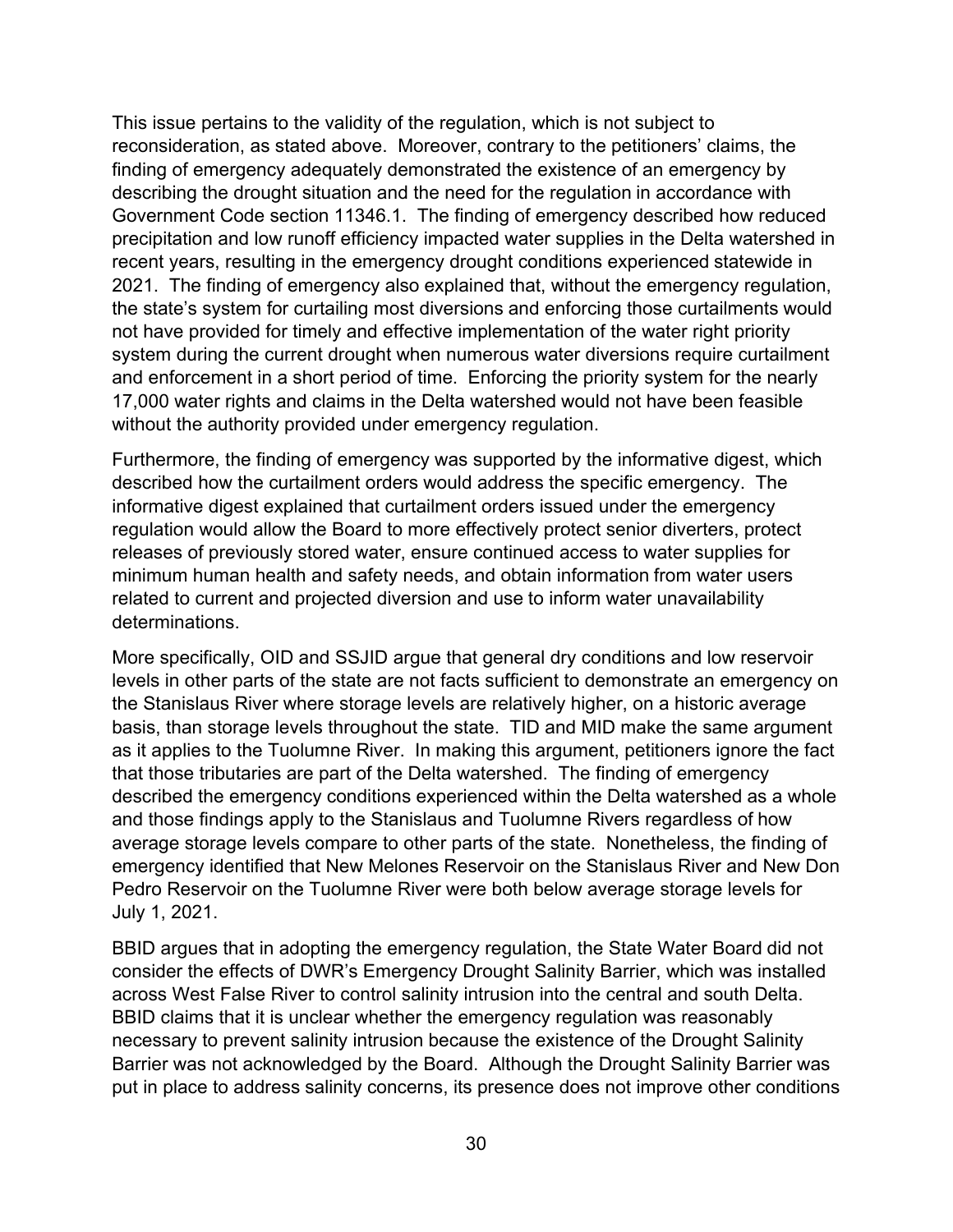that made the emergency regulation necessary, such as the lack of water supply to meet the needs of all diverters. For these reasons, the emergency regulation was necessary in addition to the Drought Salinity Barrier, which was constructed around the same time. This idea is reinforced by the fact that both actions were ordered to be considered by the appropriate state agencies in the Governor's May 10, 2021 Proclamation of a State of Emergency. Arguments by petitioners alleging that Appendix D failed to consider the benefits of the Drought Salinity Barrier are addressed in section [3.7.5.3.](#page-52-2)

# <span id="page-34-0"></span>**3.5 Issues Pertaining to the Methodology Generally**

# <span id="page-34-1"></span>3.5.1 **Curtailments Were Supported by the Methodology**

Several petitioners argue that the curtailment orders were not supported by substantial evidence and that the State Water Board did not specify the information relied upon to make findings to support issuance of the curtailment orders. Petitioners argue that the evidence necessary to support a determination of water unavailability under a diverter's priority of right is not identified in the curtailment order or the Methodology, and that a curtailment decision cannot be reached without appropriate evidence.

As explained in section [3.2.1,](#page-23-3) above, the regulation authorized the Deputy Director to determine water unavailability using the Methodology or a comparable tool, after considering certain categories of information concerning water supply and demand. Thus, the only factual issues relevant to the validity of the curtailment orders is whether the Deputy Director did in fact determine water unavailability using the Methodology or a comparable tool, and whether the Deputy Director duly considered the information required. The initial orders specify that curtailments were based on consideration of the information described in section 876.1, subdivision (d) of the emergency regulation and evaluation of available supply and demand data using the Water Unavailability Methodology. Moreover, the initial curtailment orders must be considered alongside other pertinent information and cannot be considered stand-alone documents. The orders make clear that curtailments were based on the Water Unavailability Methodology, which is extensively documented in a report, technical appendices, spreadsheet, and visualization tool that have been publicly available on the Board's website since the initial release of the Methodology on May 12, 2021. $^8\,$  $^8\,$  $^8\,$  It was not necessary that the curtailment orders describe the specific evidence used to determine curtailments because that information was incorporated into the orders by reference and made publicly available on the Board's website at the same time the curtailment orders were issued.

In the initial curtailment orders, the Deputy Director notified water right holders and claimants that future curtailment orders, including communications that may change the curtailment status of their rights or claims, would be distributed electronically through

<span id="page-34-2"></span><sup>8</sup> Appendix D was first released on August 20, 2021.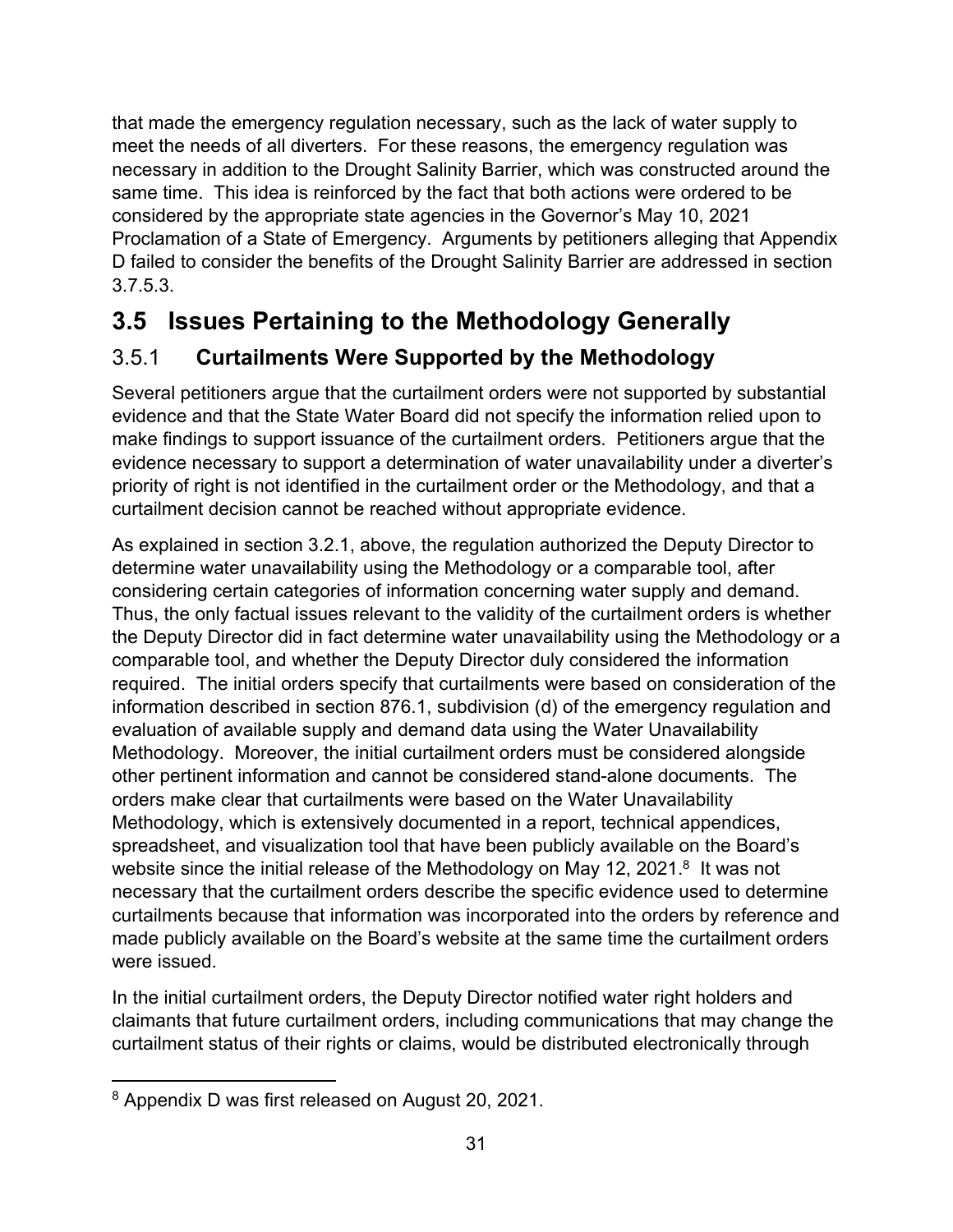email notifications and web postings. Since the initial curtailment orders were issued on August 20, 2021, changes to curtailments, as well as the bases for changes in curtailments, have been described in emails sent to subscribers to the Board's Delta Drought list and postings on the Delta Drought webpage. Additionally, the spreadsheets that contain the data and analyses used to implement the Methodology and inform curtailment decisions are publicly available so that interested parties can understand, and independently assess, the Board's determination of water unavailability. The Deputy Director has been transparent about the information he relied upon when making findings of water unavailability to inform curtailment decisions.

In sum, the results of the Methodology and the underlying data and analysis constitute substantial evidence of water unavailability at various priorities of right. Accordingly, the regulatory authorization to use the Methodology to determine water unavailability to inform the decision whether and at what priorities to curtail water rights and claims was not arbitrary, capricious, or lacking in evidentiary support. In addition, the documentation of the use of the Methodology that accompanied the initial and subsequent curtailments, including the data inputs to the Methodology and the results, constituted substantial evidence that water unavailability had been determined in accordance with the regulation. Specific arguments by petitioners pertaining to alleged deficiencies in the Methodology are addressed in subsequent sections of this order.

### <span id="page-35-0"></span>3.5.2 **Suspension of Curtailments Was Supported by the Methodology**

BCID, CDWA, and SDWA contend that the regulation is not supported by substantial evidence because it fails to provide substantial evidence regarding when to suspend curtailments. In support of this contention, they argue that section 876.1, subdivision (g) of the regulation delegates to the Deputy Director the authority to determine when increased water availability warrants a suspension without clarifying the methodology or other general standards or criteria that will govern the Deputy Director's determination. Similarly, OID and SSJID contend that the curtailment orders are not supported by substantial evidence because they do not set forth the conditions, standards, or criteria pursuant to which the Deputy Director will suspend curtailments.

As explained above, the regulation is not subject to reconsideration. In addition, the arbitrary and capricious standard applies to review of the regulation, not the substantial evidence standard. Moreover, petitioners have misinterpreted section 876.1 of the regulation, which does not afford the Deputy Director unfettered discretion to determine whether to suspend curtailments. Section 876.1, subdivision (q) must be read in conjunction with the other subdivisions of section 876.1, including subdivision (d), which specifies the information that the Deputy Director must consider in determining whether water is unavailable under a water right holder's or claimant's priority of right and whether to order curtailments. Subdivision (d) also authorizes the Deputy Director to evaluate available supplies against demands using the Water Unavailability Methodology or a comparable tool.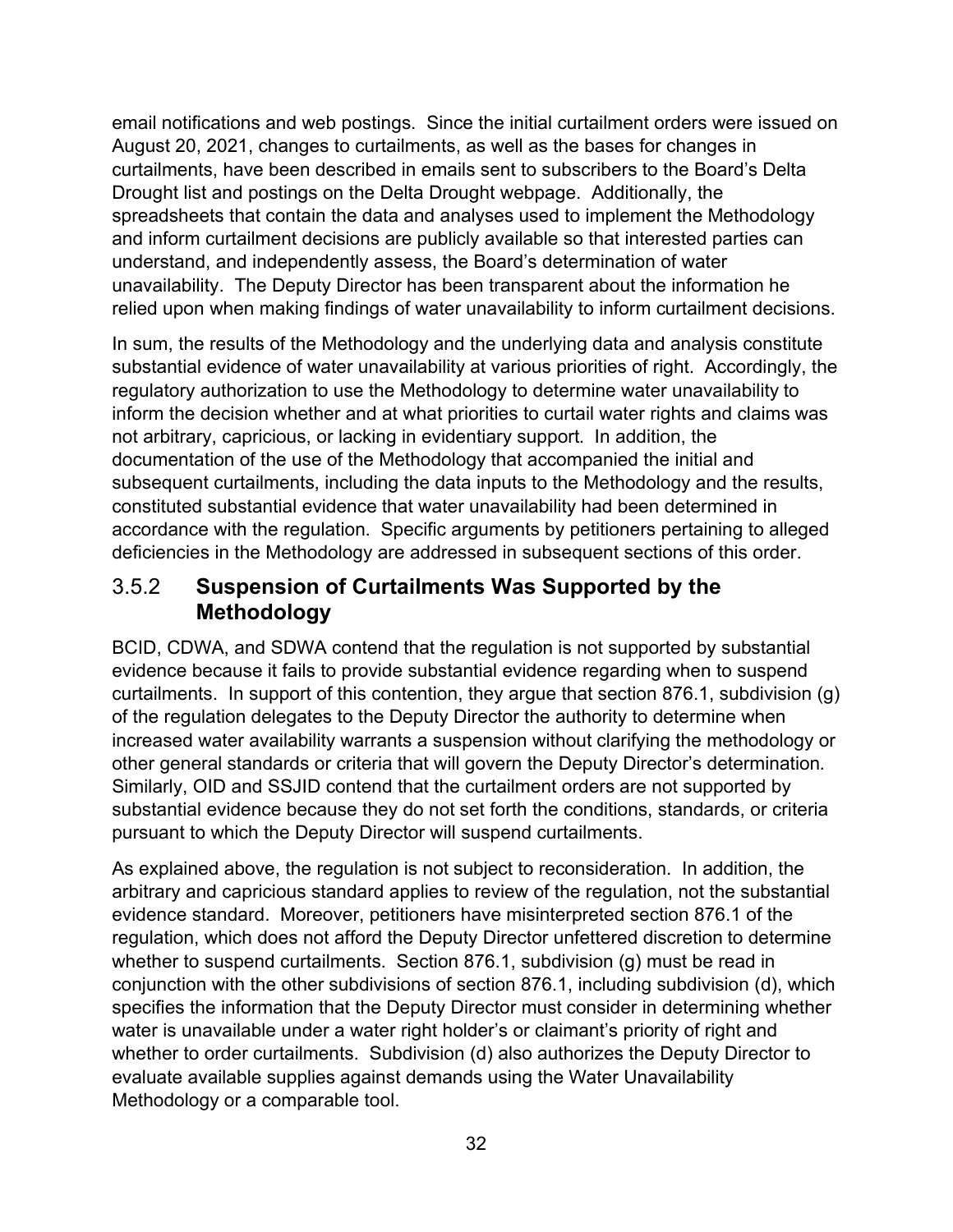Section 876.1, subdivision (g) directs the Deputy Director to suspend curtailments when water availability increases or is projected to increase due to precipitation and runoff events or due to reductions in demand and directs the Deputy Director to consider the best available information to determine the geographic scope and duration of suspensions. Subdivision (g) also directs the Deputy Director to consider reliable and publicly available information that supports suspension, extension of suspension, or reimposition of curtailments, and to issue an update explaining any decisions at least monthly. The decision whether to impose, suspend, or reimpose curtailments requires an evaluation of water unavailability, and it would make no sense to interpret subdivision (g) to authorize the Deputy Director to evaluate water unavailability differently for purposes of suspension of curtailments. Instead, subdivisions (d) and (g) should be read together to require the same information and tools to be used to evaluate water unavailability for purposes of both the imposition and the suspension of curtailments.

The regulation establishes the information and tools that the Deputy Director must use to evaluate water availability for purposes of suspending curtailments, and therefore OID and SSJID's contention that the curtailment orders should have established standards for suspending curtailments lacks merit. More importantly, the Deputy Director has suspended curtailments in accordance with the regulation, using the same information and tools used to determine water unavailability for purposes of curtailment. Specifically, the Deputy Director has considered the information specified in section 876.1, subdivision (d) of the regulation and relied on the Water Unavailability Methodology, as discussed in greater detail in section [3.5.1,](#page-34-1) above. As directed by the Board, the Deputy Director has monitored hydrology and weather conditions closely and updated curtailments and suspensions quickly based on changing hydrology and demand. (See State Water Board Resolution No. 2021-0028, p. 5, ¶ 7.) Based on those observations, the Deputy Director temporarily suspended curtailments from October 19 to November 18, 2021, and then progressively reimposed curtailments on November 19, 24, and December 1, 2021. Curtailments were suspended again from December 11, 2021, to January 10, 2022. On January 11, 2022, curtailments were reimposed for a small number of water rights and watersheds, and on February 2, curtailments were expanded to include seven subwatersheds. On March 2, 2022, curtailments were suspended again for all but eight State Water Project and Central Valley Project water right permits in the Upper San Joaquin River, Stanislaus River, and South Delta.

The data, sources, and spreadsheets used to assess water unavailability and determine whether to impose or suspend curtailments have been made public so that diverters and other interested parties can understand, and independently assess, the Board's determination of water unavailability within their watershed and at their priority of right. The assessment is generally biased in favor of suspending curtailments. (Water Unavailability Methodology for the Delta Watershed Report (November 15, 2021) pp. 1, 7, 60–61.)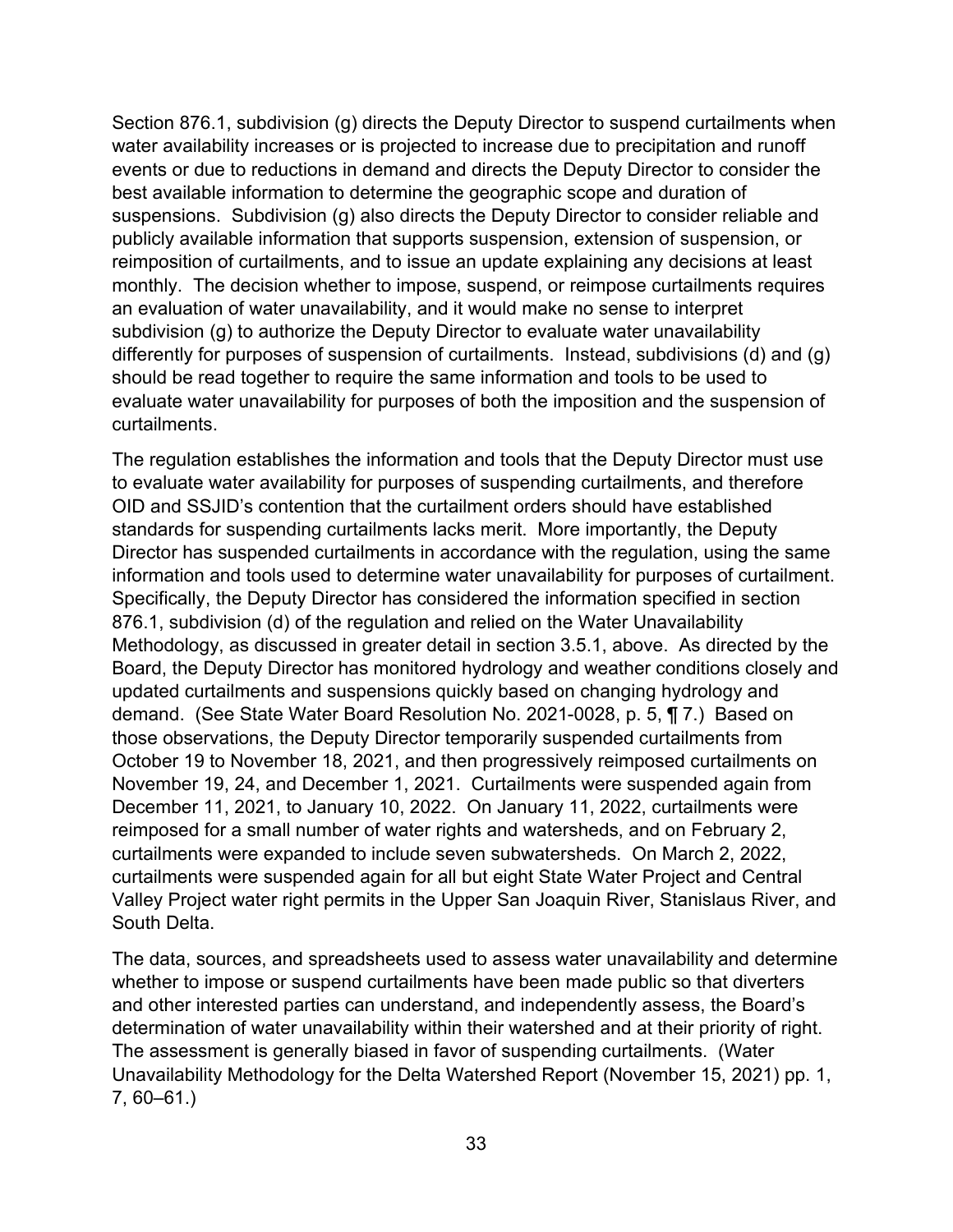#### <span id="page-37-0"></span>3.5.3 **Evaluation of Water Unavailability at Each Point of Diversion Was Not Required**

BCID, CDWA, and SDWA contend that the curtailment orders were not supported by substantial evidence because the determination that water was unavailable to some water right holders and claimants was based on basin-wide conditions without any evidence as to any of the petitioners' specific points of diversion.

The emergency regulation authorizes water unavailability to be evaluated at the watershed or subwatershed scale for purposes of determining whether to curtail diversions, and therefore the failure to evaluate water unavailability at each point of diversion is not a valid basis for challenging the curtailment orders. Moreover, for the following reasons, the regulatory authorization to determine water unavailability at the watershed or subwatershed scale was not arbitrary, capricious, or lacking in evidentiary support.

Section 876.1, subdivision (d)(7) provides that evaluation of available supplies against demands may be performed at the Sacramento and San Joaquin River watershed scale (Hydrologic Unit Code level 4), or at the subwatershed scale (Hydrologic Unit Code level 8). Curtailments were based on the Water Unavailability Methodology, which uses the watershed scale (Hydrologic Unit Code level 4) and subwatershed scale (Hydrologic Unit Code level 8 or 10), consistent with the regulation. Evaluation of water unavailability at finer resolutions than this is not feasible due to the lack of full natural flow data to support higher resolution curtailments, because a modeling tool does not currently exist that can evaluate water unavailability at a finer scale, and because such a tool would require significant time to develop. (Water Unavailability Methodology for the Delta Watershed Report (November 15, 2021) pp. 12–13, 52.)

The regulation authorizes the use of the Water Unavailability Methodology, which evaluates water unavailability at the watershed and subwatershed scale for these reasons. There are approximately 17,000 water rights in the Delta watershed potentially subject to curtailment with approximately 15,000 points of diversion. To add to the complexity, water can be diverted under some water rights at multiple points of diversion or points of rediversion, and the diversion of water at some points of diversion is authorized under multiple water rights with different priority dates. In short, the development of a model capable of determining water unavailability at every point of diversion in the Delta watershed would be a significant undertaking.

Although the emergency regulation does not require an evaluation of water unavailability at each point of diversion, section 876.1, subdivision (e) of the regulation allows a water right holder or claimant to obtain an exception to curtailment by submitting information that curtailment would not be appropriate based on the unique circumstances of their diversion, including potentially the location of their point of diversion. BCID, CDWA, and SDWA did not seek an exception under subdivision (e), but at least one other diverter, the East Bay Municipal Utility District (EBMUD), obtained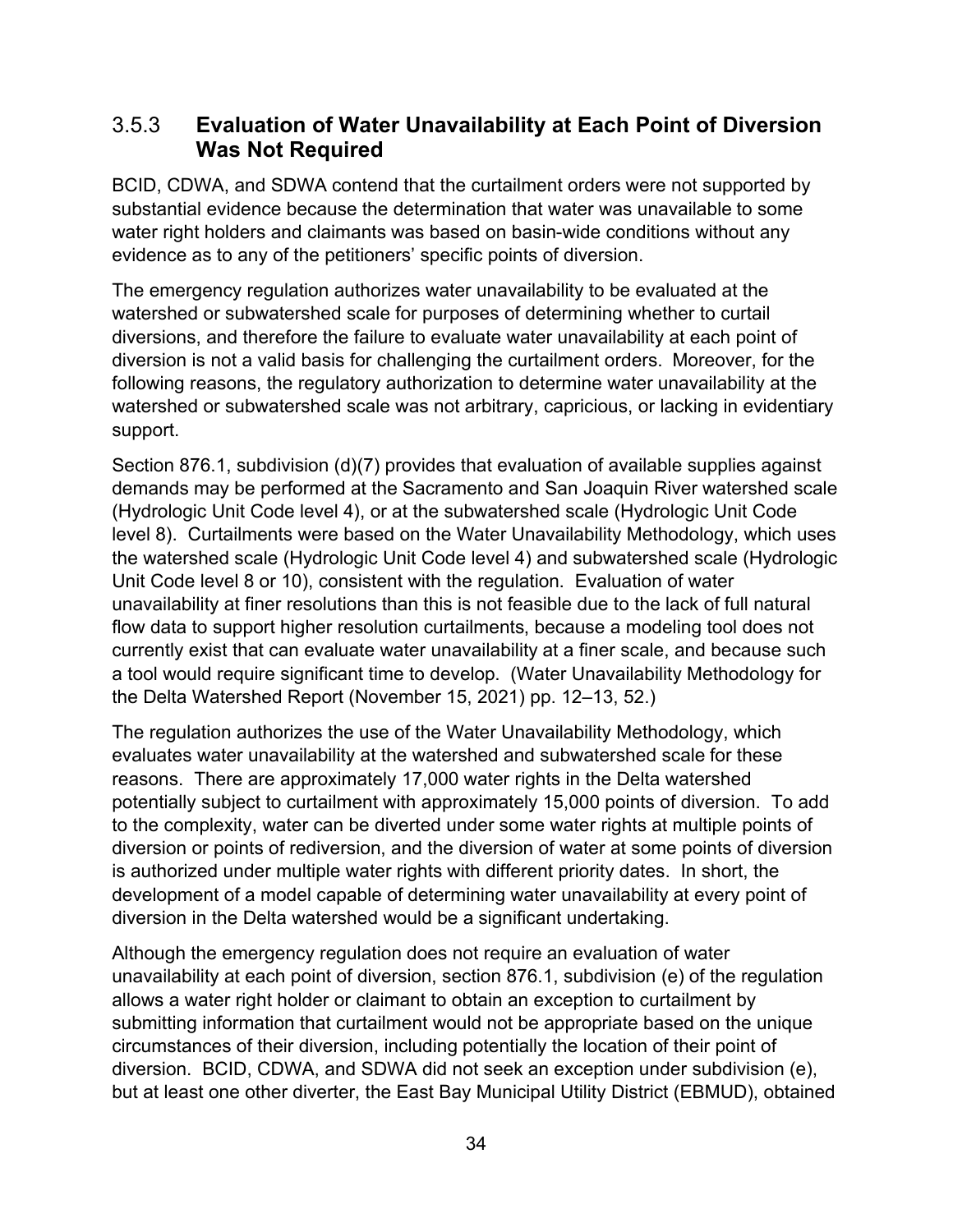an exception to curtailment pursuant to the flexibility afforded by subdivision (e). Specifically, on February 4, 2022, the Assistant Deputy Director (acting on behalf of the Deputy Director) approved EBMUD's request for an exception to subwatershed curtailment of its Camanche Reservoir storage permit this winter and spring based on evidence, in the form of existing agreements, that curtailment of its permit was not necessary to protect downstream senior water rights from injury.

Finally, it merits note that, although water unavailability was not evaluated at each point of diversion, the Methodology does evaluate water unavailability for individual water rights because the Methodology allocates supply to projected demand based on water right priority. The Methodology first subtracts the projected demand of the senior-most water rights from the projected full natural flow estimate for a given watershed. If the supply is adequate to satisfy those rights, it moves on to the next junior right, and so on until it reaches a right where no water is available for that right, at which point that right and all junior rights are curtailed. $9$  Identification of that water right establishes a priority cutoff date for the purpose of curtailing the remaining junior diverters.

### <span id="page-38-0"></span>3.5.4 **Individualized Determinations of Injury Were Not Required**

BCID, CDWA, and SDWA also contend that the curtailment orders were based on errors of law because they were not supported by any evidence that curtailments were necessary to avoid injury to senior water rights. In support of this contention, petitioners cite to cases that held that a senior water right holder was not entitled to relief against a junior water right holder to the extent that the junior right holder diverted water that was surplus to the senior right holder's needs.

Contrary to this contention, the State Water Board's regulatory authority to curtail diversions in a drought does not require an individualized finding of injury before each water right may be curtailed. Water Code section 1058.5 expressly authorizes the Board to adopt emergency regulations during a drought to prevent the waste or unreasonable use of water, or to require curtailment of water diversions when water is not available under a diverter's priority of right. In accordance with this authority, the emergency regulation authorizes curtailments based on the Methodology, which evaluates the availability of water supplies relative to estimated demands. No legal authority exists for the proposition that the Deputy Director was required to make an affirmative finding of injury before curtailing individual water rights based on a lack of water availability within a subwatershed or within the larger Sacramento or San Joaquin River watersheds. The cases cited by petitioners are inapposite because they

<span id="page-38-1"></span> $9$  Previous versions of the Methodology determined the priority date for curtailment by identifying the water right in the subwatershed junior to the last water right that could have its full demand met with the available supply. In February 2022, the criterion was modified to exclude from curtailment the last water right that could be fully or partially met with available supply. (Water Unavailability Methodology for the Delta Watershed Report, Technical Appendix A (February 18, 2022) p. A-30.)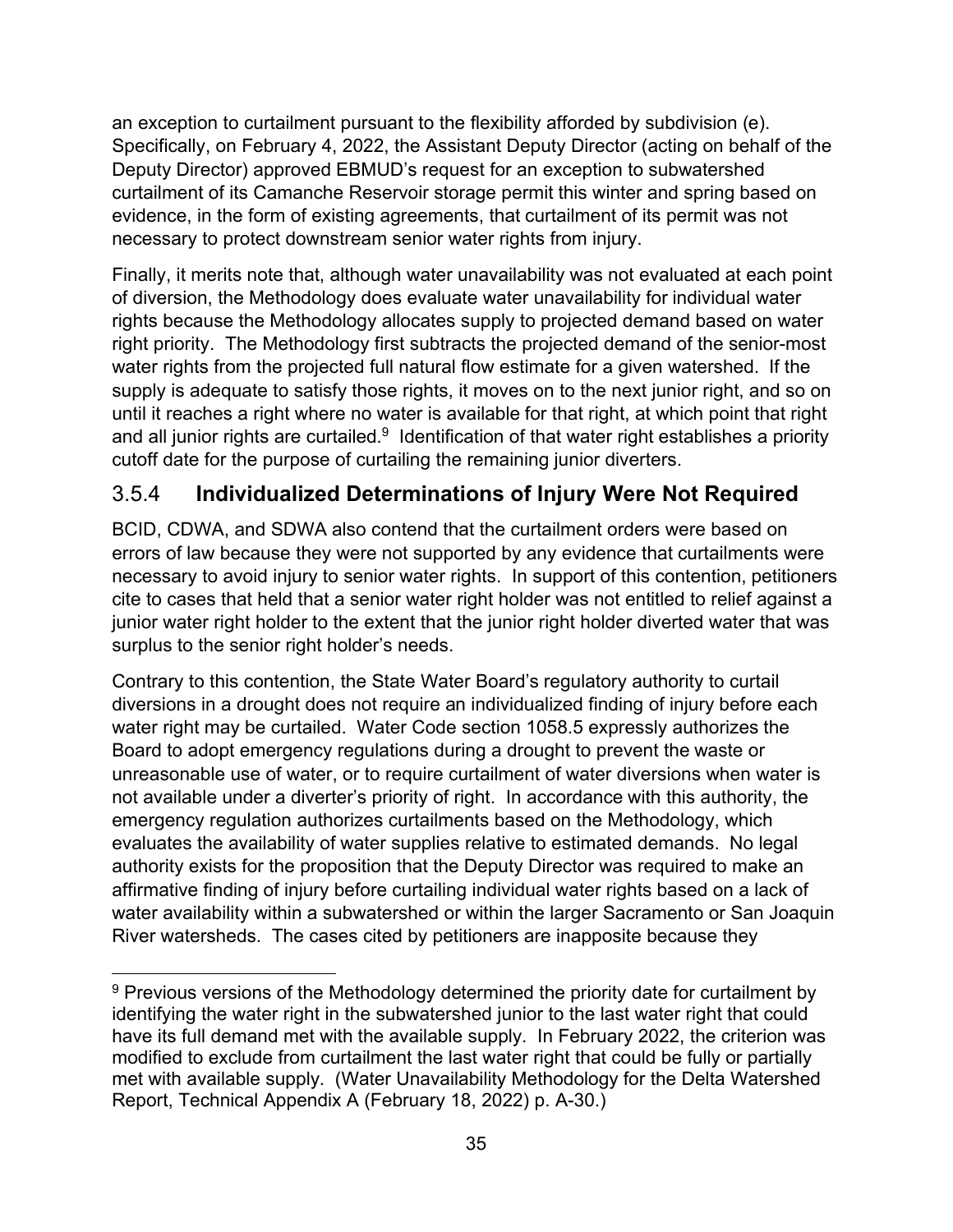concerned a water right holder's entitlement to injunctive relief or compensation from another water right holder; they did not concern the State Water Board's authority to curtail diversions in a drought emergency.

The contention that a finding of injury was required to support curtailments is similar to petitioners' contention that water unavailability should have been determined at each point of diversion. Both contentions, if valid, would effectively preclude the Board from responding to the severe water shortages in the Delta watershed during the ongoing drought emergency in a timely manner. In a watershed as large and complex as the Delta watershed, the exigencies of the drought emergency do not permit a timeintensive analysis of whether diversions under each individual water right would cause injury to senior water right holders based on the location and other unique circumstances of the right.

Consistent with legal authority and practical limitations, the regulation does not require a finding of injury before issuing curtailment orders. As pointed out above, however, section 876.1, subdivision (e) of the regulation does allow water right holders to seek an exception to curtailment based on the unique circumstances of their diversion, and at least one water right holder has obtained an exception based on evidence that curtailment of its right was not necessary to protect downstream senior water rights from injury.

It also bears emphasis that in most cases diversions under rights that have been curtailed due to a lack of water availability would in fact have caused injury, either to senior water right holders or to the Projects, due to their unique obligation to release water from storage to the extent necessary to meet flow-dependent water quality requirements in the Delta. As explained in sections 2.7.4 and [2.7.5](#page-18-1), above, the Projects have a paramount right to their stored water supplies, but when water supplies are limited, meeting flow-dependent water quality requirements can require significant amounts of stored water releases from Project reservoirs due to a lack of natural flows, as well as diversions by other water right holders when water is not available under their priorities of right. Standard permit Term 91 addresses this situation by requiring permittees who are subject to the term to curtail their diversions when the Projects are releasing supplemental Project water, which is defined as water imported by the Projects, or released from storage in Project reservoirs, that exceeds Project exports, inbasin deliveries, and carriage water. (See *El Dorado Irrigation District v. State Water Resources Control Board*, *supra*, 142 Cal.App.4th at pp. 950–951 [describing standard permit Term 91].) Term 91 is only included in a relatively small subset of junior water right permits, however, and curtailments pursuant to Term 91 have not been sufficient to avoid the need for large releases of supplemental Project water during the ongoing drought. In 2021, permittees subject to Term 91 were required to curtail their diversions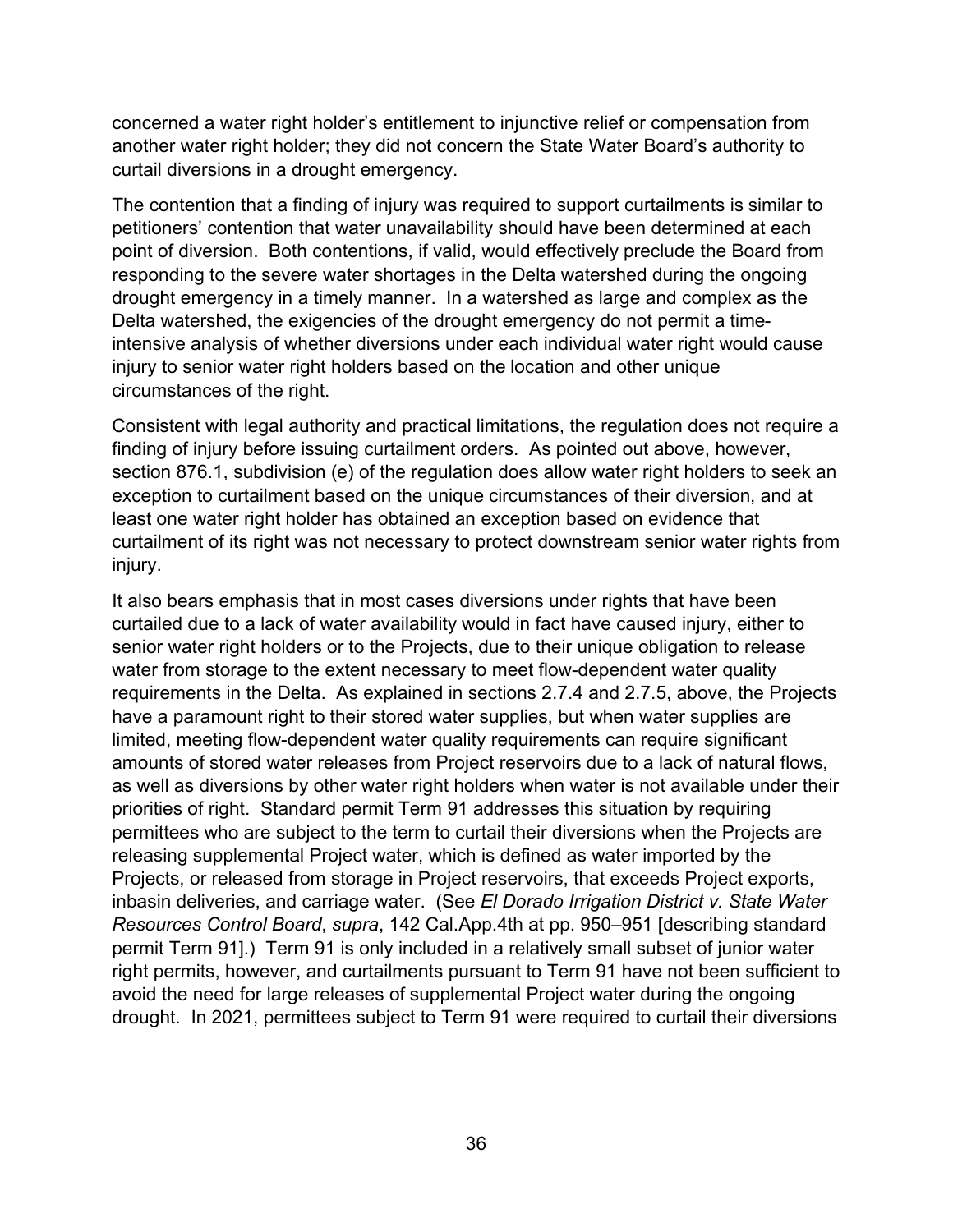from April 29 until October 26. $^{\rm 10}$  $^{\rm 10}$  $^{\rm 10}$  In addition, curtailments pursuant to the emergency regulation were imposed beginning on August 20, 2021. Nonetheless, significant quantities of supplemental Project water continued to be released from storage between August 20 and October 19 when curtailments were suspended. The fact that supplemental Project water was released when curtailments issued pursuant to the emergency regulation were in effect indicates that diversions under those curtailed rights during that time period would have resulted in injury to the Projects by requiring even more supplemental Project water to be released to compensate for those diversions.

# <span id="page-40-0"></span>**3.6 Issues Pertaining to Demand Data**

# <span id="page-40-1"></span>3.6.1 **Reliance on Water Right Records Was Appropriate**

OID and SSJID argue that the emergency regulation was improper because the emergency regulation grants the Deputy Director authority to determine the validity and priority of other water rights relative to their Stanislaus River decreed rights without an investigation, administrative hearing, court hearing, determination, or decree. They assert that a proper determination of the priorities of claims should be conducted pursuant to Water Code section 2500 *et seq.,* which specifies the requirements and procedures for conducting a comprehensive, statutory stream adjudication. They also argue that the curtailment orders were not supported by substantial evidence because the Board did not investigate all of the riparian water right claims in the Delta that serve non-contiguous parcels to determine whether the riparian rights were retained at the time of severance from a waterway.

Preliminarily, the regulation is not subject to reconsideration, as explained above. In addition, petitioners ignore Water Code section 1058.5, which does not require the State Water Board to conduct a statutory stream adjudication before requiring curtailments during a drought emergency. Moreover, the Methodology's reliance on water rights records to estimate demand was not arbitrary, capricious, or lacking in evidentiary support. These records were the best information available concerning demand within the watershed. Although the claims of right and diversions are selfreported, they were sufficiently reliable to inform curtailments during an emergency. Annual reports filed by permittees and licensees are submitted under penalty of perjury, and Statement filers must attest that the information submitted is true to the best of their knowledge and belief. Making a willful misstatement is a misdemeanor, subject to a \$1,000 fine or imprisonment. (Wat. Code, § 5107, subd. (a).) As described in the Methodology report, the Division also conducted an extensive quality control effort of the records that represent approximately 90 percent of the amount of water reported to

<span id="page-40-2"></span><sup>&</sup>lt;sup>10</sup> The Board maintains a web page

<sup>(</sup>[www.waterboards.ca.gov/waterrights/water\\_issues/programs/bay\\_delta/term\\_91](http://www.waterboards.ca.gov/waterrights/water_issues/programs/bay_delta/term_91/)) that includes current and past Term 91 curtailment notices and supplemental Project water calculations.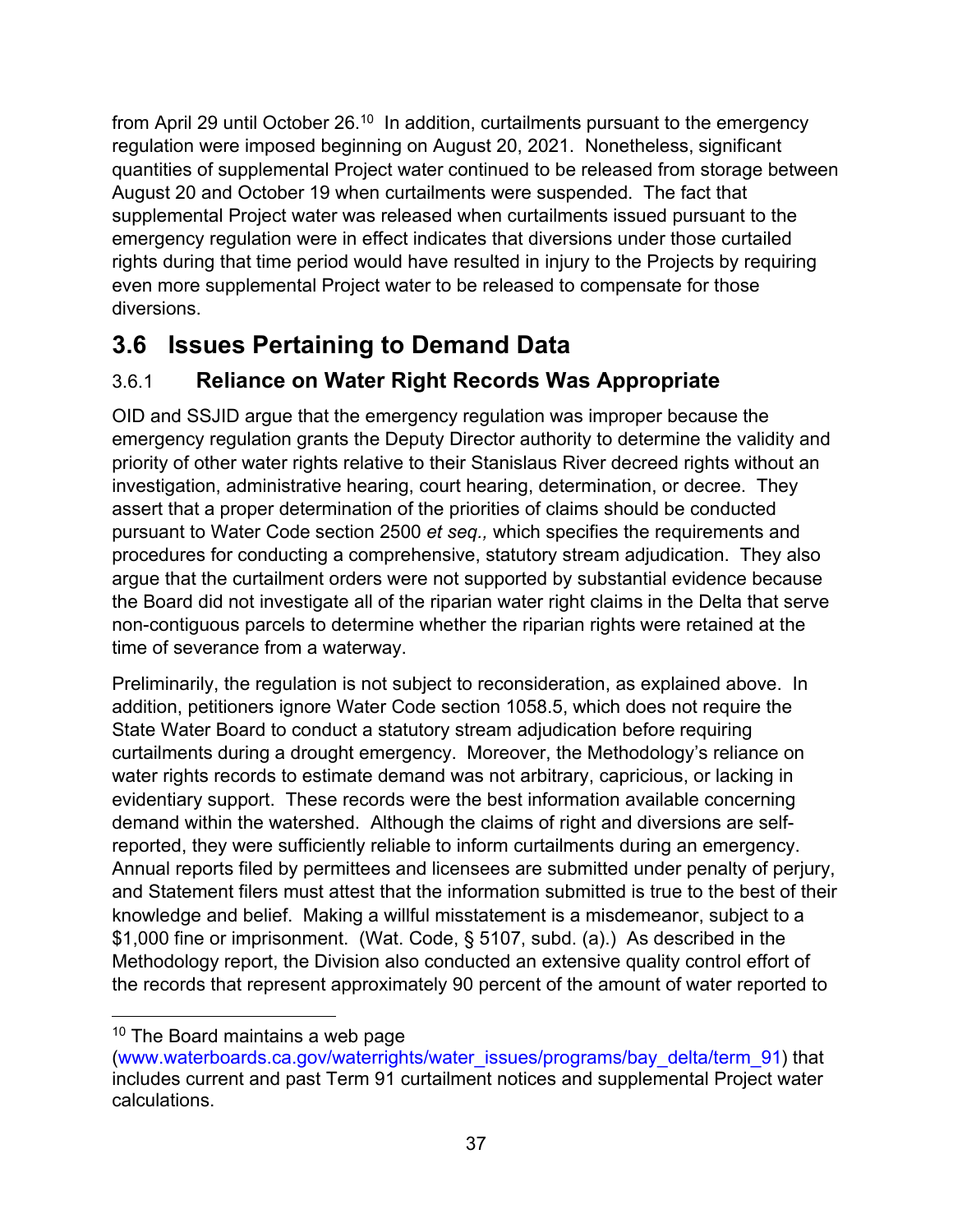have been diverted. (Water Unavailability Methodology for the Delta Watershed Report (July 23, 2021) pp. 38–40.)

It also merits note that, due to the length of time required to conduct one, a statutory adjudication is the wrong tool to assess the validity and priority of water rights during a drought emergency, as it would effectively preclude management, through curtailments, of the water right system. The most recent adjudication completed was for San Gregorio Creek Stream System, a coastal stream without any large storage facilities that supports a relatively small rural population then discharges to the Pacific Ocean. That proceeding was initiated in accordance with Water Code section 2525 pursuant to a petition filed on March 26, 1979. It was completed ten years later through the adoption of an Order of Determination on April 20, 1989. It did not go into effect, however, until it was approved by the San Mateo Superior Court on January 29, 1993 (Decree No. 355792). More recently, Madera Irrigation District filed a petition for a statutory adjudication of the Fresno River on October 18, 2018. That petition was granted two years later on October 20, 2020. (State Water Board Resolution No. 2020- 0040.) While the planning work has begun, the investigatory phase of the Fresno River adjudication remains on hold during the current drought emergency. Although it might be possible to expedite a statutory stream adjudication, it would not be possible to conduct an adjudication as part of a timely response to a drought emergency.

Contrary to petitioners' argument concerning riparian claims associated with noncontiguous parcels in the Delta, assuming the validity of riparian claims of right for purposes of estimating riparian demand in the Delta was not arbitrary, capricious, or lacking evidentiary support. As stated above, Statement filers must attest that the information they report is true to the best of their knowledge and belief, and willful statements are a misdemeanor. In addition, the Board cannot assume that noncontiguous parcels are not riparian. (See, e.g., *Modesto Irrigation District v. Tanaka* (2020) 48 Cal.App.5th 898, 900–901 [holding that severed parcel retained riparian right based on intent of the parties when the grant deed was executed as evidenced by language in the deed and the circumstances at the time of sale].) And, finally, conducting time-intensive investigations of non-contiguous parcels to determine whether riparian rights were retained at the time of severance from a waterway was not feasible in the limited amount of time available to respond to the drought emergency.

In summary, given the time frames involved with conducting a statutory adjudication, or numerous investigations of riparian claims associated with non-contiguous parcels within the Delta, the Methodology's reliance on existing records as the best available information for determining demand for purposes of curtailments was appropriate.

## <span id="page-41-0"></span>3.6.2 **Demand Data Was Supported by Substantial Evidence**

BBID and CCSF contend that the curtailment orders were not supported by substantial evidence because the Water Unavailability Methodology relies on inaccurate demand data. Specifically, BBID argues that the Methodology overestimates demand due to: (1)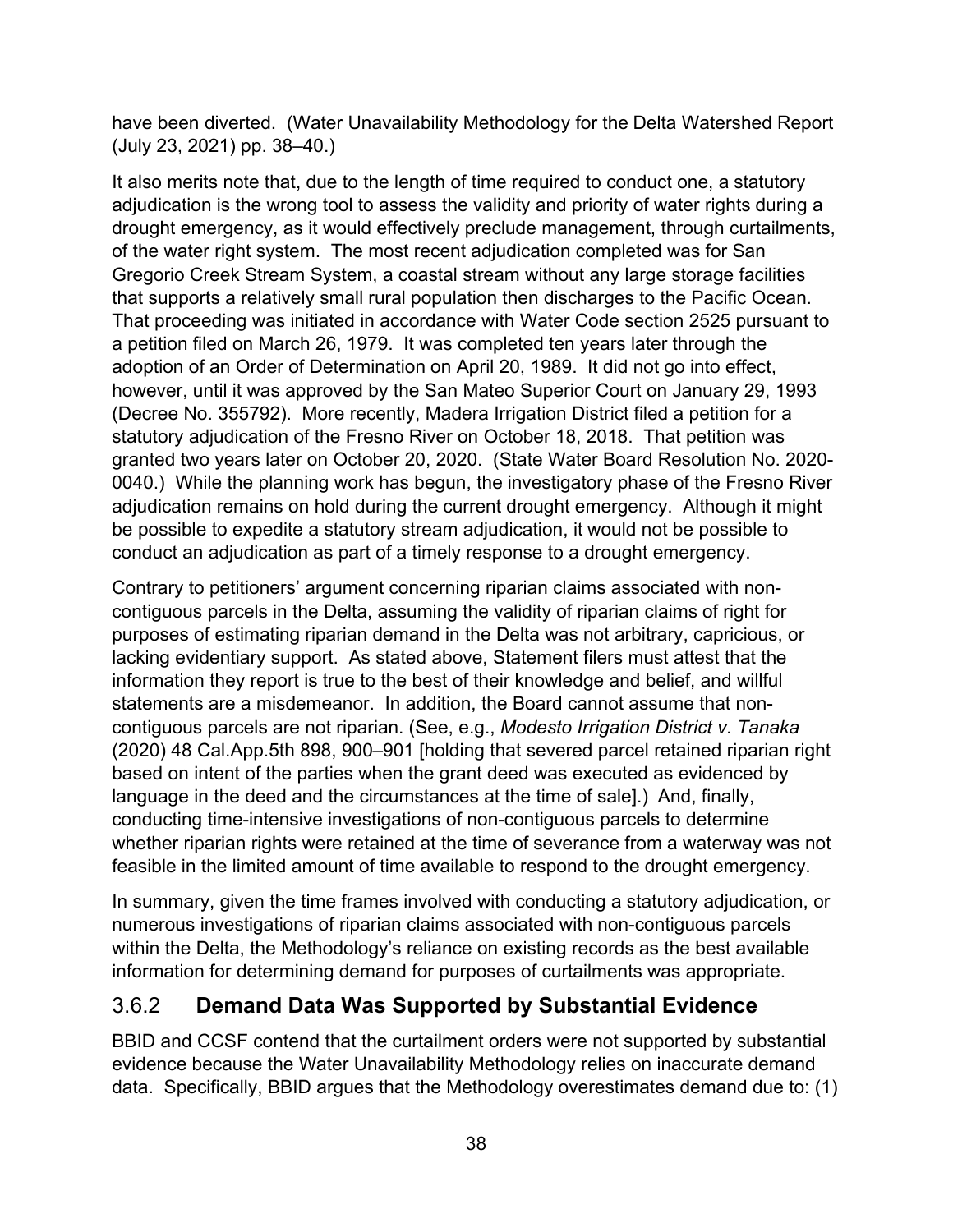the use of 2018 diversion data to represent 2021 demand; (2) the inclusion of allegedly duplicative demands in the Delta; and (3) the mischaracterization of San Joaquin River Exchange Contractor demands. BBID argues that demand depends on a variety of factors, and instead of assuming that 2018 diversions were representative of 2021 demand, the Board should have used 2021 actual diversion and projected demand data. Similarly, CCSF argues that unverified, self-reported diversion data from 2018 and 2019 is unreliable and reliance on that data likely resulted in an inaccurate overestimation of 2021 demand. CCSF and Merced ID argue that self-reported diversions are unreliable because many diverters have not complied with a requirement to install monitoring devices. CCSF also asserts that the State Water Board has recognized that Statements are unreliable and therefore not a proper factual basis for determining demand for curtailment orders. In support of this assertion, CCSF cites State Water Board Order WR 2016-0015 and a February 5, 2021 draft report entitled Water Rights Drought Effort Review (WARDER report), prepared by the State Water Board's Office of Public Participation and the Division.

The reliance on 2018 diversion data to represent 2021 demand is not a valid basis for challenging the curtailment orders because the emergency regulation authorizes water unavailability to be evaluated using the Methodology, which uses a demand dataset based on 2018 self-reported diversions, as described in section [2.4.2.2](#page-9-0) above. Moreover, for the following reasons, the regulatory authorization to determine demand using the Methodology and the underlying 2018 diversion data was not arbitrary, capricious, or lacking in evidentiary support. As described in the Methodology report, duplicative reporting has been eliminated to the extent feasible, and San Joaquin River Exchange Contractor demand was adjusted to zero before the Deputy Director issued curtailment orders.

The 2018 and 2019 reported data used in accordance with the Methodology to determine water unavailability for purposes of the curtailment orders were the best available information for the initial demand dataset as they were from the most current years available. Calendar years 2020 and 2021 were not used because the full datasets were not yet available and quality control of the data was not possible in time to complete the analysis. (Water Unavailability Methodology for the Delta Watershed Report, section 2.2.) In addition, the fact that 2018 was less dry than 2021 does not mean that 2018 diversion data was not a reliable source of information for purposes of estimating 2021 demand. In a critically dry year like 2021, demands may not be met due to the lack of water supply, but that does not mean that the demand is less. In addition, demands for water in drier years may be even higher due to drier soils and other factors.

To reduce the overestimation of demand, reports filed by the largest diverters (representing 90 percent of the water diverted in the Delta watershed) were reviewed to identify potential inaccuracies in the diversion data. During the review process, several types of data errors were identified and corrected if an appropriate correction was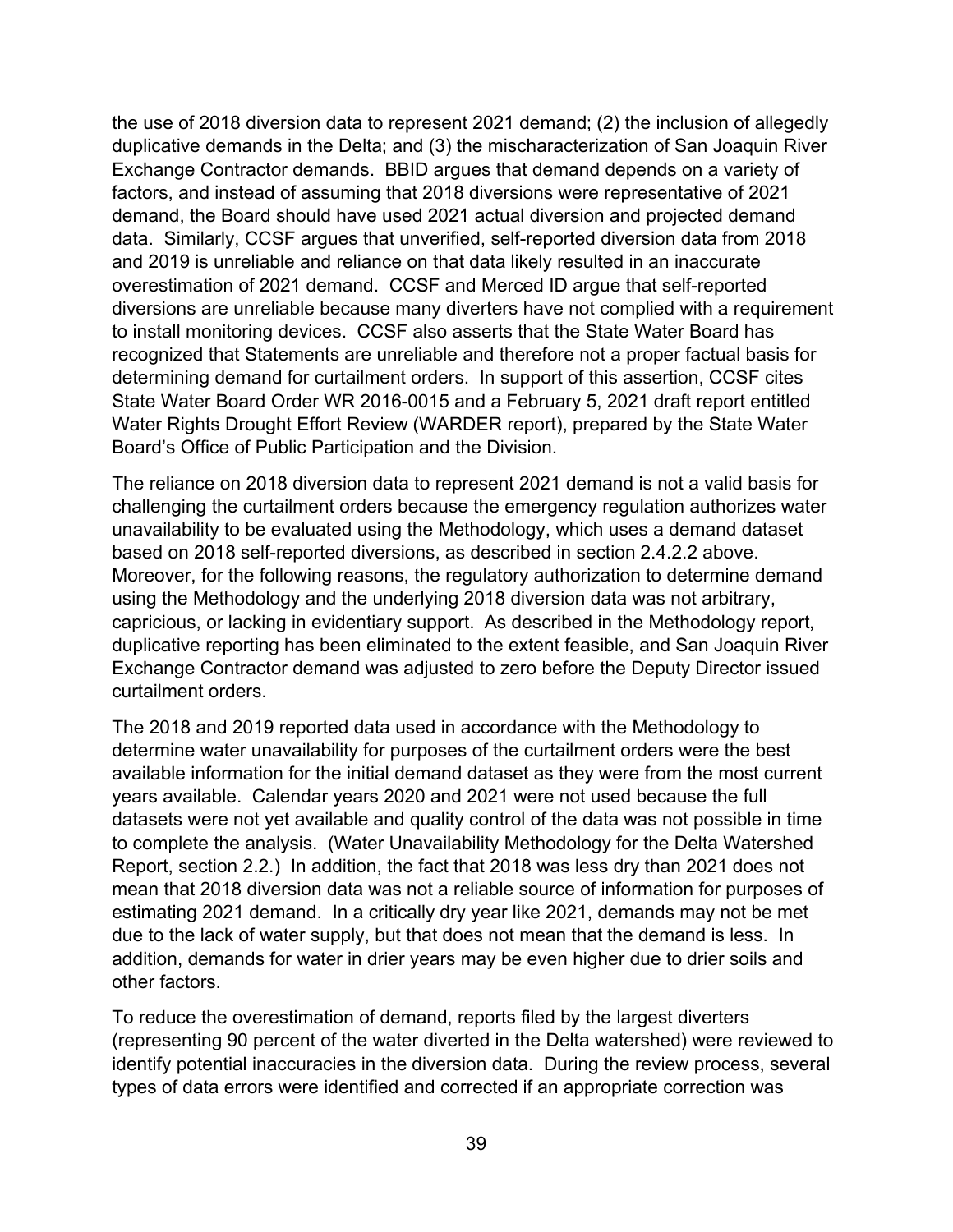discernable. Those corrections included: correction of diversion data entry and reporting issues, such as incorrect units of measurement and decimal placement errors; removal of duplicate diversion values, such as the same diversions reported under multiple water right records; removal of non-consumptive diversions improperly appearing as consumptive; and correction of diversion values where reported diversion exceeded the water right's face value. (Water Unavailability Methodology for the Delta Watershed Report, section 2.2.2; and Technical Appendix B.)

Division and Delta Watermaster staff also examined specific annual reports submitted by some smaller diverters identified by BBID, including the Statements filed by claimants Tuscany Research Institute, CCRC Farms LLC, and Andrew Solari, for duplicative reporting. Staff found that BBID's assertion that the claimants submitted duplicative reports is incorrect. Although the reporting of identical annual diversion amounts in multiple Statement reports filed by the same or related parties may be indicative of duplicative reporting, staff determined that the identical annual diversion volumes identified by BBID resulted from the even division of total estimated water consumption across multiple diversion points that serve the same place of use. Supplemental file attachments to the 2018 and 2019 annual diversion reports for several of the identified Statements state that "for the purposes of these reports, the amount of acreage irrigated, water used and water diverted associated with each of those points of diversion has been evenly split among them." Looking ahead, even though checking every record for duplicative reporting and other discrepancies is not feasible given the volume of reports and the exigency of the drought emergency, Division staff are directed to continue to correct for duplicative reporting when it is identified, if found to be cumulatively significant.

In addition, Division staff are currently evaluating the water diversion and use information submitted in response to enhanced reporting requirements. Projected demand data is being compared to the 2018 diversion information contained in the demand dataset to identify any instances where the demand dataset may be overestimating demands. This comparison of 2018 diversion information and the enhanced reporting of projected demand is conducted on a monthly basis and consulted prior to curtailment implementation. (Water Unavailability Methodology for the Delta Watershed Report (April 19, 2022) p. 39.)

Contrary to CCSF's argument, the reliance on self-reported 2018 diversions for purposes of estimating 2021 demand was not inconsistent with the State Water Board's decision in Order 2016-0015. In that proceeding, the Board dismissed enforcement actions against BBID and West Side Irrigation District because the Prosecution Team had not met its burden of proving that the two irrigation districts had diverted water when it was unavailable under their priorities of right. Specifically, the Board faulted the Prosecution Team for relying on forecasted water supply and demand data when measured flow data and self-reported diversion data became available before the enforcement hearing. (State Water Board Order WR 2016-0015, p. 14.) The Board did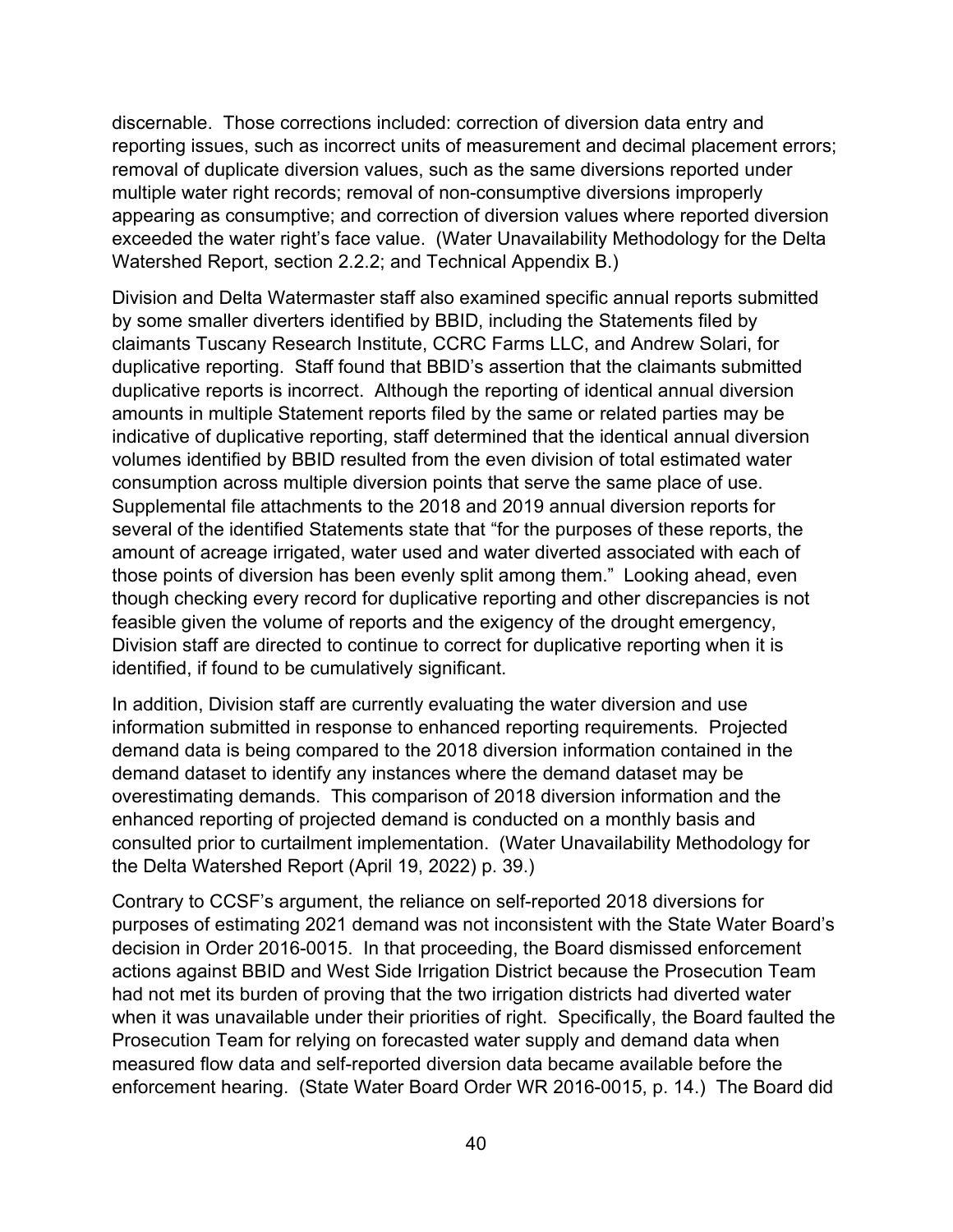not determine that self-reported diversion data is unreliable and should not be used to support curtailment orders. Rather, the Board stated that the Prosecution Team *should*  have used self-reported diversion data because it was available and more reliable than projected demand data. (*Id*. at pp. 13, 14.)

Order WR 2016-0015 is also distinguishable from this proceeding because it involved enforcement actions with a higher standard of proof. In the enforcement proceeding, the Prosecution Team had the burden of proving by a preponderance of the evidence that water was unavailable to the diverters involved. (State Water Board Order WR 2016-0015, pp. 11–12.) With respect to the instant curtailments, by contrast, the substantial evidence standard applies, and the issue is whether water unavailability was determined in accordance with the regulation. In addition, the Board's decision to dismiss the enforcement actions in Order WR 2016-0015 was based on other issues in the Prosecution Team's water unavailability analysis that have been addressed in the Water Unavailability Methodology, including the elimination of unmet demand in tributary watersheds from the demand dataset and the inclusion of the San Joaquin River Exchange Contractors' demands when their demands likely were met with water imported from the Sacramento River. (*Id*. at p. 15.)

CCSF's reliance on the WARDER report is also misplaced. That report is a compilation of stakeholder comments and recommendations concerning the Division's response to the drought and does not necessarily reflect the views of the Board. Moreover, the report noted some of the problems with estimating demand based on annual diversion and use reports but did not address whether those reports were sufficiently reliable to be used to estimate demand for purposes of curtailment orders.

BBID argues that the San Joaquin River Exchange Contractors' demand is mischaracterized because the Water Unavailability Methodology report states that their demand will be excluded from the water unavailability analysis, provided that their demand is met with water imported from the Sacramento River, but the July 2021 version of the Water Unavailability Methodology spreadsheet improperly included San Joaquin River Exchange Contractor demands. However, Division staff identified and corrected the error before the August 20, 2021 curtailment orders were issued. The Water Unavailability Methodology spreadsheet used to implement the Methodology is updated with every curtailment status update and copies of the spreadsheets are available upon request.

# <span id="page-44-0"></span>**3.7 Issues Pertaining to Supply Data**

### <span id="page-44-1"></span>3.7.1 **Riparian Right Holders Have a Right to Natural Flow Above Reservoirs**

In their petition, OID and SSJID argue that when the curtailment orders were issued, there was no natural flow available for riparian diverters in the Delta because any water that reached the Delta had been released from storage by upstream diverters to meet downstream obligations. According to the petitioners, on that basis, appropriators in the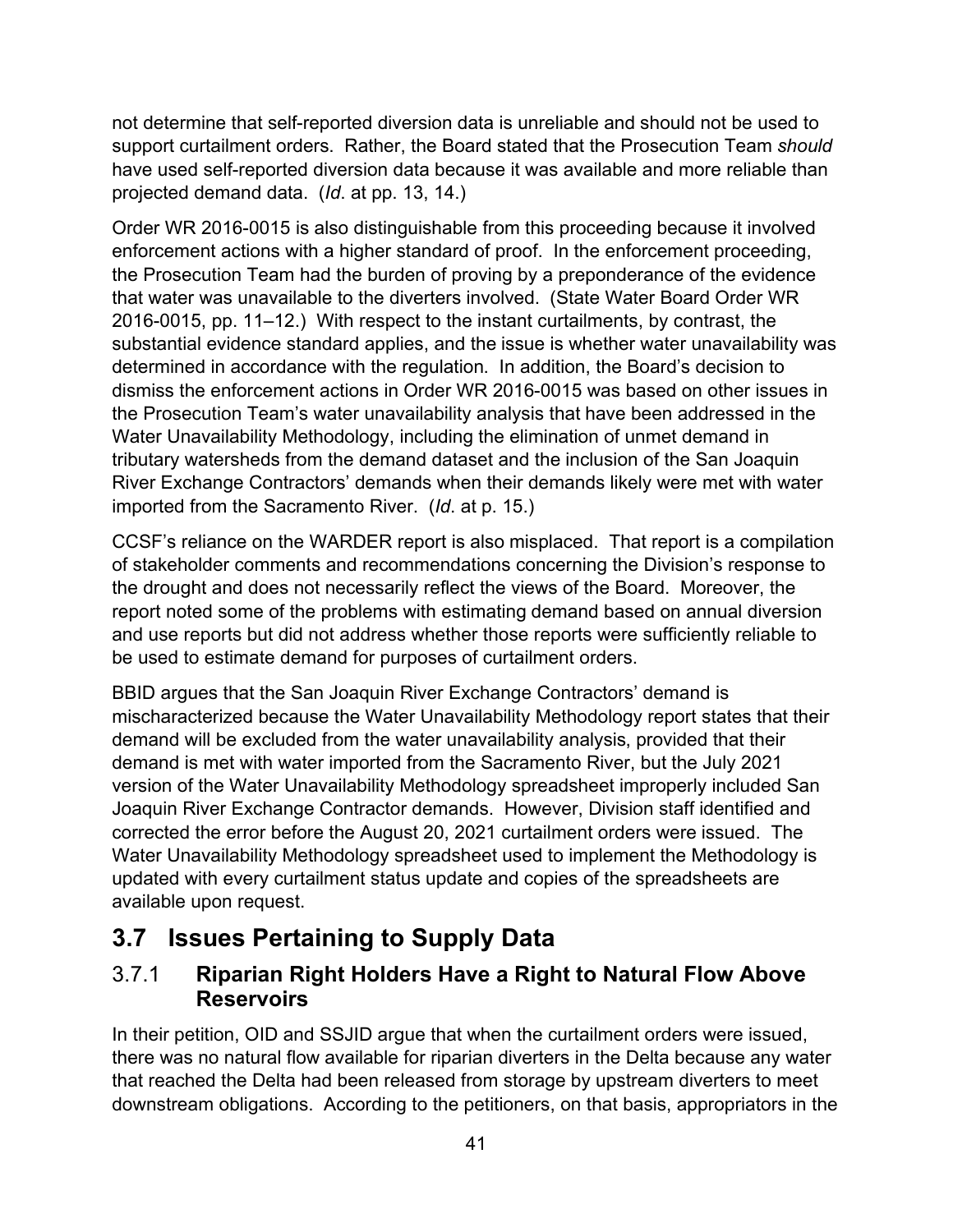Delta should have been entitled to divert because they are senior to the Projects. In connection with this argument, petitioners also assert that the Deputy Director's determination of connectivity between petitioners' point of diversion on the Stanislaus River and points in the Delta was not supported by substantial evidence.

Petitioners' allegation that no natural flow was available to satisfy riparian demand in the Delta is entirely unsubstantiated and contradicted by the Methodology. In addition, the Methodology calculates water unavailability in accordance with the priority system. To the extent that petitioners are arguing that water availability for Delta riparians should be based on the amount of natural flow physically present after upstream appropriators have diverted natural flows, petitioners' argument is inconsistent with the priority system. In most cases, riparian diverters have senior priority to natural flow. If natural flow to which a downstream riparian diverter was entitled was present above a reservoir, the reservoir operator would not have the right to directly divert this water. Instead, they would be required to pass the water through the reservoir.

In addition, the petitioners claim that the Deputy Director's determination of connectivity between their points of diversion and certain points in the Delta is unsupported by substantial evidence. The Methodology appropriately considers the potential for connectivity to exist between the Stanislaus River subwatershed and the Delta if sufficient flow is present. As described in section [3.3.2](#page-29-0) above, the Board is not precluded by the Stanislaus River adjudication from the regulation of water rights throughout the larger watershed when conditions warrant.

Furthermore, it is worth noting that, contrary to the petitioners' allegation, the use of the Methodology to date has not resulted in any curtailment of non-Project diverters within the Stanislaus River subwatershed as a result of allocation of Stanislaus River subwatershed supplies to water right holders or claimants outside of the subwatershed. In fact, during August and September 2021, the Methodology assumed the Stanislaus River subwatershed to be disconnected from the larger San Joaquin River watershed due to riparian demand within the subwatershed exceeding supply. (See Water Unavailability Methodology for the Delta Watershed Report (July 23, 2021) p. 52.) From October 1, 2021, until March 1, 2022, curtailments in the Stanislaus River subwatershed were deeper than in lower subwatersheds in the larger San Joaquin River subwatershed because local supplies on the Stanislaus River were insufficient to meet the local demand; therefore, no curtailments were issued to Stanislaus River diverters during that time to make natural and abandoned flow from the Stanislaus River subwatershed available outside the subwatershed.

From March 1 until April 19, 2022, during which the Deputy Director chose to forgo the subwatershed analysis in favor of basing curtailments only on the watershed-wide analysis, as described in section [2.6.1](#page-14-1), curtailments in the Stanislaus River subwatershed would have been greater if the subwatershed-scale analysis had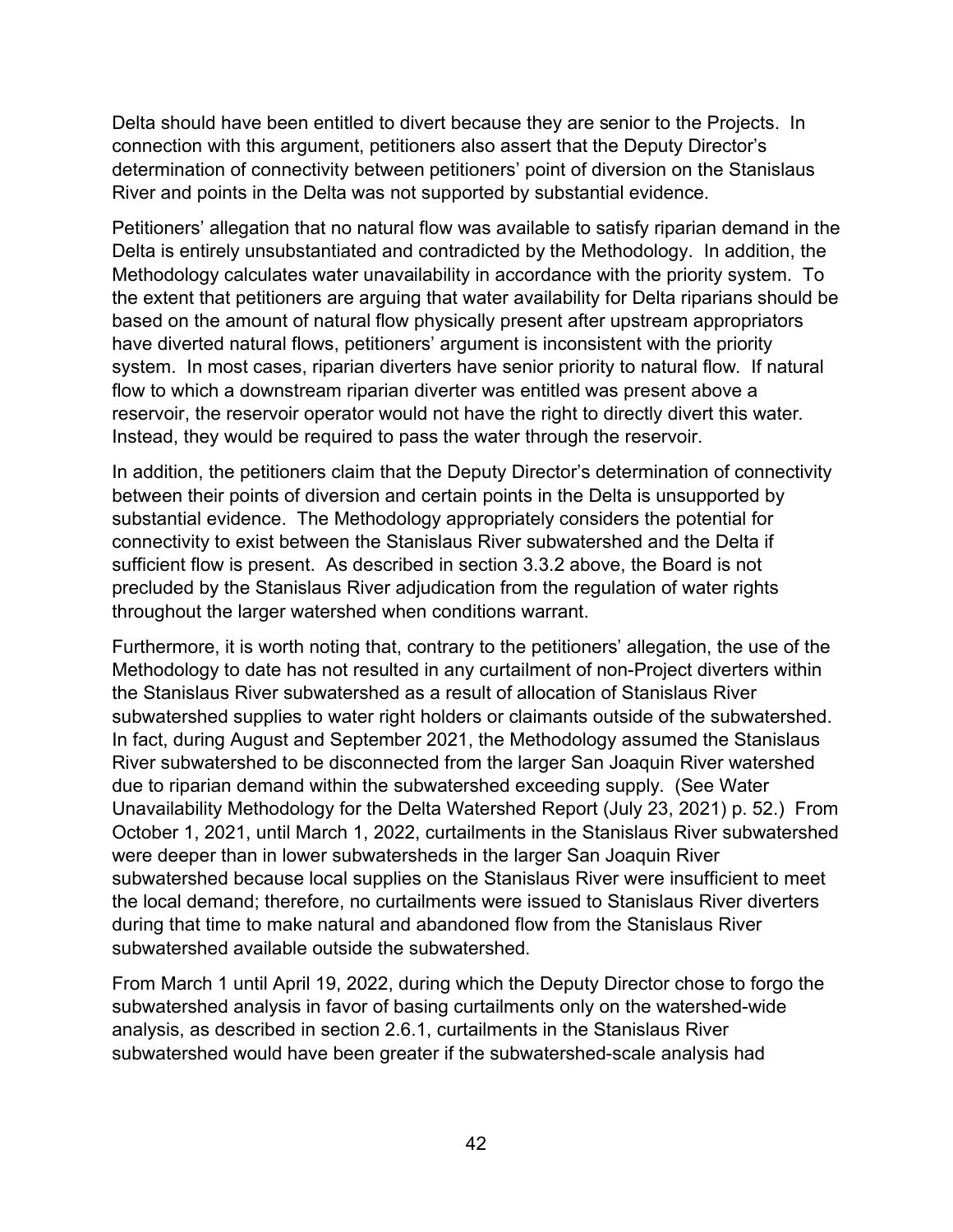continued to be used as a basis for curtailment. [11](#page-46-2) From April 19, 2022, to date, the watershed-wide analysis has continued to be relied upon exclusively to issue curtailments in the Delta watershed. During this period, curtailments have been greater in the Stanislaus River subwatershed than would have occurred as a result of only a subwatershed-scale analysis; however, only one right, a New Melones Project right, was affected. Therefore, neither the petitioners, nor any other non-Project water right holders or claimants in the Stanislaus River subwatershed, have been injured by the Methodology's assumption that connectivity may exist between the Stanislaus River subwatershed and the Delta under certain conditions, as such conditions have not arisen since the initial issuance of the curtailment and reporting orders on August 20, 2021.

### <span id="page-46-0"></span>3.7.2 **Water Released from New Melones Reservoir May Be Used to Meet Delta Outflow Requirements**

OID and SSJID also argue that releases from New Melones Reservoir are abandoned at Vernalis, making it available for downstream diversion, because the water cannot be used outside the Stanislaus River watershed. However, in *State Water Resources Control Board Cases* (2006) 136 Cal.App.4th 674, 753–760, the Court of Appeal concluded that the Delta is within the area of origin that encompasses the Stanislaus River watershed. In addition, meeting Delta outflow requirements is a condition of Reclamation's water right permits for New Melones (although Reclamation may, in coordination with DWR, meet Delta outflow requirements with water from other sources). (State Water Board Decision 1641, p. 146.) Therefore, Reclamation may release water from New Melones to meet Delta outflow objectives, as occurred in 2021. Reclamation's intent to do so was explicitly documented in the July 23, 2021 version of the Methodology summary report incorporated by reference in the emergency regulation. (Water Unavailability Methodology for the Delta Watershed Report (July 23, 2021) pp. 7–8.)

### <span id="page-46-1"></span>3.7.3 **Failure to Curtail Some Water Users During Non-Drought Years Does Not Preclude Action During Drought Years**

CCSF argues that demand exceeds supply in September in all water year types and it is, therefore, not reasonable to issue curtailments due to a deficit of supply. To support this assertion, CCSF includes two figures comparing supply and demand in the San Joaquin River watershed; however, CCSF has misinterpreted what is represented by the graphs. CCSF seems to believe the graphs show 2018 supply against 2018 demand and likewise 2019 supply against 2019 demand. Instead, the graphs show 2021 past and forecasted supply against reported 2018 and 2019 demands, respectively. Therefore, the figures show that in 2021, demand exceeded forecasted supply in September, not in a non-drought year. Further, if the Board does not curtail

<span id="page-46-2"></span><sup>&</sup>lt;sup>11</sup> During March and April 2022, the only rights curtailed in the Stanislaus River subwatershed were Project rights. The petitioners were not curtailed.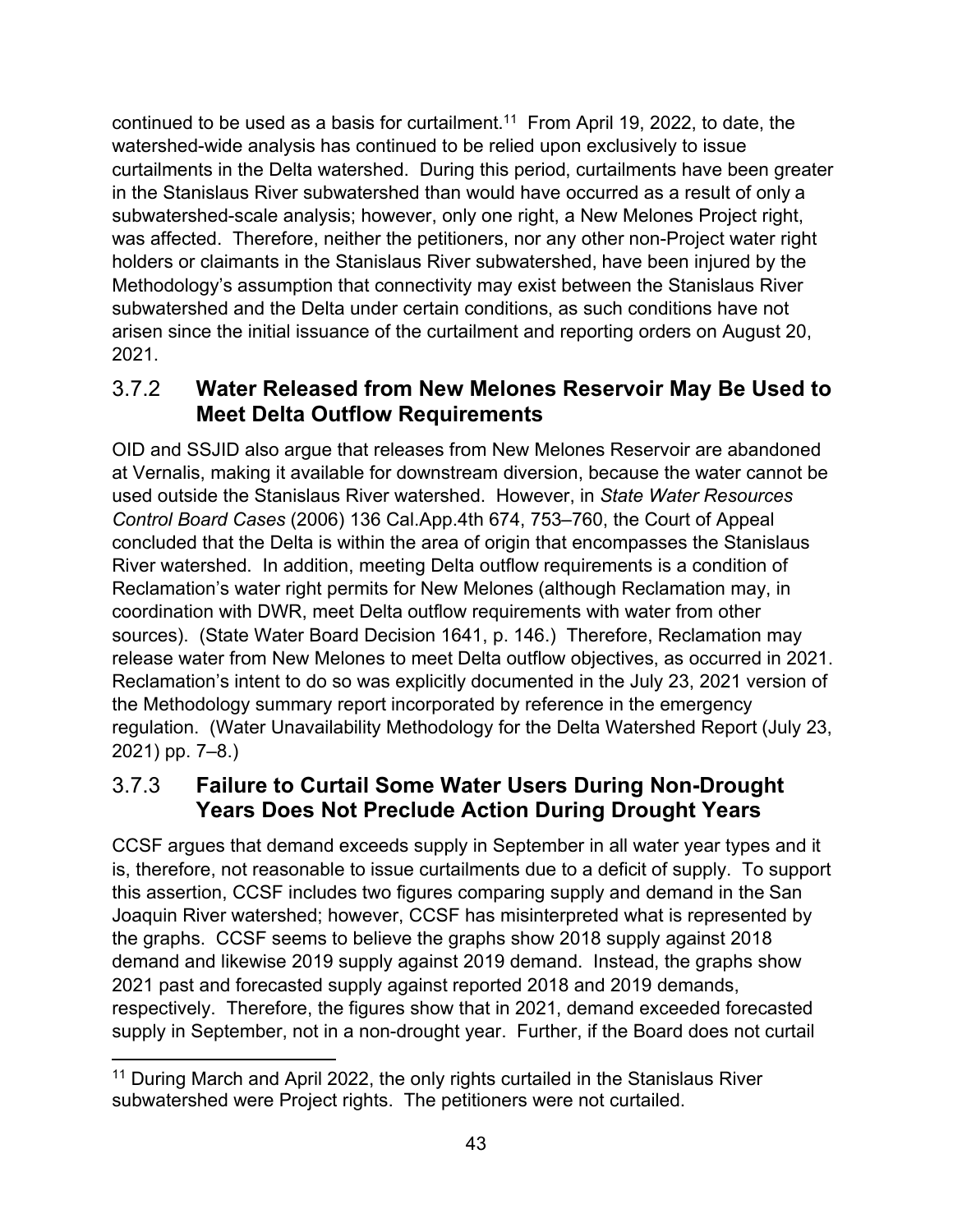some water users during non-drought years when water may not be available at their priority of right, it does not preclude the Board from taking action during drought years. In particular, it does not preclude action during a declared drought emergency when the Governor has issued a proclamation specifically directing the Board to consider emergency regulations to curtail diversions when water is not available at the water right holder's priority of right.

#### <span id="page-47-0"></span>3.7.4 **Methodology's Treatment of Return and Abandoned Flows is Reasonable**

The Methodology incorporates return and abandoned flows into the water unavailability analysis via adjustments to the demand and supply datasets, respectively. Return flow is incorporated into the analysis by applying a return flow factor to the total demand in the four subwatersheds that make up the Sacramento and San Joaquin Valley Floor regions, the regions where most diversions and return flows in the watershed occur. The application of these factors reduces the magnitude of demand and, as a result, the number of potential curtailments. Petitioners make several arguments regarding their incorporation. For the reasons explained below, the Methodology's estimates of return flows were not arbitrary, capricious, or lacking evidentiary support.

BBID claims that the Methodology incorrectly makes Delta return flows available to diverters upstream. Because of the spatial resolution of the analysis, at the subwatershed scale, return flows that occur in the Delta could reduce demand and ultimately free-up supply that is allocated to a diverter upstream within the subwatershed, either the Sacramento Valley Floor subwatershed or the San Joaquin Valley Floor subwatershed. Within the limited time available to act to address the drought emergency and limited data on return flows, development of a more refined spatial scale analysis of return flow factors was not feasible. The granularity of the subwatershed analysis used in the Methodology is an improvement over that used during the prior drought emergency in 2014 and 2015. Further improvements are under development but will take time and improved data.

BBID also argues that the Methodology does not account for return flows associated with the delivery of previously stored Project water. The return flows associated with demands met from previously stored water are considered in the Methodology. The CalSim results that were used to develop the return flow factors include the diversions and return flows from demands that were met from previously stored water. While the scaling is only done for diversions of natural and abandoned surface water flows, the factors for the scaling account for return flows from the various sources of applied water. Further, information indicates that these return flow factors should likely be lower than has been assumed to date. In late 2021, the Board received comments from Reclamation, described in the November 15, 2021 version of the Methodology summary report, indicating that Reclamation claims to retain control of return flows from its deliveries of stored water, and accordingly these return flows should not be incorporated into the water unavailability analysis, as they are not abandoned and available for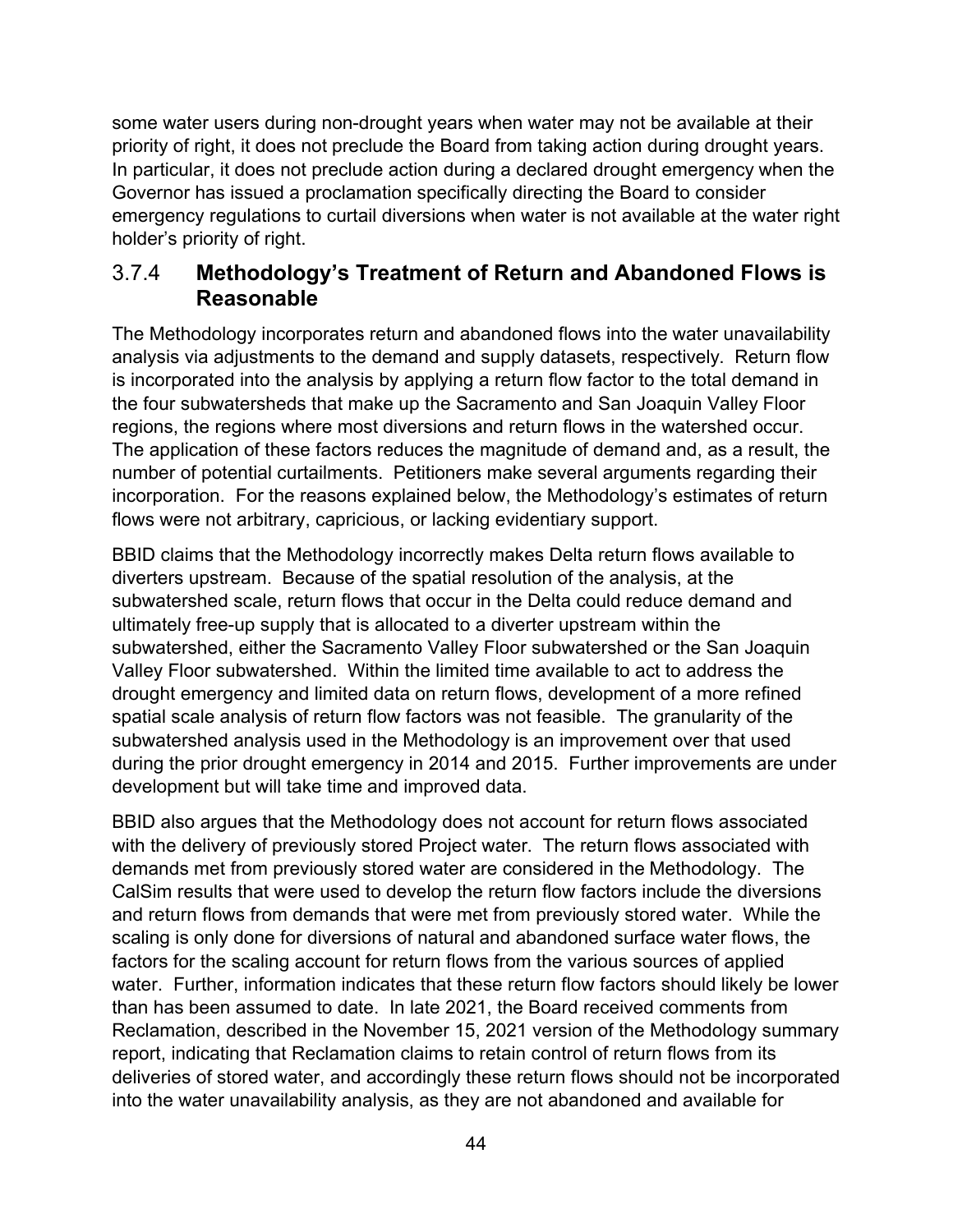diversion by other parties. Reclamation also provided comments suggesting that return flow values used in the analysis may be too high, which was accompanied by field measurements in the Colusa Basin Drain and Sutter Bypass indicating that return flows in the Sacramento River watershed were lower than would be expected in a typical year. However, it was not clear how the return flow assumptions should be immediately modified to better account for these considerations, so the return flow factors were not modified.

Several petitioners also assert that the Board must ensure that riparian right holders are not diverting stored water to which they are not statutorily or otherwise entitled. To the extent that any riparian right holders divert stored water, the diversion is a compliance issue, not a problem with the Methodology, as the Methodology does not address stored water to which the party with the storage right retains a residual claim of control. The Methodology does incorporate abandoned flows from previously stored water, which also cannot lawfully be diverted under a riparian claim of right. In order to address this concern, the April 19, 2021 version of the Methodology was updated to allocate any portion of the abandoned flows in excess of full natural flow to non-riparian diverters only. In the Methodology, return flows that are returned to the stream on a natural pattern are assumed to be natural flows because they are effectively unused natural flows. Although some return flows also originate from water that was effectively stored and returns back to the stream on a pattern that is not natural, such as from rice field drainage in the fall, at this time, no feasible method has been developed to restrict any return flows that were stored prior to abandonment to non-riparian diverters only. It is also not clear that doing so would materially affect curtailments at the time that these return flows exist in the fall when demands for water are reducing.

### <span id="page-48-0"></span>3.7.5 **One-Month Period of Analysis, or Residence Time, for the Legal Delta is Reasonable**

The Legal Delta is an area of unique complexity within the Delta watershed due to its location at the meeting point of saline water flowing in with the tides through Suisun Bay and freshwater flowing out from multiple rivers, principally the Sacramento and San Joaquin Rivers. The waters mix in this region to create brackish, estuarine water. If freshwater inflows to the Legal Delta were to cease, water would still be present within the many waterways in the region whose bed elevation lies below sea level. However, this water would be highly saline and would be unusable for most beneficial uses of water within the Legal Delta, including agricultural or domestic uses.<sup>[12](#page-48-1)</sup> For this reason, the Water Unavailability Methodology does not assess the availability of saline tidal

<span id="page-48-1"></span> $12$  Absent Project storage releases during extreme dry conditions, brackish water from Suisun Bay will migrate eastward into the Delta in the summer, damaging crops, soil, and other beneficial uses of the Delta as described in the 1978 Water Quality Control Plan for the Sacramento-San Joaquin Delta and Suisun Marsh, pp. II-4 to II-16 and other reports and analyses produced over the last nearly 100 years.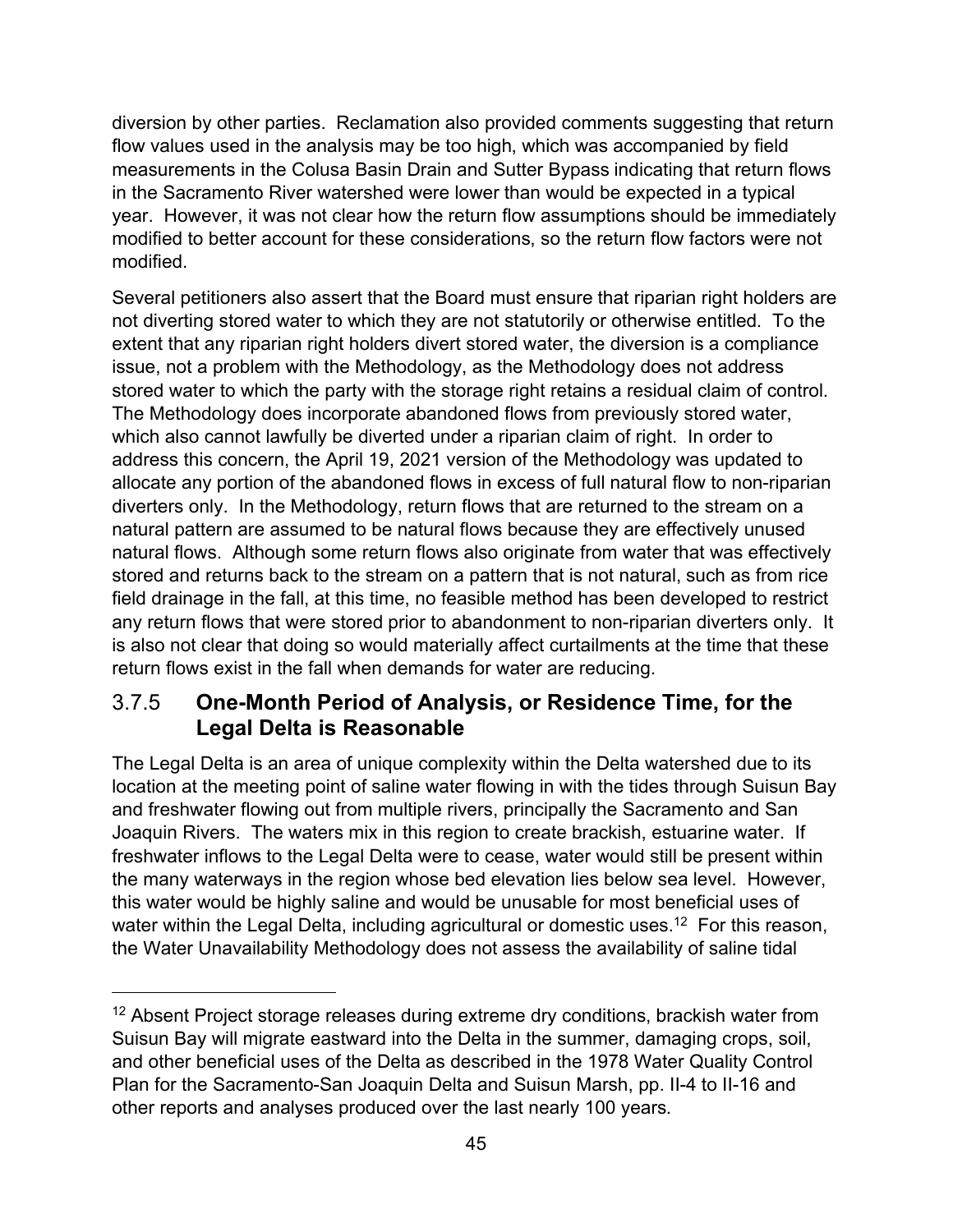inflows for diversion. Instead, it evaluates the availability of freshwater over a timestep that recognizes the slower speed at which water passes through the Legal Delta as compared to other portions of the watershed.

This timestep of analysis has been referred to as the freshwater "residence time" within the Legal Delta but should not be confused with the length of time an individual molecule of water may or may not remain present in the region. At any given time, the residence of "freshwater molecules" entering the Legal Delta occurs over a distribution, with some exiting the region much more quickly than others. Freshwater residence time would also vary throughout the year based on factors such as the magnitude of the tides, freshwater inflows, and diversions of water out of the Delta and tributaries. Prior to the issuance of the initial curtailment orders on August 20, 2021, the Board assessed these factors using the best available data, presented in Appendix D of the Methodology, and selected a reasonable timestep over which to analyze water unavailability in the Legal Delta during the curtailment period of one month. Since the issuance of the initial curtailment orders, implementation of the Methodology using the one-month timestep resulted in curtailment of Legal Delta diverters other than the Projects only from August 20 through August 31, 2021.[13](#page-49-0)

Petitioners argue that the one-month timestep, or residence time, used for the Legal Delta was not supported. Generally, they argue that sources of water supply, such as tidal inflows, were improperly excluded; use of highly saline water was suitable for certain Delta beneficial uses; Delta diverters have a right to stored Project water releases intended to improve water quality in the region; certain factors mitigating a degree of Delta salinity had not been considered; water unavailability should be analyzed within a historical context, i.e., prior to the presence of rim reservoirs and deepened shipping channels; the analysis improperly assessed the geography and interconnections within the Delta; and other challenges to the analysis presented by the Board in Appendix D.

As is explained in section 2.8 above, the standard of review to determine whether an emergency regulation was validly adopted by the Board is limited to a determination of whether the Board's action was "arbitrary, capricious, or entirely lacking in evidentiary support" and whether the Board followed the procedure and gave the notices required by law. The Board's August 3, 2021 emergency regulation incorporated the Water Unavailability Methodology, which presented the assumption that Legal Delta residence time was one month or less under conditions present at the time. The report describes

<span id="page-49-0"></span> $13$  BBID argues that in adopting the regulation the Board failed to consider the unique aspects of the Delta in violation of Water Code section 12200, which declares that the water quality problems in the Delta are unique. Contrary to this argument, however, the Water Unavailability Methodology for the Delta Watershed, which was developed specifically for the Sacramento-San Joaquin Delta watershed, takes into account the unique hydrodynamic qualities of the Delta.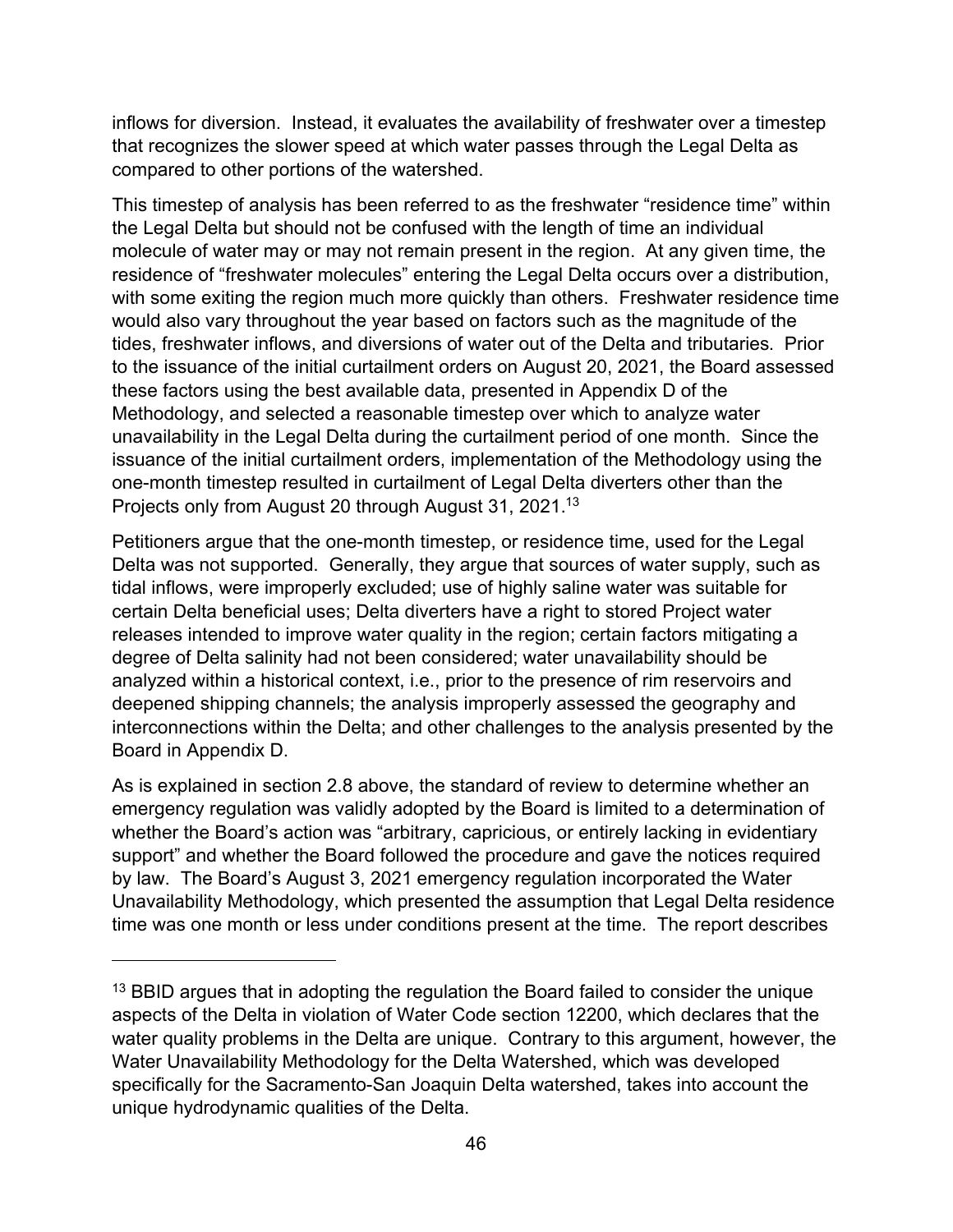that the assumption was based on the persistent extremely dry conditions and the supplementation of flows into the Legal Delta with previously stored water for many months. (Water Unavailability Methodology for the Delta Watershed Report (July 23, 2021) p. 53.) The report also notes that tidal inflows were not included as available supply in the analysis because of their insufficient quality for use for agricultural and municipal purposes. (*Ibid.*) As is explained in more detail in section [3.4.2,](#page-31-0) Appendix D was subsequently produced to "provide additional background" and "further technical support for [the] assumptions used in the Methodology." (Water Unavailability Methodology for the Delta Watershed Report, Technical Appendix D, p. 1.) The basic facts provided in the July 23, 2021 version of the Methodology report, which was incorporated by reference in the emergency regulation, support the one-month residence time assumption and therefore the regulation and Methodology are not "arbitrary, capricious, or entirely lacking in evidentiary support." The details provided in Appendix D are useful in assessing whether any of the specific arguments raised by petitioners sufficiently challenge that support.

Appendix D provides technical support for the assumption described in the Methodology that, by the time water rights or claims in the Legal Delta were curtailed at the end of August 2021, limited inflows of natural and abandoned freshwater to the Legal Delta had resulted in a complete consumption of the available inflow in one month or less for an extended period of at least several months. To support this assessment, Appendix D compared natural and abandoned Delta inflow in May, June, and July 2021 to the consumptive use in the Delta for those months, as calculated by DWR's DAYFLOW Delta gross channel depletion estimates<sup>[14](#page-50-0)</sup> (GCD) (see Table 4). In May 2021, these inflows exceeded the consumptive use, resulting in some net outflow of this freshwater from the region. However, in June and July, the consumptive use exceeded the inflow of available freshwater. Given the conditions at the beginning of August and the absence of significant precipitation until October, it is reasonable to assume no holdover of freshwater from earlier months would have been present and available for use.

The Methodology report further cited the necessity of the Projects to release stored water to maintain water quality in the Legal Delta as evidence that a significant holdover of natural and abandoned freshwater from prior months did not exist in the region by late August 2021. During low flow conditions, the Projects must release stored water from upstream reservoirs to repel salinity from entering the Delta. If consumptive use in the Delta watershed exceeds the inflow of natural and abandoned flows, a greater volume of water must be released to maintain the salinity barrier. Appendix D shows that supplementation of natural Delta inflow grew from less than 1 thousand acre-feet per day in early May 2021 to frequently over 10 thousand acre-feet per day by July (see

<span id="page-50-0"></span><sup>&</sup>lt;sup>14</sup> DAYFLOW GCD are an estimate of consumptive use within the Delta. It accounts for return flows but does not include runoff from precipitation. For the summer months when precipitation is minimal, DAYFLOW GCD and net channel depletions are essentially equal.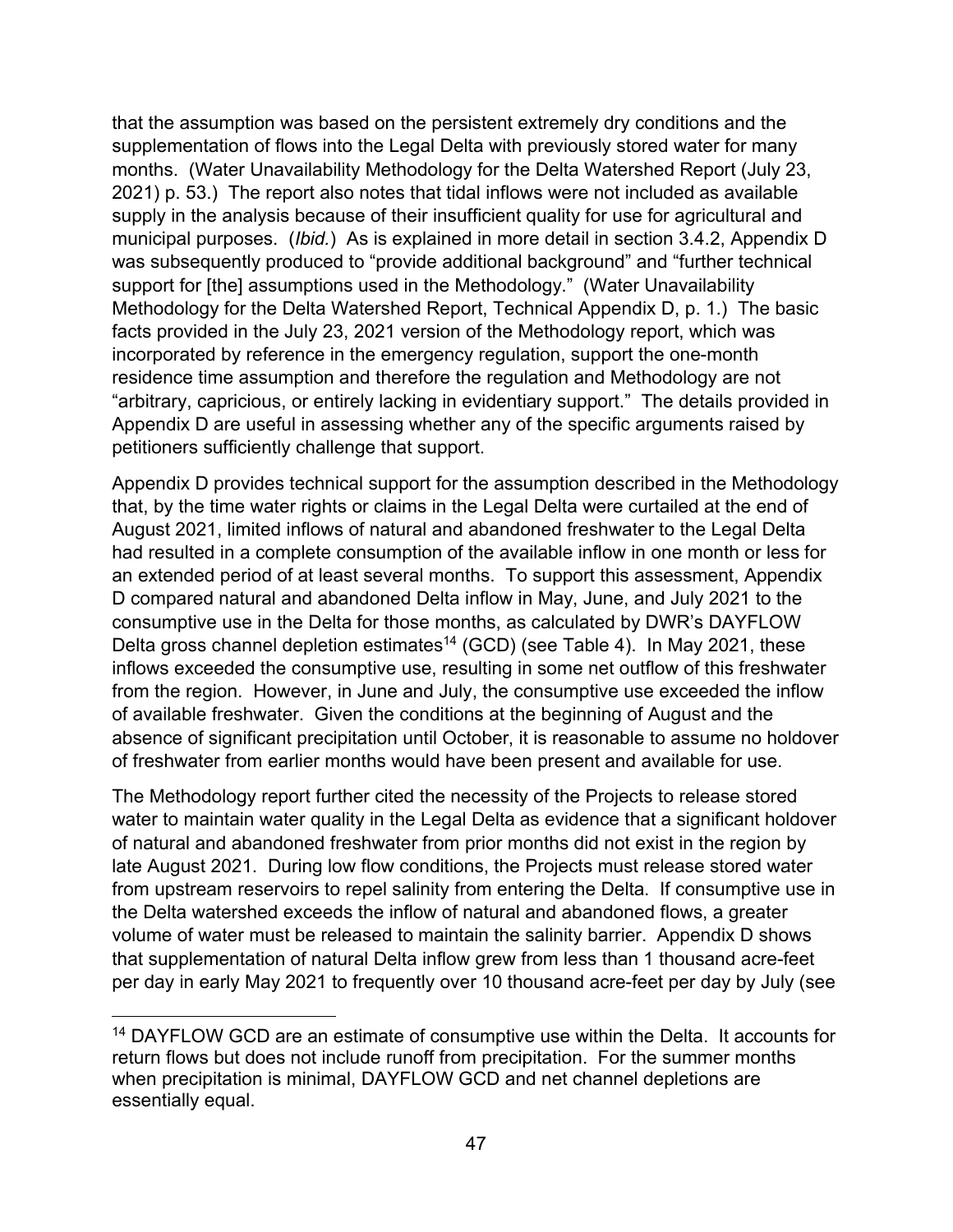Figure 7), indicating that by August 20, 2021, additional water was needed to maintain water quality in the Delta and a holdover of natural and abandoned inflow available for diversion from prior months did not exist.

Additionally, the Methodology report notes that tidal inflows were not considered as a source of water supply for the purpose of the Methodology due to their unsuitability for agricultural and municipal purposes. Appendix D provides technical support for this approach by summarizing the range of crop tolerance to high soil-water salinities and the salinity of water in Suisun Bay, which approaches the threshold at which even tolerant crops reach 100 percent yield reduction. When saline water from Suisun Bay mixes with a limited volume of freshwater such as what would have occurred in late August 2021 without previously stored Project water, the salinity could exceed 10,000 µs/cm in the Delta. This level of salinity would result in 100 percent yield reductions in sensitive crops as well as some reductions even amongst tolerant crops, which are not generally grown in the region of the Legal Delta.

Some petitioners argue that the in-Delta diverters are entitled to the incidental water quality benefits of stored Project water released to meet water quality objectives and maintain salinity control at the Projects' export facilities in the southern Delta. The issue presented by curtailments in the Delta, however, is not whether Delta diverters are entitled to the incidental benefits of storage releases, but whether they are entitled to divert when natural and abandoned flows of suitable quality are not sufficient to satisfy their demands, and therefore their continued diversion would require the Projects to make additional storage releases to meet water quality objectives. Consistent with the legal authority discussed in section 2.7.5, above, Delta diverters are not entitled to divert Project storage releases under their riparian and appropriative rights. Moreover, during the current drought emergency, the Board determined that curtailments were necessary in the Delta watershed in order to protect stored water; therefore, it would be inconsistent for the Board to allow in-Delta diverters to divert this water in significant quantity (given the rate of consumptive use compared to natural and abandoned inflow described above). Delta diverters whose rights have not been curtailed have continued to benefit from the improved water quality in the Delta resulting from the stored Project water releases. [15](#page-51-0)

<span id="page-51-0"></span> $15$  Petitioners argue that the Board is collaterally estopped from denying Delta diverters the right to the incidental benefits of storage releases by virtue of the superior court's decision in *United States of America v. State Water Resources Control Board* (Super. Ct. S.F. City and County, 1984, JCCP No. 548). The court's judgment in that case was reversed on appeal (*United States v. State Water Resources Control Bd.* (1986) 182 Cal.App.3d 82, 152), and therefore does not have preclusive effect. Regardless, any entitlement to the incidental water quality benefits of Project storage releases does not entitle Delta right holders to continue to divert when natural and abandoned flows of suitable water quality are not available under their priority of right.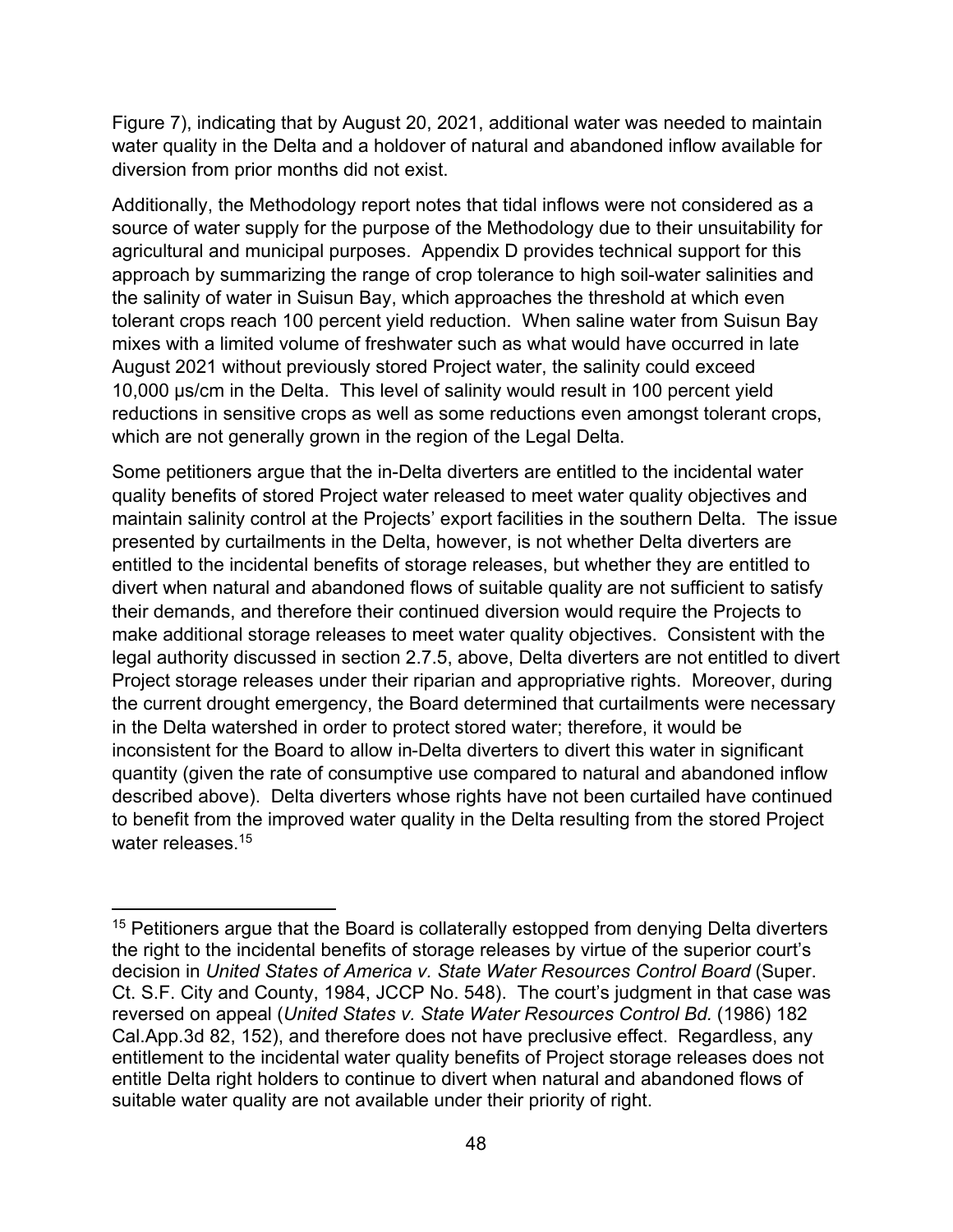Appendix D provides additional support for the one-month timestep used in the Methodology by also describing the effects of tidal flux on water quality. This analysis showed that the action of the tides introduces a volume of water equal to the volume of the Legal Delta channels every 2 to 3 days, creating significant mixing of saline and freshwater. Given this, and the other factors described above, the one-month timestep of analysis used to support the issuance of curtailments to non-Project diverters within the Legal Delta for the period of August 20, 2021 through August 31, 2021, is appropriate, not "arbitrary, capricious, or entirely lacking in evidentiary support." The April 19, 2022 version of the Methodology report describes that updates to Appendix D will be forthcoming, including additional opportunities for in-Delta water right holders and claimants to discuss the updates.

Arguments by petitioners challenging the analysis of Appendix D are discussed in greater detail below. While petitioners have raised various factors that affect water unavailability in the Legal Delta, none justify a change in the one-month approach used during the period of in-Delta, non-Project curtailments.

#### <span id="page-52-0"></span>3.7.5.1 *Sources of Supply Other Than Freshwater Inflow are Negligible*

Petitioners argue that curtailing agricultural diversions in the Legal Delta may, in many instances, result in more consumptive use. Here, presumably, the petitioners refer to the potential for the consumptive use of water on lands in the Legal Delta below sea level to result, in some cases, in less water consumption than would have occurred as a result of the unrestrained growth of riparian vegetation. While it is possible that in some cases there may be less demand from irrigated agriculture than from uncontrolled riparian vegetation for lands below sea level, it is unclear to what extent that is the case or whether or how to modify the assumptions in the Methodology to reflect those differences given a lack of data on this issue. Further, as discussed above, return flow factors are likely too high for other reasons.

#### <span id="page-52-1"></span>3.7.5.2 *Existence of More Salinity-Tolerant Uses of Water Does Not Justify Increased Diversion of Stored Project Water*

Petitioners argue that Appendix D's consideration of the impacts of reduced water quality on agricultural production are not relevant to certain other uses, such as fish and wildlife habitat uses, tidal wetland uses, fire suppression, and incidental farming uses, such as dust control. Given the nature of water quality management in the Delta, an analysis based on one of these uses would not be reasonable. Stored Project water is released to maintain water quality in the Legal Delta suitable for agricultural and municipal use, which are the primary uses of water within the region. If the analysis were performed using a lesser water quality standard, it would not change the fact that stored Project water is released to meet the higher standard, and there would be no way to prevent in-Delta diverters from diverting the stored Project water to which they are not entitled.

#### <span id="page-52-2"></span>3.7.5.3 *Presence of the False River Salinity Barrier Does Not Justify a Change to the Analysis*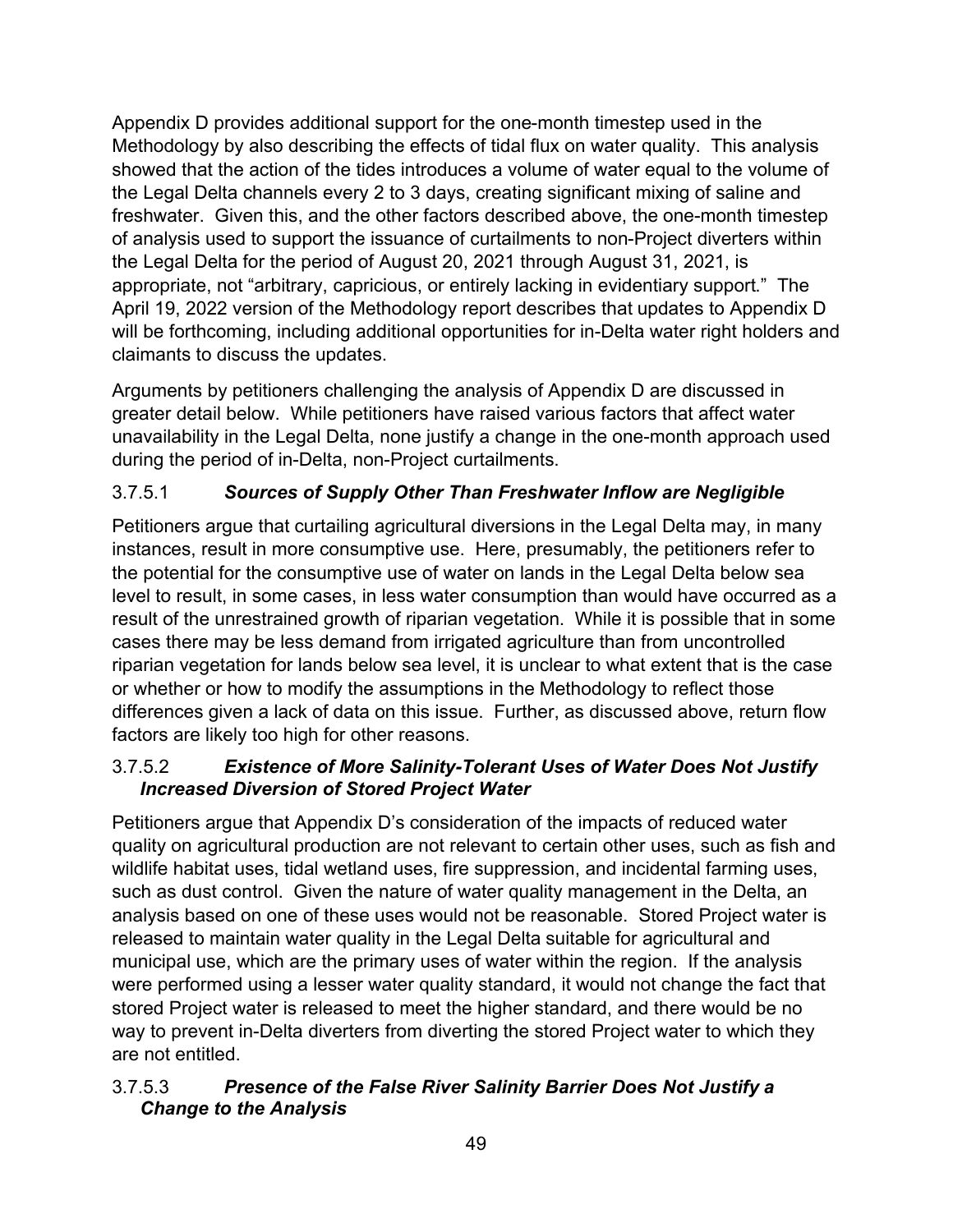Petitioners argue that the selection of the one-month timestep of analysis did not properly consider the effect of the June 2021 installation of the False River Salinity Barrier on freshwater residence time in the Legal Delta. This argument appears to be inconsistent with the argument that tidal inflows should be included as a source of supply. The barrier helps to protect the central and south portions of the Legal Delta from greater salinity intrusion, but it does not generate additional freshwater supply for the Delta as a whole or justify a change in the period of analysis.

#### <span id="page-53-0"></span>3.7.5.4 *Storage of Salts in the Delta*

Petitioners also argue that irrigation of the Delta Lowlands creates a salt reservoir by removing salts from the tidal zone and storing them in the Delta Lowland soils. There is no quantitative information to support this assertion. Accordingly, this effect was not included in the analysis but is not considered to have a significant mitigating effect against salinity intrusion from Suisun Bay.

#### <span id="page-53-1"></span>3.7.5.5 *Legal Delta Conditions Need Not Be Evaluated Within Historical Setting*

CDWA and SDWA argue that the analysis in Appendix D was flawed because it failed to evaluate the Delta within its historical context prior to the existence of the Projects. For example, they argue that the analysis failed to eliminate all Project facilities and operations, including dams; failed to consider the lack of winter and spring flushing flows that would occur in the absence of the Projects; failed to remove all exports and the resulting salinity intrusion and saline discharge to the San Joaquin River resulting from those exports; and failed to allocate salinity impacts from the deepening of ship channels, tidal wetlands, and other habitats on the parties responsible for these changes.

CDWA and SDWA do not cite any authority for the proposition that they are entitled to the level of water quality that existed in the Delta before the development of various projects within and upstream from the Delta. (See *Town of Antioch v. Williams Irr. Dist.* (1922) 188 Cal. 451, 465 [City of Antioch not entitled to compel junior upstream appropriators to curtail diversions to the extent necessary to prevent salinity intrusion at city's point of diversion].) Regarding the specific assertion that Appendix D failed to consider the salinity intrusion and saline discharge from certain Project exports, the CVP both improves and degrades water quality in the southern Delta. This represents a long-term problem that is not incorporated into the Methodology; however, because this factor is not incorporated in the Methodology, it does not serve to reduce the water available for diversion.

#### <span id="page-53-2"></span>3.7.5.6 *Appendix D Properly Analyzes Connections Between Regions*

A petitioner asserts that Appendix D improperly breaks the Legal Delta into four regions and incorrectly represents the interconnections between those regions. Specifically, they argue that there is not, in actuality, a direct connection between the south Delta and Suisun Bay and that Sacramento River water would be available to meet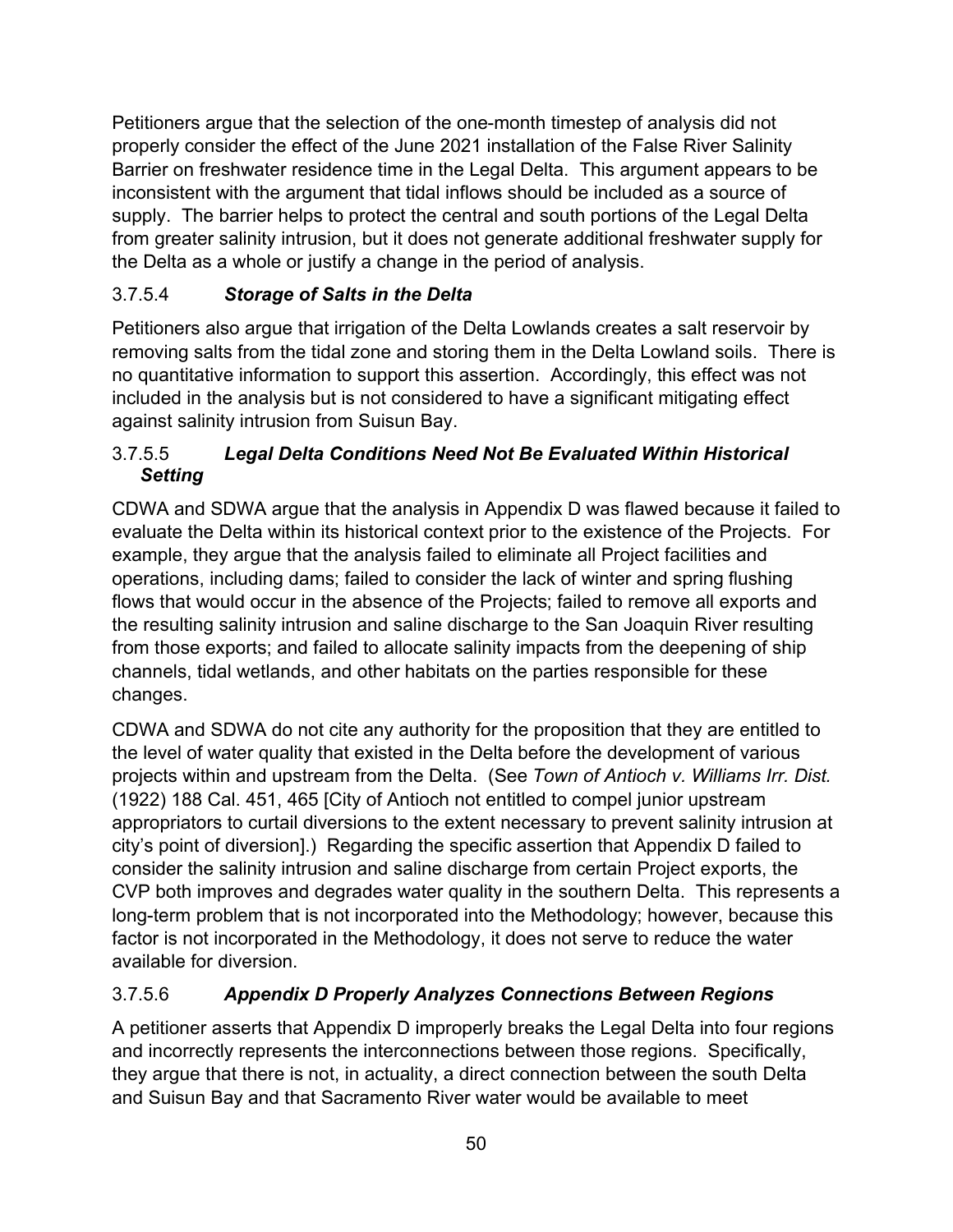consumptive use in the south Delta. The analysis described in Appendix D uses regions developed by the U.S. Geological Survey and does not show a direct connection from Suisun Bay to the south Delta. Instead, it shows that more water is consumed in the south and central Delta than is contained in the Delta channels in these regions. When insufficient natural and abandoned flow from the Sacramento and San Joaquin Rivers enters the channels to meet the water demand, the only other source available is Suisun Bay.

#### <span id="page-54-0"></span>3.7.5.7 *Other Analytical Details Challenged Within Appendix D*

Additionally, petitioners allege that several other analytical details related to Appendix D were flawed. This includes the alleged improper conflation of exchange rate and residence time. Appendix D presents an exchange rate, representing the amount of time it would take for the tidal flux to equal the channel volume within each region of the Delta and the Delta as a whole. This rate is between approximately 2 and 3 days for each region. This information is presented to demonstrate the volume of tidal inflow and the degree of mixing with freshwater that occurs in the Legal Delta. The exchange rate is not conflated with residence time, as demonstrated by the fact that a residence time, or timestep of analysis, of one month was used, not 2 to 3 days.

A petitioner also alleges that Appendix D inappropriately uses GCD as opposed to Delta Channel Depletion (DCD) to estimate consumptive use because they believe GCD to generally overestimate Delta consumptive use and fail to incorporate agricultural return flows. Contrary to the Petitioner's claims, the GCD estimates for Delta depletions do include agricultural return flows. They do not include precipitation, which is negligible in the summer months. Further, the estimate of Delta depletion that is used in the Methodology is that which is used for the calculation of Net Delta Outflow Index in State Water Board Decision 1641 for compliance purposes.

Lastly, BBID cites volumetric fingerprinting analysis that is addressed in the August 20 and September 27, 2021 versions of Appendix D and was discussed at the October 20, 2021 workshop that concerned this topic, among others. The results of the modeling analysis show that molecules of water that entered the Delta more than a month prior remain in the channels in some concentration. As is described above, this is not the relevant metric for determining the timestep of the water unavailability analysis. For example, the analysis shows that water molecules that entered the Legal Delta as early as July to December 2020 may still constitute a small percentage of the water present on July 1, 2021. However, the analysis demonstrates that the majority of this water is no longer present in the Legal Delta. The continued presence of these water molecules is likely offset by the early departure of certain recently introduced water molecules, which the Methodology assumes remain present for up to a full month. Further, the model does not distinguish between stored water releases, which are not available for diversion other than by those with a contract for this water, and natural and abandoned flows. If increased diversions were permitted as a result of this analysis to allow the diversion of the natural and abandoned flow molecules that might remain in the Legal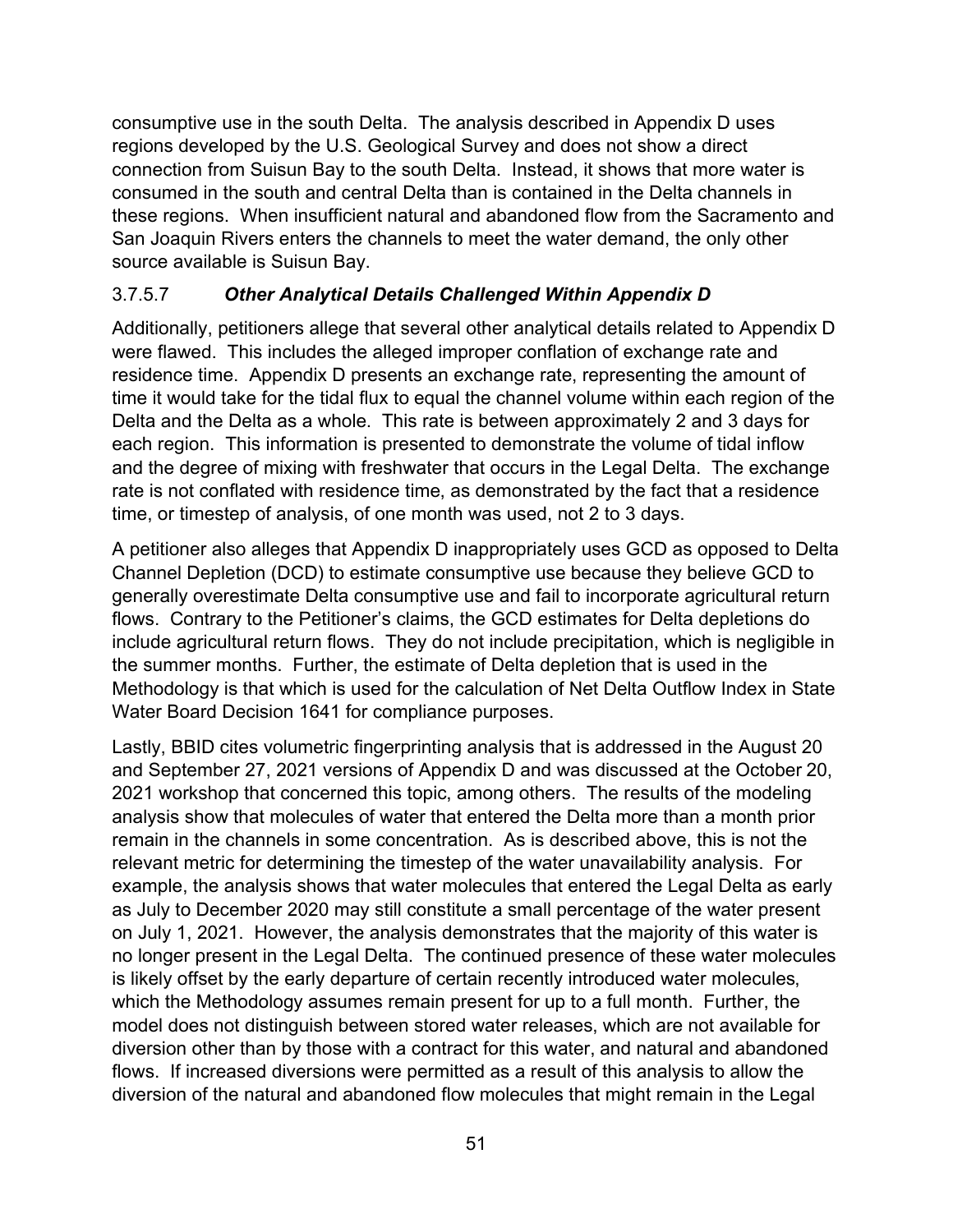Delta from a prior month, diverters would not be able to selectively divert those molecules and a subsequent run of the analysis would still show some portion of them present, allowing such an argument to be made continually without appropriate diminishment.

# <span id="page-55-0"></span>**3.8 Consistency with the Water Right Priority System**

## <span id="page-55-1"></span>3.8.1 **Exceptions to Curtailment Were Substantiated**

TID and MID argue that the curtailment exception for minimum health and safety needs contained in section 878.1 of the emergency regulation violates the rules of priority. As set forth in section [2.7.3](#page-17-0), above, departure from the priority system is permitted to the extent necessary to comply with the reasonable use doctrine and prevent the unreasonable diversion or use of water. (Cal. Const., art. X, § 2; *El Dorado Irrigation Dist. v. State Water Resources Control Bd*. 142 Cal.App.4th at pp. 965–966.) Another legal principle that may justify a departure from the priority system is the policy, codified in Water Code section 106, that the use of water for domestic purposes is the highest use of water. (*El Dorado Irrigation Dist.* at p. 966.) In addition, the California Water Code declares water supplies for consumption, sanitation, and cooking as a human right. (Wat. Code, § 106.3.)

The exception to curtailment for minimum human health and safety needs is consistent with the foregoing authority. In adopting the emergency regulation, the Board determined that it was imperative during the dire drought conditions in the Delta watershed for water right holders that do not have water available at their priority of right and do not have a need to provide water for minimal health and safety use to cease diversions of water needed for more senior rights and to prevent the unauthorized diversion of previously stored water needed for salinity control, human health and safety supplies, and minimal ecosystem protection. (State Water Board Resolution No. 2021- 0028, ¶¶ 6, 12, 15.) The Board expressly stated that the regulation was in furtherance of the reasonable use doctrine. (*Id*., ¶ 14.) Likewise, the regulation itself establishes that diversions in violation of curtailments constitute an unreasonable use of water, unless an exception applies. (Cal. Code Regs., tit. 23, §§ 878.1, subd. (g), 879.2, subd. (b).) In summary, curtailments in accordance with the regulation, together with the human health and safety exception, are necessary to ensure compliance with the reasonableness doctrine. This limited exception to the rule of priority is permissible under the law.

BCID, CDWA, SDWA, OID, and SSJID make the related argument that section 878.1, subdivision (g) of the regulation is not supported by substantial evidence because the Methodology does not explain how rights will be curtailed to avoid depriving right holders of water needed for minimum human health and safety needs. Section 878.1, subdivision (g) provides that the diversion and use within the Delta watershed that deprives water for minimum human and health needs in 2021 or creates an unacceptable risk of depriving water for minimum human health and safety needs in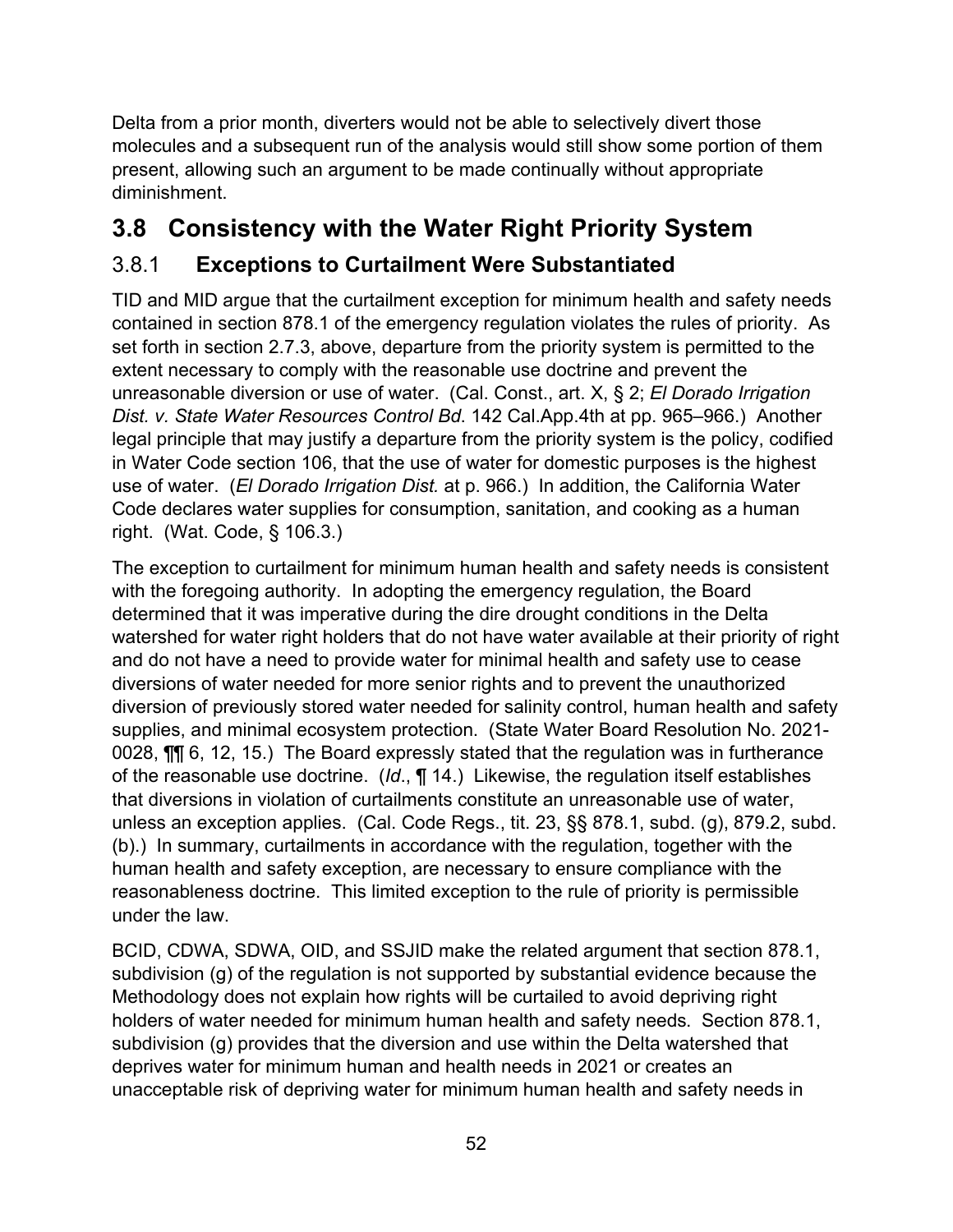2022, is an unreasonable use, and directs the Deputy Director to implement curtailments to prevent such unreasonable use. Petitioners argue that the Methodology was designed to determine curtailments based on priority, not to avoid depriving human health and safety needs, and therefore subdivision (g) is not supported by any evidence.

The determination of reasonableness contained in section 878.1, subdivision (g) of the regulation is consistent with the policies prioritizing the use of water for human health and safety summarized above. To date, an explanation of how the human health and safety exception affects curtailments has not been necessary because the Methodology has not been adjusted to account for the additional demand associated with diversions that have continued pursuant to the human health and safety exception under rights that otherwise would have been curtailed. Accordingly, the exception for minimum human health and safety needs has not affected curtailments for senior right holders. In total, the human health and safety exceptions account for approximately 14,000 acre-feet per month. With the exception of SFPUC, most human health and safety exceptions were filed by smaller diverters. In an analysis done by State Water Board staff in February 2022, staff estimated that SFPUC's diversions under the human health and safety exception account for approximately 93 percent by volume of all human health and safety exceptions combined. If the Methodology is adjusted in the future to account for the demand associated with diversions pursuant to the exception, that change will be documented.

### <span id="page-56-0"></span>3.8.2 **Assumption that Riparians are Senior to Appropriators Appropriate as a General Rule**

SJRECWA maintains that the regulation is unlawful because it presumes that riparian rights are senior to appropriative rights, but large riparian parcels on the San Joaquin River are subordinate to pre-1914 appropriative rights held by the members of SJRECWA. Similarly, CCSF argues that the curtailment orders are not supported by substantial evidence because they are predicated on the assumption that all Delta riparian claimants are senior to all appropriative right holders and claimants. In particular, CCSF cites *Meridian v. San Francisco* (1939) 13 Cal.2d 424 in support of the claim that CCSF, MID, and TID have prescriptive rights against riparian claimants in the Lower San Joaquin River.

Preliminarily, this is not a valid basis for challenging the curtailment orders because the regulation provides that, absent evidence to the contrary, riparian claims are presumed to be senior to appropriative rights or claims. (Cal. Code Regs., tit. 23, § 876.1, subd. (d)(1).) The regulation acknowledges that there may be exceptions to the general rule. Accordingly, the regulation allows pre-1914 appropriative claimants to propose that curtailment of their claim of right is not appropriate because, for example, they are senior to riparian claimants. (*Id*., § 876.1, subd. (e).)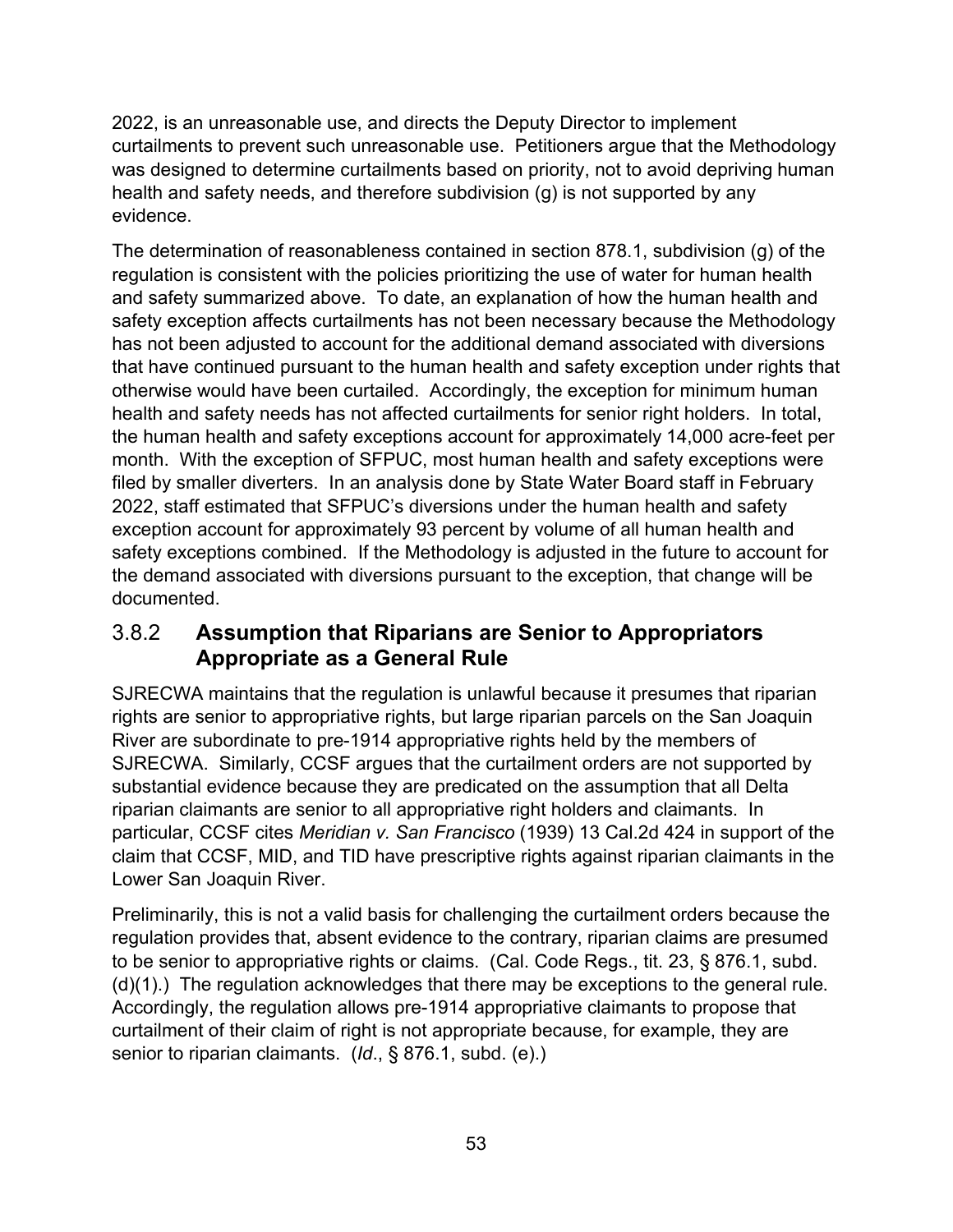The assumption that riparians are senior to appropriators, subject to exceptions, is not arbitrary, capricious, or lacking evidentiary support. Many cases have confirmed that, as a general rule, riparians are senior to appropriators. (See, e.g., *Millview County Water Dist. v. State Water Resources Control Board*, *supra*, 142 Cal.App.4th at p. 890; *El Dorado Irrigation District v. State Water Resources Control Board*, *supra*, 142 Cal.App.4th at p. 961 [citing *United States v. State Water Resources Control Bd.* (1986) 182 Cal.App.3d 82].) The Board did not have adequate information to determine which pre-1914 appropriative claims, if any, are senior to riparian claims, and adjust the Methodology accordingly. With respect to prescriptive claims in particular, the Methodology report explained that the Board did not have the time or resources, in the context of the drought emergency, to investigate whether any of the thousands of riparian claims in the Delta watershed have been rendered subordinate to pre-1914 appropriative rights through prescription. (Water Unavailability Methodology for the Delta Watershed Report (July 23, 2021) p. 7.) Information concerning a particular prescriptive claim, however, will be evaluated if it is submitted.

CCSF's reliance on the holding in *Meridian v. San Francisco*, *supra*, 13 Cal.2d 424 is unavailing for several reasons. In that case, the California Supreme Court affirmed the trial court's finding that CCSF had acquired a prescriptive right against the plaintiff, the owner of El Solyo Ranch, which had riparian rights to the San Joaquin River. (*Id*. at pp. 430, 440–441, 459–460.) However, CCSF's prescriptive right is limited to a right to divert water from the Tuolumne River for purposes of hydropower generation, the prescriptive claim is limited to water that is returned to the Tuolumne River after it is used for purposes of hydropower generation, and the prescriptive right only applies against El Solyo Ranch. (*Id*. at pp. 457, 459–460.) CCSF has not provided sufficient information concerning the extent to which CCSF's prescriptive right has or will be exercised, as differentiated from its other rights, to enable an adjustment to the Methodology, including the extent to which water diverted under CCSF's prescriptive right is returned to the Tuolumne River, and not exported for consumptive uses. In addition, CCSF has not provided any information concerning whether El Solyo Ranch's riparian rights still exist, and if so whether they were included in the demand dataset. $^{16}$  $^{16}$  $^{16}$ If El Solyo Ranch's riparian demand was not included in the demand dataset, then the seniority of CCSF's prescriptive claim relative to El Solyo Ranch's riparian claim would not have affected the availability of water under CCSF's claim of right (or the availability of water under TID's and MID's prescriptive claims). If additional information concerning the exercise of CCSF's prescriptive claim of right and the status of El Solyo Ranch's

<span id="page-57-0"></span><sup>&</sup>lt;sup>16</sup> eWRIMS does not contain any records of riparian claims or any other rights held by El Solyo Ranch. In *Meridian*, the Court stated that El Solyo Ranch also held License No. 1280 (*id*. at p. 430), which according to eWRIMS is now held by El Solyo Irrigation District. This suggests that El Solyo Irrigation District is the successor-in-interest to El Solyo Ranch, but eWRIMS does not contain any records of riparian claims held by El Solyo Irrigation District.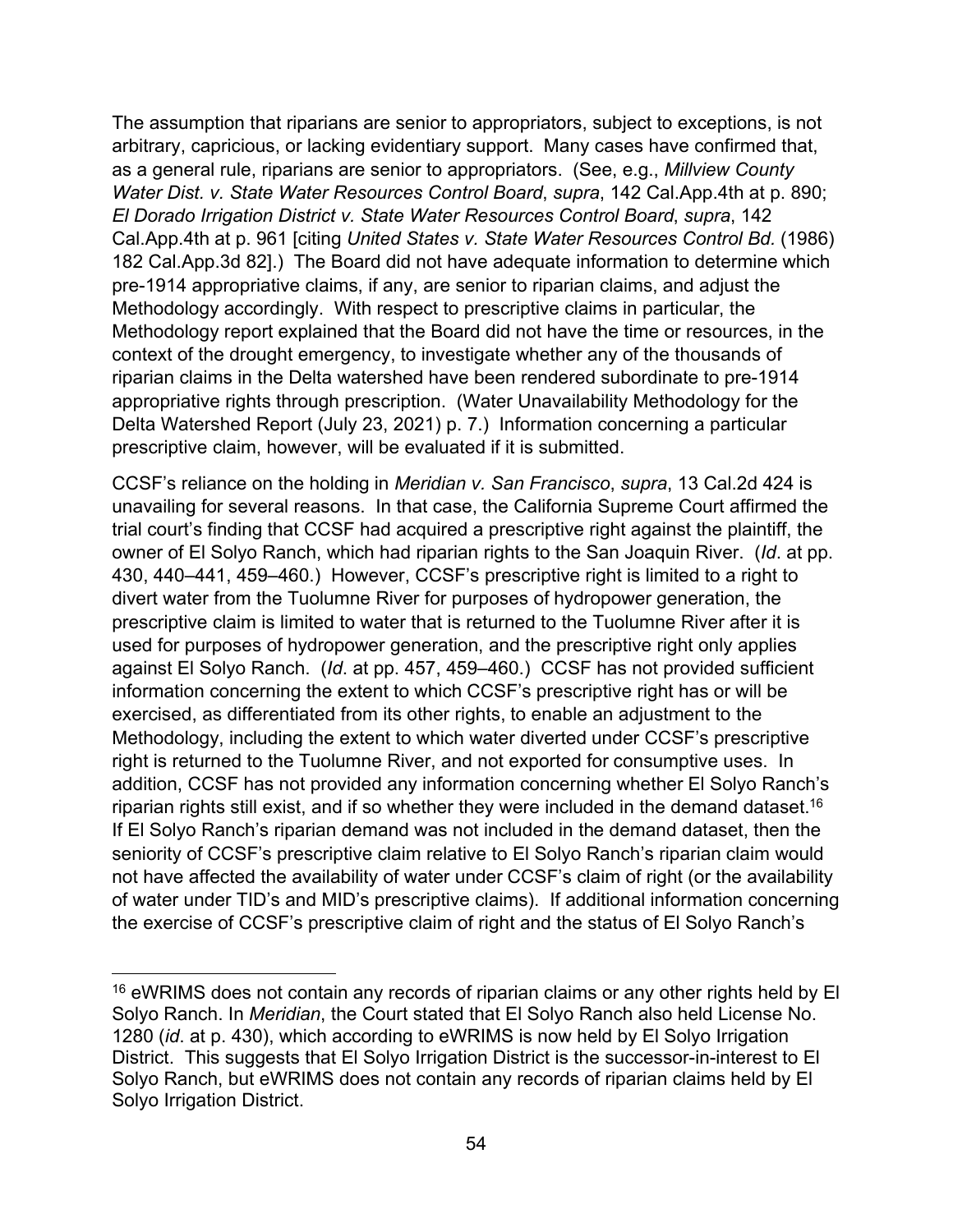riparian claim is provided in the future, the Methodology could be adjusted to increase the supply considered available to CCSF, MID, and TID.

OID, SSJID, TID, MID, and Merced ID contend that the curtailment orders are not supported by substantial evidence because they assume that diverters in the Legal Delta that claim hybrid riparian and pre-1914 appropriative rights are riparian, which harms appropriative diverters. Again, this is an issue that concerns the validity of the regulation, not the curtailment orders, because the Methodology treats diverters that claim both types of rights as riparian. (Water Unavailability Methodology for the Delta Watershed Report (July 23, 2021) p. 54.) Moreover, this assumption is not arbitrary, capricious, or lacking in evidentiary support because it is theoretically possible to hold both a riparian and an appropriative right under limited circumstances, and there is no basis to assume that a riparian claim is invalid because the diverter also claims to hold a pre-1914 appropriative right. (See *Millview County Water Dist. v. State Water Resources Control Board*, *supra*, 229 Cal.App.4th at p. 905.) [17](#page-58-1) OID and SSJID also argue that the Methodology inappropriately assumes that no appropriative right can be associated with a riparian right. This argument lacks merit because the Methodology does not necessarily make this assumption. Rather, the Methodology treats diversions under both riparian and pre-1914 appropriative claims of right as riparian for purposes of curtailments in order to respect the higher priority of the riparian claim, and to avoid double-counting diversions, which would result in an inflated estimate of water demands.

### <span id="page-58-0"></span>3.8.3 **Unauthorized Diversions and TUCPs Did Not Violate the Priority System**

In addition to their contention that the exceptions to curtailment violate the priority system, OID and SSJID contend that the curtailment orders violate the rules of priority because (1) diverters were curtailed before unauthorized diversions were stopped, and (2) the Deputy Director curtailed senior water right holders during the same period when the State Water Board relieved junior water right holders of their responsibility to meet flow-dependent water quality objectives. Presumably, OID and SSJID's second contention refers to the approval of the TUCP filed by DWR and Reclamation in 2021. The approval temporarily changed the conditions of the water right permits for the State Water Project and Central Valley Project that were imposed pursuant to State Water Board Decision 1641 to allow the Projects to meet a minimum Delta outflow in June and

<span id="page-58-1"></span> $17$  Although it is possible to hold both a riparian and appropriative right, it is unlikely in most circumstances that a valid riparian right holder would also hold a valid appropriative right because an appropriative right cannot be developed by diverting natural flows and applying them to beneficial use on riparian land in accordance with a riparian right. (See Memorandum to Michael Patrick George, Delta Watermaster, from Micah Green, Water Rights Analyst, *Re: Issues Pertaining to Overlap Between Pre-1914 and Riparian Water Right Claims in the Delta* (Dec. 15, 2017), and authority cited therein.)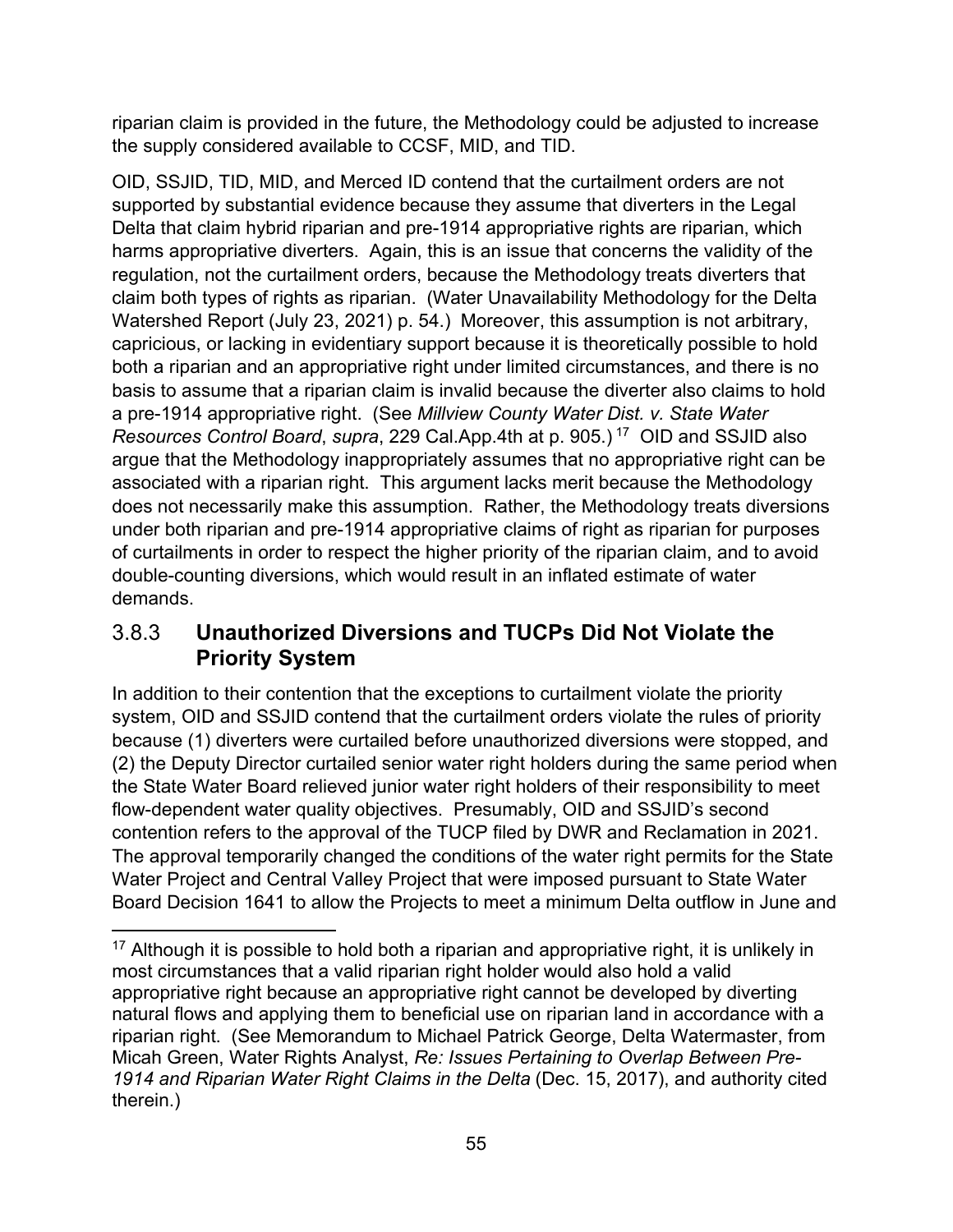July of 3,000 cfs, rather than 4,000 cfs, relocated the Western Delta agricultural salinity compliance location from Emmaton to Threemile Slough until August 15, and restricted Southern Delta Project exports through August 15.

OID and SSJID's contentions lack merit because neither unauthorized diversions nor the TUCP approval had any effect on curtailments. Preliminarily, OID and SSJID fail to identify any unauthorized diversions in particular. Nonetheless, the Board recognizes that unauthorized diversions do occur, and will continue to be addressed by the Board's complaint and enforcement processes. However, any unauthorized diversions within the Delta watershed did not affect curtailments because the Water Unavailability Methodology does not reduce the estimated amount of supply considered to be available to right holders or claimants as a result of any unauthorized diversions. If unauthorized diversions are known or suspected, the allegation should be reported to the Board through the complaint process to initiate an investigation.

Likewise, the approval of the TUCP did not affect the August 20 curtailments (or any subsequent curtailments) because the Methodology does not estimate supplies based on the Delta outflow and other flow-dependent water quality requirements that DWR and Reclamation are required to meet. Accordingly, temporary changes to those requirements did not affect the estimate of the natural and abandoned flows used to determine water unavailability for purposes of curtailment. In addition, the approval of the TUCP did not change DWR's or Reclamation's obligation to comply with orders to curtail their own water rights based on a lack of water unavailability. Finally, it merits note that, contrary to OID and SSJID's allegation, none of the changes approved by the 2021 TUCP were in effect when the August 20, 2021 curtailment orders were issued.

### <span id="page-59-0"></span>3.8.4 **Curtailments Were Consistent with OID's and SSJID's Priorities of Right**

OID and SSJID contend that the August 20, 2021 curtailment of their Stanislaus River rights violated the priority system because those curtailments benefited Reclamation, a junior right holder, by allowing it to reduce storage releases from New Melones Reservoir on the Stanislaus River by 100–150 cfs. For context, in September 2021 New Melones inflow and outflow averages were 269 and 1,215 cfs, respectively. In other words, Reclamation was bypassing all natural and abandoned inflow to New Melones Reservoir and augmenting natural and abandoned flows below New Melones Reservoir with water released from storage.

It is unclear whether Reclamation reduced New Melones storage releases because of the curtailment orders' impact on river diversions, and, if so, by how much. Regardless, curtailment of OID and SSJID's rights was based on the demands of water right holders senior to OID and SSJID, not Reclamation's New Melones rights, which were also curtailed. The fact that the curtailments may have reduced the amount of previously stored water that Reclamation was required to release from New Melones Reservoir does not violate the priority system, which only applies to natural and abandoned flows.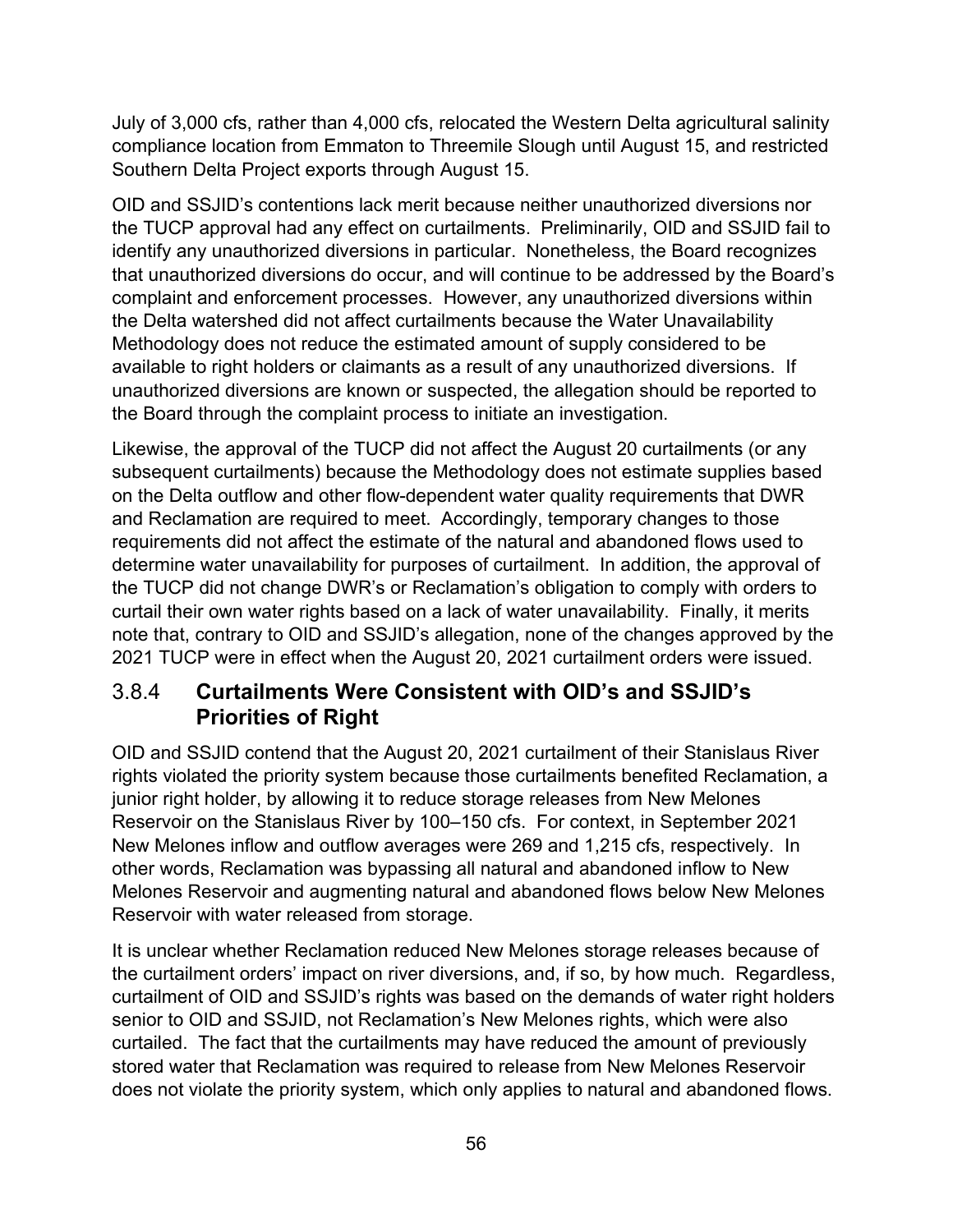Reclamation has a paramount right to water previously stored consistent with the priorities of its water rights, as explained above in section 2.7.5. Moreover, preservation of stored water needed to prevent salinity intrusion into the Delta, which would make water in the Delta unusable for municipal, industrial, and agricultural purposes, is a legitimate purpose of the emergency regulation and subsequent curtailment orders. Leaving dwindling freshwater storage supplies unprotected could result in severe salinity intrusion in the Delta, rendering this critical water source unusable. (State Water Board Resolution No. 2021-0028, ¶¶ 5, 15).

### <span id="page-60-0"></span>3.8.5 **Curtailments Were Consistent with SFPUC's Priorities of Right**

CCSF also contends that the curtailment orders violate the priority system because the State Water Board relied on the date of first use reported in SFPUC's Statements to determine the priority of SFPUC's claims of right. This contention lacks merit because the priority date assigned to SFPUC's claims of right was consistent with the Methodology. The emergency regulation authorized the Deputy Director to rely on the Methodology to determine water unavailability for purposes of curtailments, and therefore this is not a valid basis for challenging the curtailment orders. Moreover, the Methodology's approach to assigning priority dates to pre-1914 appropriative claims of right is not arbitrary, capricious, or lacking evidentiary support, for the reasons given below.

The Methodology relies on the information reported in Statements to estimate the demands and priority dates associated with riparian and pre-1914 appropriative water right claims. (Water Unavailability Methodology for the Delta Watershed Report (July 23, 2021) pp. 32–33; Technical Appendix B (April 19, 2021) pp. B-12–B-13.) Statements are required to be submitted on forms provided by the Board. Those forms do not include a "priority date" field because that information is not required to be reported. (See Wat. Code, § 5103.) Accordingly, the Methodology relies on the year of first use, which is required to be reported, as a proxy for the priority date. (See Wat. Code, § 5103, subd. (h).) If the year of first use associated with a pre-1914 claim is after 1914, a priority date of January 1, 1914, is assigned because, by definition, pre-1914 appropriative rights must be initiated before the December 19, 1914 effective date of the Water Commission Act, and therefore must have a priority date before that date. (Water Unavailability Methodology for the Delta Watershed Report, Technical Appendix B (April 19, 2021) p. B-13; *Millview County Water Dist. v. State Water Resources Control Board*, *supra*, 229 Cal.App.4th at p. 889, fn. 7.)

In most cases, the priority date of an appropriative right and the year of first use will be the same, but it is possible for a pre-1914 appropriative right to be initiated before water is actually applied to beneficial use, through the posting of a notice of appropriation or through the manifestation of an intent to appropriate water by beginning construction of diversion facilities, in which case the priority date relates back to the date when the right was initiated. (*Haight v. Costanich*, *supra*, 184 Cal. at pp. 431–433.) In recognition of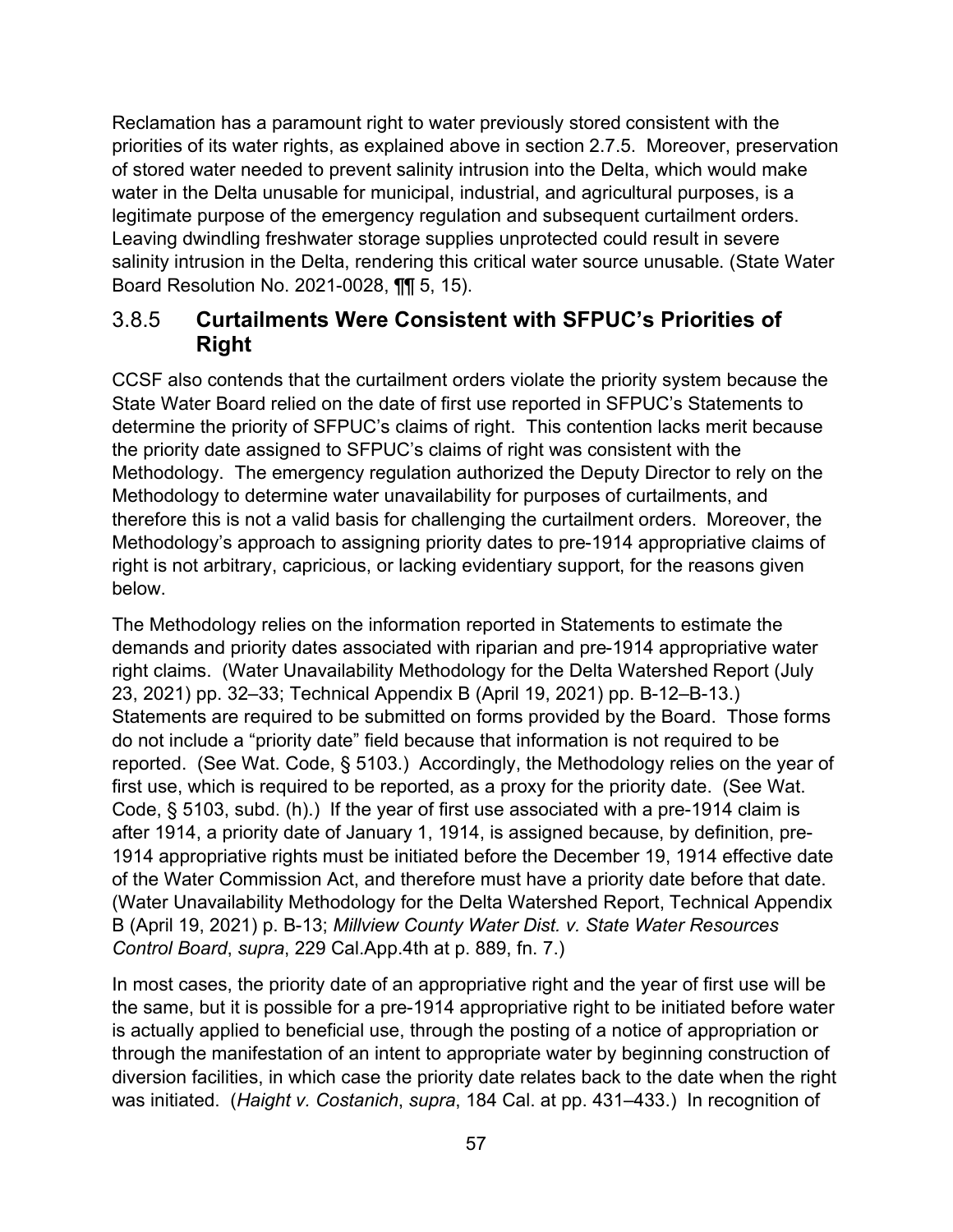this possibility, the regulation allows a water right holder or claimant to submit information to the Deputy Director to support a proposed correction to the priority date of their water right or claim. (Cal. Code Regs., tit. 23, § 876.1, subd. (e).) Accordingly, the cover letter transmitting the initial curtailment orders advised recipients that they could submit additional information in support of a request to correct the priority date of their water right or claim.

SFPUC claims substantial pre-1914 appropriative water rights for the Tuolumne River, Canyon Ranch Creek, Cherry Creek, Eleanore Creek, and an Unnamed Creek that occasionally supports Camp Mather. SFPUC's pre-1914 appropriative water rights in the Delta watershed<sup>[18](#page-61-0)</sup> were all assigned priority dates of January 1914 because SFPUC reported years of first use after 1914. The January 1914 priority dates were based on the best information available since the dates when the claims of right were initiated are unknown.

SFPUC requested priority date corrections under cover of a letter dated December 1, 2021. In support of its request, SFPUC submitted 21 notices of appropriation with dates ranging from 1901 to 1911. In a response dated January 24, 2022, Division staff informed SFPUC that more information was needed in order to process SFPUC's request. Specifically, staff explained that it was unclear (1) which notice or notices support diversions under each Statement, (2) whether any notices supported diversions under multiple Statements, (3) whether diversions under any of the Statements occur under multiple claims of right with different priority dates, and, if so, (4) the volume of water diverted under each claim of right. This information is needed in order to make corrections to the priority dates of SFPUC's claims of right in the Methodology. Although SFPUC claims to have provided the information necessary to support its request, to-date SFPUC has not provided the information requested by Division staff. Furthermore, as stated in the Division's January 24, 2022 response to SFPUC, assigning an earlier priority date to SFPUC's claims of right would not have affected the curtailment status of SFPUC's claims of right in the fall of 2021.

CCSF also argues that the curtailment orders violated the priority system because in September several of Reclamation's water rights (junior to SFPUC's) had curtailments suspended while SFPUC's were not. This argument lacks merit because the Methodology does not necessarily curtail water rights to the same priority level in each watershed and the Reclamation water rights for which curtailments were suspended are in different watersheds than SFPUC's water rights. From August 20, 2021, to August 31, 2021, all of Reclamation's water rights tributary to the Delta were curtailed. But because of a substantial increase in the Sacramento River return flow estimate, on September 1, those curtailments were suspended for 15 of Reclamation's water rights with priority dates between 1921 and 1963. The rights are all either within the

<span id="page-61-0"></span><sup>18</sup> These rights include Statement Nos. S002635, S002636, S002637, S002638, S014379, S018734, and S018735.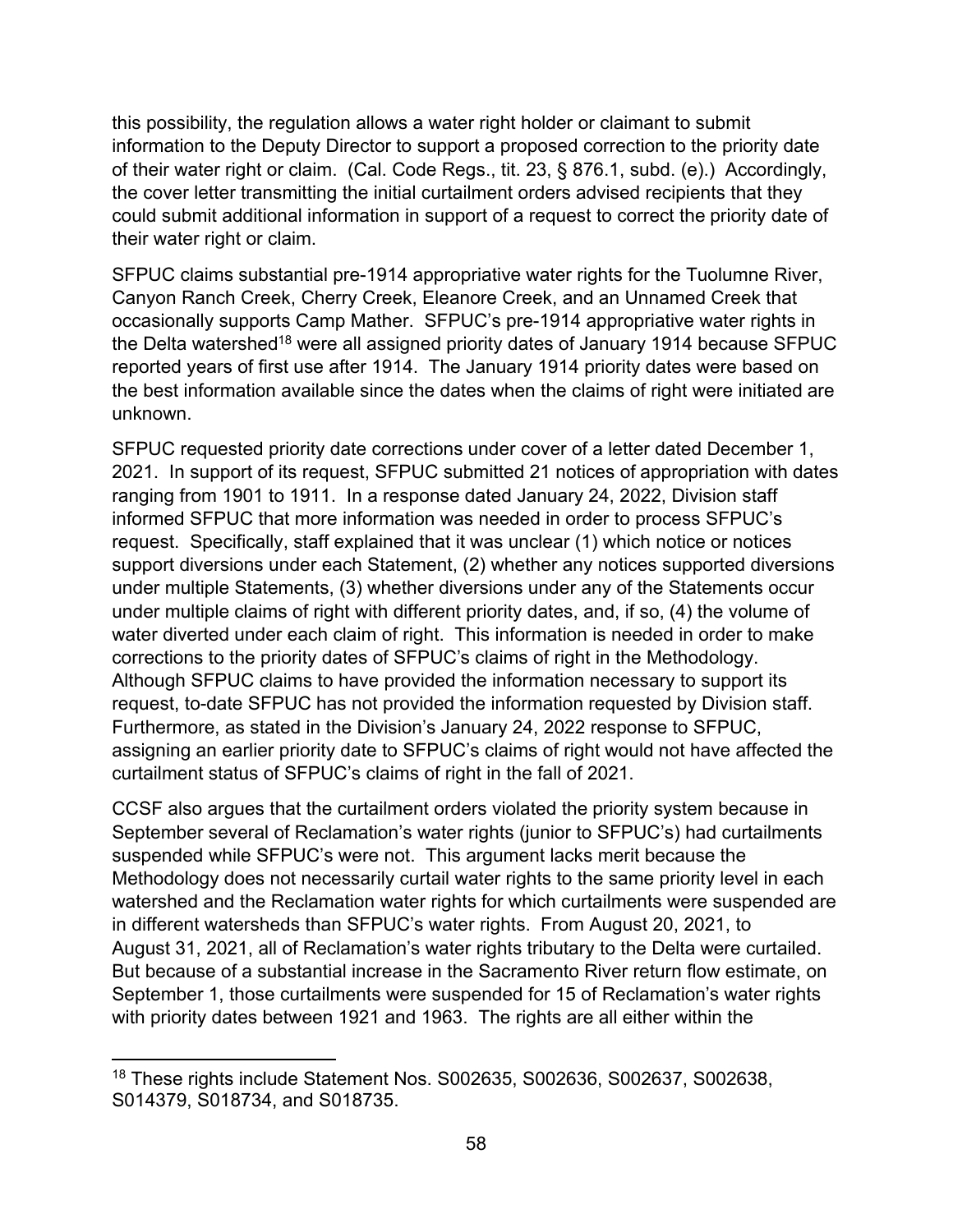Sacramento River watershed or the Legal Delta, and they include Permit Nos. 11317, 11318, 12365, 12720 through 12726, 13776, and 21542 as well as License Nos. 2625, 9956, and 9957.

The change in the Methodology's Sacramento River return flow estimate for September was largely due to the draining of a substantial amount of acres of flooded rice fields on the Sacramento Valley Floor prior to rice harvest. In contrast, SFPUC's pre-1914 appropriative water rights are all located on the Tuolumne River, or tributaries thereto. The Methodology assumes that the Tuolumne River does not benefit from return flows the same way, so the suspension of curtailments in September for water rights on the Sacramento Valley Floor or in the Legal Delta, while Tuolumne River water rights, including senior ones, remained curtailed, is a valid and expected result of the Methodology and wholly consistent with the priority system. (Water Unavailability Methodology for the Delta Watershed Report (August 20, 2021) pp. 47–49.)

## <span id="page-62-0"></span>**3.9 Diversions in Violation of the Regulation Would Be Unreasonable**

BCID and BBID contend that section 879.2, subdivision (b) of the emergency regulation and curtailment orders improperly rely on waste and unreasonable use for enforcement of violations. As stated above, section 879.2, subdivision (b) provides that the diversion or use of water within the Delta watershed in violation of the regulation constitutes an unreasonable use of water, subject to enforcement.

BCID argues that section 879.2, subdivision (b) misconstrues the reasonable use doctrine because violations of the priority system and violations of the reasonable use doctrine are distinct. Although the two legal doctrines are distinct, it does not necessarily mean that diversions in violation of the priority system cannot be considered unreasonable. That is particularly true under the present circumstances, where diversions in the Delta watershed when water is unavailable under the diverters' priority of right threaten not only senior water right holders and claimants, but also threaten to deplete limited stored Project water supplies needed for multiple critical purposes, including salinity control in the Delta.

BBID argues that the Board was required to conduct a reasonableness analysis, in which the reasonableness of a particular use is evaluated in light of its impact on another specific use, before determining that a violation of a curtailment order constitutes an unreasonable use of water as prescribed by section 879.2, subdivision (b). Contrary to this argument, the cases cited by BBID do not establish a rule that a reasonableness determination necessarily entails an evaluation of the impacts of one specific use on another specific use. Moreover, the facts demonstrating the need for Delta curtailments during the drought emergency, summarized in section [3.8.1,](#page-55-1) above, provide ample evidentiary support for the Board's determination that it would be unreasonable for water right holders and claimants in the Delta watershed to divert water when it is unavailable under their priority of right.